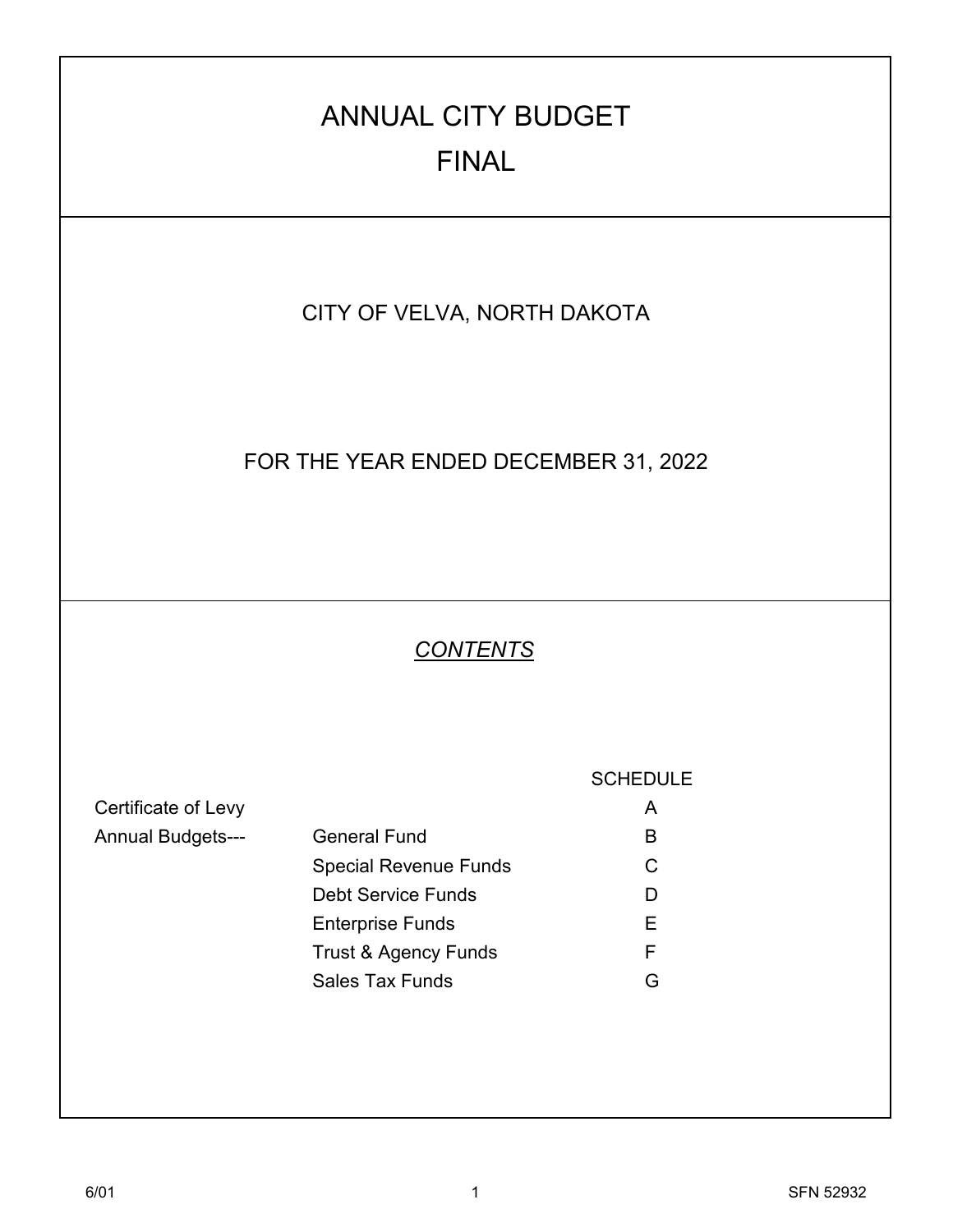| <b>CITY OF VELVA</b>                 | Schedule A |  |  |
|--------------------------------------|------------|--|--|
| FOR THE YEAR ENDED DECEMBER 31, 2022 |            |  |  |
| <b>CERTIFICATE OF LEVY</b>           |            |  |  |
| COUNTY AUDITOR                       |            |  |  |
| <b>COUNTY OF MCHENRY</b>             |            |  |  |

You are hereby notified on the 20th day of September, 2021, the governing body of the City of Velva, North Dakota, approved a final tax of **\$392,180.57** the taxable property in the year ended December 31, 2022, which levy is itemized as follows:

| <b>CODE</b> | <b>FUND</b>                                          | <b>ESTIMATED</b><br><b>MILLS</b> | <b>AMOUNT LEVIED</b> |
|-------------|------------------------------------------------------|----------------------------------|----------------------|
| 1000        | General Fund - Schedule B - Page 1, Line 9           | 98.92                            | \$333,227.57         |
|             |                                                      |                                  |                      |
| 2000        | SPECIAL REVENUE FUNDS: - Schedule C - Page 1, Line 9 | 0.00                             | \$0.00               |
| 2030        | <b>City Share Special Assessments</b>                | 0.00                             | \$0.00               |
| 2040        | Deficiency Fund (Fund 301 2004-1 Street Imp)         | 0.00                             | \$0.00               |
| 2060        | Emergency Dike & Flood Control                       | 2.50                             | \$8,422.00           |
| 2080        | Cemetery Maintenance/Improvement                     | 2.00                             | \$6,737.00           |
| 2120        | Job Development Authority                            | 4.00                             | \$13,475.00          |
| 7040        | <b>Library Fund</b>                                  | 4.00                             | \$13,475.00          |
| 7061        | <b>Fire Reserve</b>                                  | 5.00                             | \$16,844.00          |
|             |                                                      |                                  |                      |
|             |                                                      |                                  |                      |
|             | DEBT SERVICE FUNDS: - Schedule D                     |                                  |                      |
|             |                                                      |                                  |                      |
|             |                                                      |                                  |                      |
|             | <b>TOTAL AMOUNT LEVIED</b>                           | 116.42                           | \$392,180.57         |

You will duly enter tax upon the County tax list for collection upon the taxable property of the CITY of VELVA, NORTH DAKOTA, for the ensuing year. Dated at Velva, North Dakota, this 21st day of September, 2021.

fin (Jms

# Jennifer Johns, City Auditor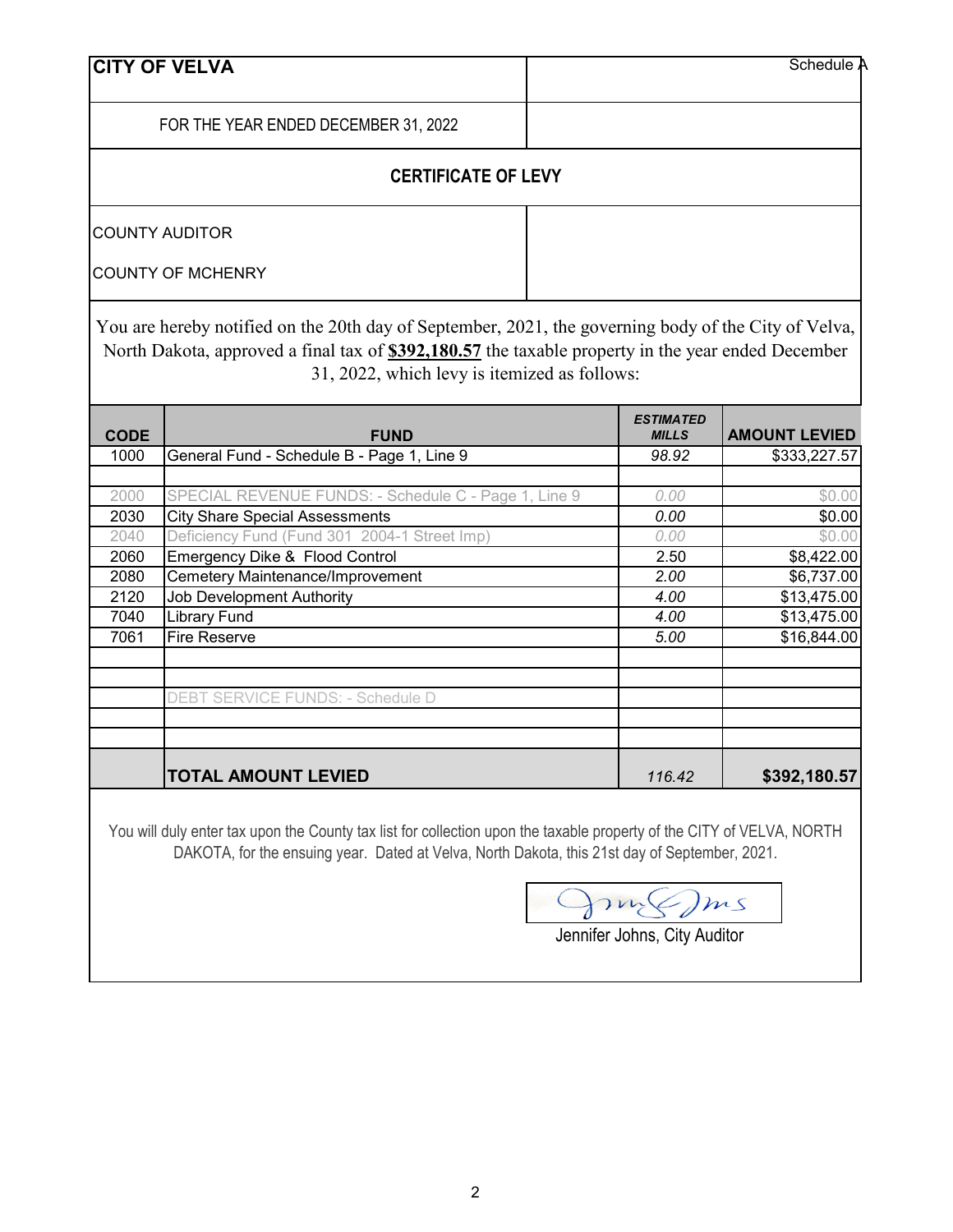|    | <b>CITY OF VELVA</b>                                                             |              | Schedule B    |
|----|----------------------------------------------------------------------------------|--------------|---------------|
|    | Annual Budget for the Year Ended December 31, 2022                               |              |               |
|    | <b>GENERAL FUND</b>                                                              |              |               |
|    | <b>APPROPRIATION AND CASH RESERVE</b>                                            |              |               |
| 1. | a. Final Appropriation, Sch. B, Page 6, Line 50                                  | \$453,156.57 |               |
|    | b. Budgeted Transfers Out, Sch. B, Page 4, Line 37                               | \$0.00       |               |
|    | c. Total Appropriation - Line a plus Line b                                      |              | \$453,156.57  |
| 2. | Cash Reserve (Note 1)                                                            |              | \$0.00        |
| 3. | <b>TOTAL APPROPRIATION AND CASH RESERVE</b><br>Line 1c plus Line 2               |              | \$453,156.57  |
|    |                                                                                  |              |               |
|    | <b>RESOURCES AND AMOUNT LEVIED</b>                                               |              |               |
| 4. | Cash and Investment (Estimated)-December 31, 2022                                |              | $-$15,857.85$ |
| 5. | a. Estimated Revenue - Sch. B, Page 4, Line 46                                   | \$135,786.85 |               |
|    | b. Estimated Transfers In, Sch. B, Page 9, Line 53                               | \$0.00       |               |
|    | c. Total Estimated Revenue and Transfers In<br>Line a plus Line b                |              | \$135,786.85  |
| 6. | TOTAL RESOURCES - Line 4 plus Line 5c                                            |              | \$119,929.00  |
| 7. | Levy Required - Line 3 less Line 6<br>If this difference is less than 0, enter 0 |              | \$333,227.57  |
| 8. | <b>Allowance for Delinquent Tax Collections</b><br>(Not to exceed 5% of Line 7)  |              | \$0.00        |

Note 1 - Not to exceed 75% of the appropriation other than for debt retirement and appropriation financed from Bond Sources.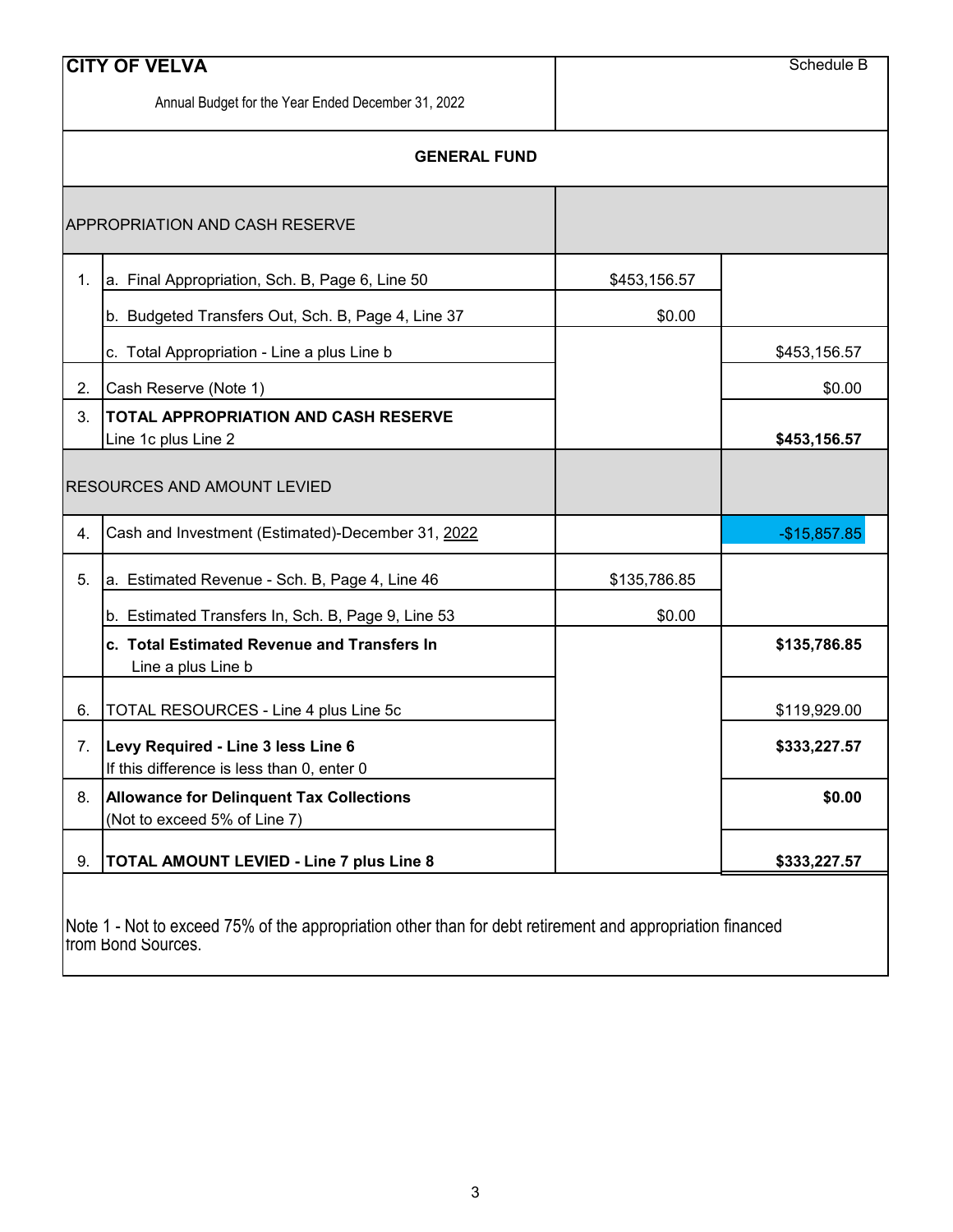Schedule B

 $\mathbf{I}$ 

# **CITY OF VELVA**

Annual Budget for the Year Ended December 31, 2022

### **1000 GENERAL FUND**

|                                 |                                         | <b>Actual</b>           | <b>Estimated</b>        | <b>Requested</b>        |                |
|---------------------------------|-----------------------------------------|-------------------------|-------------------------|-------------------------|----------------|
| <b>ACCOUNT</b><br><b>NUMBER</b> | <b>REVENUES</b>                         | <b>Revenues</b><br>2020 | <b>Revenues</b><br>2021 | <b>Revenues</b><br>2022 |                |
| 310000                          | <b>Taxes</b>                            |                         |                         |                         |                |
| 310110                          | <b>Property Taxes</b>                   | \$315,373.12            | \$346,374.00            | <b>XXXXXXXX</b>         | $\mathcal I$   |
| 310190                          | Penalty and Interest                    | \$2,279.01              | \$515.00                | \$500.00                | $\overline{c}$ |
|                                 | <b>Total Taxes</b>                      | \$317,652.13            | \$346,889.00            | \$500.00                | 3              |
| 320000                          | <b>Licenses, Permits, and Fees</b>      |                         |                         |                         | $\overline{4}$ |
| 320211                          | Beer and Liquor Licenses                | \$6,185.00              | \$6,060.00              | \$6,060.00              | 5              |
| 320221                          | Pet Licenses                            | \$150.00                | \$100.00                | \$100.00                | 6              |
| 320223                          | <b>Building Permits</b>                 | \$2,231.40              | \$550.00                | \$750.00                | $\overline{7}$ |
| 320225                          | <b>Gaming Proceeds</b>                  | \$1,140.00              | \$1,000.00              | \$1,000.00              | 8              |
| 320226                          | <b>Ordinance Fines</b>                  | \$40.00                 | \$50.00                 | \$50.00                 | 9              |
|                                 | <b>Total Licenses, Permits and Fees</b> | \$9,746.40              | \$7,760.00              | \$7,960.00              | 10             |
| 330000                          | <b>Intergovernmental Revenue</b>        |                         |                         |                         | 11             |
| 330351                          | <b>State Aid Distribution</b>           | \$91,746.00             | \$70,000.00             | \$80,000.00             | 12             |
| 330352                          | Cigarette Tax                           | \$2,855.36              | \$2,600.00              | \$2,400.00              | 13             |
| 330354                          | Oil & Gas Production                    | \$7,346.62              | \$13,500.00             | \$8,000.00              | 14             |
| 330356                          | <b>Telecommunication Tax</b>            | \$1,844.35              | \$2,000.00              | \$1,900.00              | 15             |
| 330360                          | State Grants (Misc.)                    | $-$531.40$              | \$0.00                  | \$0.00                  |                |
| 330362                          | <b>Homestead Credit</b>                 | \$9,345.47              | \$7,500.00              | \$5,250.00              | 16             |
| 330363                          | <b>NDIRF Benefit Conferment</b>         | \$2,460.00              | \$0.00                  | \$3,750.00              |                |
|                                 | <b>Total Intergovernmental Revenue</b>  | \$115,066.40            | \$95,600.00             | \$101,300.00            | 17             |
| 340000                          | <b>Charges for Services</b>             |                         |                         |                         | 18             |
| 340490                          | <b>Miscellaneous</b>                    | \$14,308.97             | \$250.00                | \$250.00                | 19             |
|                                 | Lease Agreements (2022-Sundsbak)        |                         | \$0.00                  | \$300.00                | 20             |
|                                 | <b>Total Charges for Services</b>       | \$14,308.97             | \$250.00                | \$550.00                | 21             |
| 350000                          | ines and Forfeits                       |                         |                         |                         | 22             |
|                                 |                                         |                         |                         |                         | 23             |
|                                 |                                         |                         |                         |                         | 24             |
|                                 | <b>Total Fines &amp; Forfeits</b>       | \$0.00                  | \$0.00                  | \$0.00                  | 25             |
| 360000                          | <b>Miscellaneous Revenue</b>            |                         |                         |                         | 26             |
| 360610                          | Interest Income                         | \$2,645.56              | \$1,800.00              | \$9,500.00              | 27             |
| 360620                          | Hall Rent                               | \$275.00                | \$500.00                | \$500.00                | 28             |
| 360000                          | Misc. Revenue                           |                         |                         | \$15,476.85             | 29             |
|                                 |                                         |                         |                         |                         | 30             |
|                                 |                                         |                         |                         |                         | 31             |
|                                 | <b>Total Miscellaneous Revenue</b>      | \$2,920.56              | \$2,300.00              | \$25,476.85             | 32             |
|                                 | <b>TOTAL REVENUES</b>                   | \$459,694.46            | \$452,799.00            | \$135,786.85            | 33             |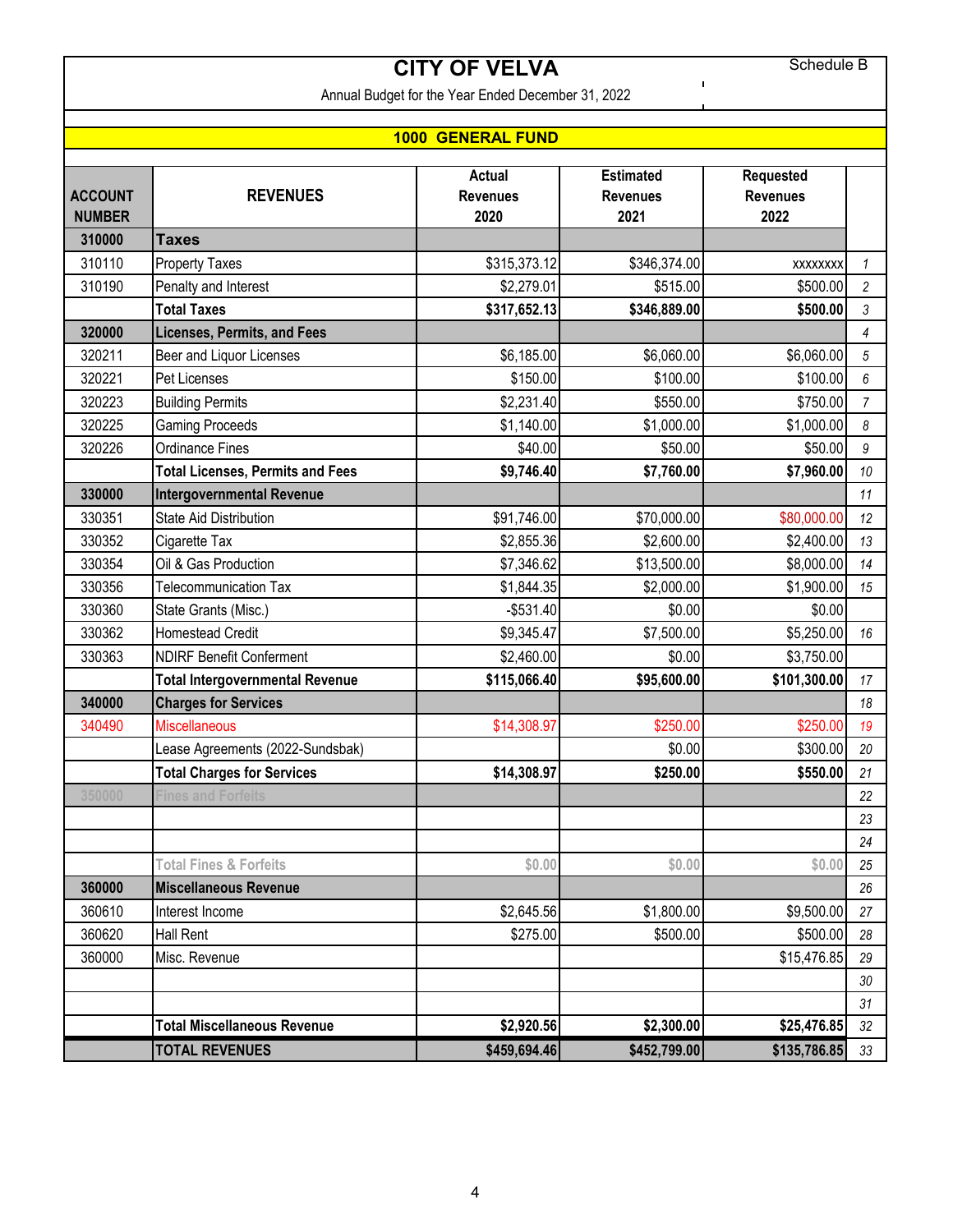$\overline{\phantom{a}}$  $\overline{\phantom{a}}$ 

# **CITY OF VELVA**

Annual Budget for the Year Ended December 31, 2022

| <b>1000 GENERAL FUND</b>        |                                                        |                                       |                                                 |                                          |                |  |
|---------------------------------|--------------------------------------------------------|---------------------------------------|-------------------------------------------------|------------------------------------------|----------------|--|
| <b>ACCOUNT</b><br><b>NUMBER</b> | <b>EXPENDITURES</b>                                    | Actual<br><b>Expenditures</b><br>2020 | <b>Estimated</b><br><b>Expenditures</b><br>2021 | Requested<br><b>Expenditures</b><br>2022 |                |  |
| 410000                          | <b>General Government</b>                              |                                       |                                                 |                                          |                |  |
| 410131                          | <b>Commission President</b>                            |                                       |                                                 |                                          | $\mathbf{1}$   |  |
| 112                             | <b>Commission President Wages</b>                      | \$7,200.00                            | \$7,200.00                                      | \$7,200.00                               | $\overline{c}$ |  |
| 340                             | <b>Travel Expense</b>                                  | \$0.00                                | \$750.00                                        | \$500.00                                 | 3              |  |
| 345                             | Conference/Classes Fees                                | \$672.59                              | \$750.00                                        | \$500.00                                 | $\overline{4}$ |  |
|                                 | <b>Total Commission President</b>                      | \$7,872.59                            | \$8,700.00                                      | \$8,200.00                               | 5              |  |
| 410132                          | <b>Governing Board</b>                                 |                                       |                                                 |                                          | 6              |  |
| 111                             | Governing Board Wages                                  | \$19,200.00                           | \$19,200.00                                     | \$19,200.00                              | 7              |  |
| 340                             | <b>Travel Expense</b>                                  | \$59.80                               | \$2,000.00                                      | \$1,000.00                               | 8              |  |
| 345                             | Conference/Classes Fees                                | \$517.59                              | \$1,250.00                                      | \$1,500.00                               | 9              |  |
|                                 |                                                        |                                       |                                                 |                                          | 10             |  |
|                                 | <b>Total Governing Board</b>                           | \$19,777.39                           | \$22,450.00                                     | \$21,700.00                              | 11             |  |
| 410141                          | <b>Auditor</b>                                         |                                       |                                                 |                                          | 12             |  |
| 110                             | Wages                                                  | \$51,749.59                           | \$52,956.80                                     | \$54,537.60                              | 13             |  |
| 113                             | Part Time Wages                                        | \$10,041.92                           | \$6,025.50                                      | \$8,690.50                               | 14             |  |
| 120                             | Contract Services/BlackMtnSoftware/Municode            | \$7,280.26                            | \$0.00                                          | \$6,250.00                               |                |  |
| 210                             | Benefits-Health Insurance                              | \$16,862.45                           | \$18,000.00                                     | \$18,000.00                              | 15             |  |
| 340                             | <b>Travel Expense</b>                                  | \$195.51                              | \$1,000.00                                      | \$750.00                                 | 16             |  |
| 345                             | Conference/Classes Fees                                | \$207.20                              | \$1,000.00                                      | \$750.00                                 | 17             |  |
| 370                             | Dues and Memberships                                   | \$0.00                                | \$0.00                                          | \$750.00                                 |                |  |
| 410                             | Office Supplies/Postage                                | \$8,264.01                            | \$8,000.00                                      | \$7,500.00                               | 18             |  |
| 490                             | <b>Miscellaneous</b>                                   | \$1,351.93                            | \$150.00                                        | \$150.00                                 | 19             |  |
| 651                             | Office Equipment & Furniture                           | \$250.00                              | \$6,250.00                                      | \$1,250.00                               | 20             |  |
|                                 |                                                        |                                       |                                                 |                                          | 21             |  |
|                                 | <b>Total Auditor</b>                                   | \$96,202.87                           | \$93,382.30                                     | \$98,628.10                              | 22             |  |
| 410143<br>143                   | <b>Attorney</b>                                        |                                       |                                                 |                                          | 23             |  |
|                                 | Attorney                                               | \$16,004.00                           | \$20,000.00                                     | \$17,500.00                              | 24             |  |
| 410144                          | <b>Total Attorney</b><br><b>Assessor</b>               | \$16,004.00                           | \$20,000.00                                     | \$17,500.00                              | 25<br>26       |  |
| 130                             | Wages                                                  | \$56,097.61                           | \$57,782.40                                     | \$59,508.80                              | 27             |  |
| 210                             | <b>Health Insurance Benefits</b>                       |                                       |                                                 |                                          |                |  |
| 340                             |                                                        | \$15,985.53                           | \$18,000.00                                     | \$18,000.00                              |                |  |
| 345                             | <b>Travel Expense</b><br>Conference/Classes Fees/Misc. | \$141.45<br>\$1,204.49                | \$750.00                                        | \$250.00<br>\$250.00                     | 28<br>29       |  |
| 356                             |                                                        | \$265.35                              | \$600.00                                        | \$400.00                                 | 30             |  |
| 370                             | Telephone<br>Dues and Memberships                      | \$0.00                                | \$450.00<br>\$0.00                              | \$100.00                                 | 31             |  |
| 410                             | Office Supplies/Postage                                | \$19.47                               | \$350.00                                        | \$475.00                                 |                |  |
| 490                             | Miscellaneous                                          | \$23.98                               |                                                 |                                          |                |  |
|                                 | <b>Total Assessor</b>                                  | \$73,737.88                           | \$0.00<br>\$77.932.40                           | \$0.00<br>\$78,983.80                    | 32             |  |
| 410145                          | <b>Engineer</b>                                        |                                       |                                                 |                                          | 33             |  |
| 313                             | <b>Engineering Fees</b>                                | \$30,361.04                           | \$23,440.00                                     | \$10,000.00                              | 34             |  |
|                                 | <b>Total Engineer</b>                                  | \$30,361.04                           | \$23,440.00                                     | \$10,000.00                              | 35             |  |
| 410150                          | Non Departmental                                       |                                       |                                                 |                                          | 36             |  |
| 210                             | Benefits-Health Ins -Vision                            | \$34,604.99                           | \$0.00                                          | \$0.00                                   | 37             |  |
| 211                             | Benefits - Life Insurance                              | \$1,870.00                            | \$2,160.00                                      | \$1,584.00                               | 38             |  |
| 220                             | <b>Retirement Benefits</b>                             | \$21,785.01                           | \$23,453.59                                     | \$24,433.42                              | 39             |  |
| 230                             | Social Security & Medicare                             | \$18,666.65                           | \$19,966.73                                     | \$20,943.64                              | 40             |  |
| 240                             | <b>Workers Compensation</b>                            |                                       | \$0.00                                          | \$0.00                                   | 41             |  |
| 250                             | Unemployment ND Job Service                            | \$382.96                              | \$400.00                                        | \$500.00                                 | 42             |  |
| 260                             | Payroll Tax Liabilities (penalty)                      | \$0.00                                | \$0.00                                          | \$0.00                                   | 43             |  |
| 310                             | Liability Insurance (State Fire & Tornado)             | \$0.00                                | \$0.00                                          | \$2,736.00                               | 44             |  |
| 311                             | <b>Audit Fees</b>                                      | \$8,153.25                            | \$20,000.00                                     | \$20,000.00                              | 45             |  |
| 320                             | Insurance                                              | \$19,108.73                           | \$15,600.00                                     | \$11,400.00                              | 46             |  |
| 370                             | Dues and Memberships (moved to dept.)                  | \$40.00                               | \$0.00                                          | \$0.00                                   | 47             |  |
| 490                             | Miscellaneous                                          | \$3,641.79                            | \$1,000.00                                      | \$0.00                                   | 48             |  |
|                                 | <b>Total Non Departmental</b>                          | \$108,253.38                          | \$82,580.32                                     | \$81,597.06                              | 49             |  |
|                                 | <b>TOTAL EXPENSES (this page)</b>                      | \$352,209.15                          | \$328,485.02                                    | \$316,608.96                             | 50             |  |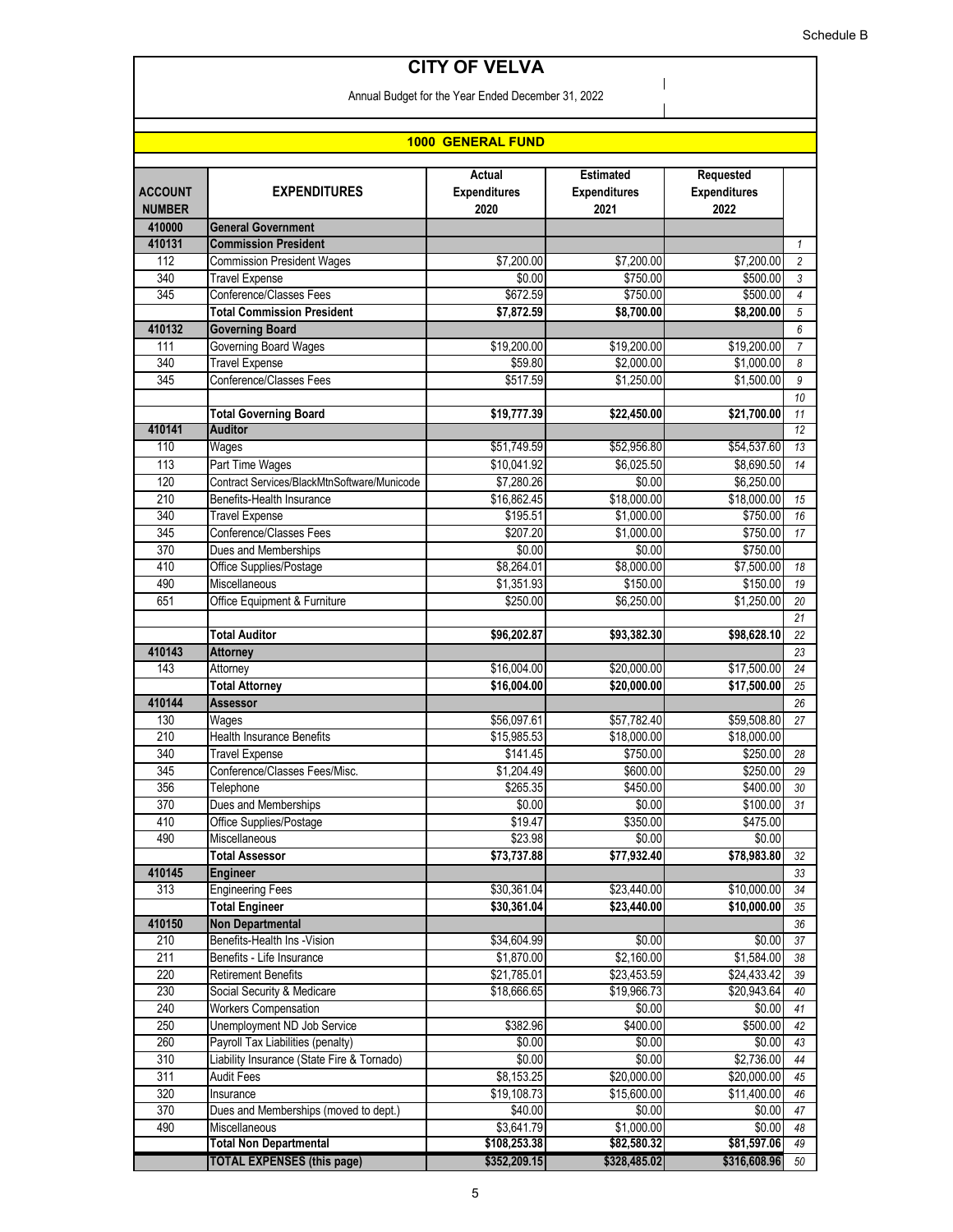|                                     |                                                                                                                                                                                                                                                                                                                                                                                                                                                                                                                                                                     |                                                                                                                                                                                                                                    |                                                                                                                                                                                                                                                | Schedule B                                                                                                                                                                                                                              |  |  |  |
|-------------------------------------|---------------------------------------------------------------------------------------------------------------------------------------------------------------------------------------------------------------------------------------------------------------------------------------------------------------------------------------------------------------------------------------------------------------------------------------------------------------------------------------------------------------------------------------------------------------------|------------------------------------------------------------------------------------------------------------------------------------------------------------------------------------------------------------------------------------|------------------------------------------------------------------------------------------------------------------------------------------------------------------------------------------------------------------------------------------------|-----------------------------------------------------------------------------------------------------------------------------------------------------------------------------------------------------------------------------------------|--|--|--|
|                                     |                                                                                                                                                                                                                                                                                                                                                                                                                                                                                                                                                                     |                                                                                                                                                                                                                                    |                                                                                                                                                                                                                                                |                                                                                                                                                                                                                                         |  |  |  |
| <b>1000 GENERAL FUND</b>            |                                                                                                                                                                                                                                                                                                                                                                                                                                                                                                                                                                     |                                                                                                                                                                                                                                    |                                                                                                                                                                                                                                                |                                                                                                                                                                                                                                         |  |  |  |
| <b>EXPENDITURES</b>                 | Actual<br><b>Expenditures</b><br>2020                                                                                                                                                                                                                                                                                                                                                                                                                                                                                                                               | <b>Estimated</b><br><b>Expenditures</b><br>2021                                                                                                                                                                                    | Requested<br>2022                                                                                                                                                                                                                              |                                                                                                                                                                                                                                         |  |  |  |
| <b>Building &amp; Grounds</b>       |                                                                                                                                                                                                                                                                                                                                                                                                                                                                                                                                                                     |                                                                                                                                                                                                                                    |                                                                                                                                                                                                                                                |                                                                                                                                                                                                                                         |  |  |  |
| Electricity                         | \$5,219.57                                                                                                                                                                                                                                                                                                                                                                                                                                                                                                                                                          | \$6,500.00                                                                                                                                                                                                                         | \$6,250.00                                                                                                                                                                                                                                     | 1                                                                                                                                                                                                                                       |  |  |  |
| Telephone                           | \$3,999.80                                                                                                                                                                                                                                                                                                                                                                                                                                                                                                                                                          | \$3,000.00                                                                                                                                                                                                                         | \$3,000.00                                                                                                                                                                                                                                     | $\overline{c}$                                                                                                                                                                                                                          |  |  |  |
| <b>Building Maint/Repairs</b>       | \$691.60                                                                                                                                                                                                                                                                                                                                                                                                                                                                                                                                                            | \$1,000.00                                                                                                                                                                                                                         | \$1,000.00                                                                                                                                                                                                                                     | 3                                                                                                                                                                                                                                       |  |  |  |
| Supplies                            | \$698.67                                                                                                                                                                                                                                                                                                                                                                                                                                                                                                                                                            | \$1,000.00                                                                                                                                                                                                                         | \$1,000.00                                                                                                                                                                                                                                     | $\overline{4}$                                                                                                                                                                                                                          |  |  |  |
| <b>Janitorial Services</b>          | \$5,555.24                                                                                                                                                                                                                                                                                                                                                                                                                                                                                                                                                          | \$5,400.00                                                                                                                                                                                                                         | \$5,400.00                                                                                                                                                                                                                                     |                                                                                                                                                                                                                                         |  |  |  |
| Miscellaneous                       | \$39.43                                                                                                                                                                                                                                                                                                                                                                                                                                                                                                                                                             | \$1,000.00                                                                                                                                                                                                                         | \$1,000.00                                                                                                                                                                                                                                     | 5                                                                                                                                                                                                                                       |  |  |  |
|                                     | \$8,231.00                                                                                                                                                                                                                                                                                                                                                                                                                                                                                                                                                          | \$5,598.98                                                                                                                                                                                                                         | \$2,000.00                                                                                                                                                                                                                                     | 6                                                                                                                                                                                                                                       |  |  |  |
| <b>Total Building &amp; Grounds</b> | \$24,435.31                                                                                                                                                                                                                                                                                                                                                                                                                                                                                                                                                         | \$23,498.98                                                                                                                                                                                                                        | \$19,650.00                                                                                                                                                                                                                                    | 7                                                                                                                                                                                                                                       |  |  |  |
| <b>Elections</b>                    |                                                                                                                                                                                                                                                                                                                                                                                                                                                                                                                                                                     |                                                                                                                                                                                                                                    |                                                                                                                                                                                                                                                | 8                                                                                                                                                                                                                                       |  |  |  |
| <b>Temporary Wages</b>              | \$603.10                                                                                                                                                                                                                                                                                                                                                                                                                                                                                                                                                            | \$0.00                                                                                                                                                                                                                             | \$500.00                                                                                                                                                                                                                                       | 9                                                                                                                                                                                                                                       |  |  |  |
|                                     |                                                                                                                                                                                                                                                                                                                                                                                                                                                                                                                                                                     |                                                                                                                                                                                                                                    |                                                                                                                                                                                                                                                | 10                                                                                                                                                                                                                                      |  |  |  |
| <b>Total Planning &amp; Zoning</b>  | \$603.10                                                                                                                                                                                                                                                                                                                                                                                                                                                                                                                                                            | \$0.00                                                                                                                                                                                                                             | \$500.00                                                                                                                                                                                                                                       | 11                                                                                                                                                                                                                                      |  |  |  |
| (Planning & Zoning)                 |                                                                                                                                                                                                                                                                                                                                                                                                                                                                                                                                                                     |                                                                                                                                                                                                                                    |                                                                                                                                                                                                                                                | 8                                                                                                                                                                                                                                       |  |  |  |
| Wages                               | \$826.91                                                                                                                                                                                                                                                                                                                                                                                                                                                                                                                                                            | \$1,500.00                                                                                                                                                                                                                         | \$1,000.00                                                                                                                                                                                                                                     | 9                                                                                                                                                                                                                                       |  |  |  |
|                                     |                                                                                                                                                                                                                                                                                                                                                                                                                                                                                                                                                                     |                                                                                                                                                                                                                                    |                                                                                                                                                                                                                                                | 10                                                                                                                                                                                                                                      |  |  |  |
| <b>Total Planning &amp; Zoning</b>  | \$826.91                                                                                                                                                                                                                                                                                                                                                                                                                                                                                                                                                            | \$1,500.00                                                                                                                                                                                                                         | \$1,000.00                                                                                                                                                                                                                                     | 11                                                                                                                                                                                                                                      |  |  |  |
| <b>Advertising</b>                  |                                                                                                                                                                                                                                                                                                                                                                                                                                                                                                                                                                     |                                                                                                                                                                                                                                    |                                                                                                                                                                                                                                                | 12                                                                                                                                                                                                                                      |  |  |  |
|                                     |                                                                                                                                                                                                                                                                                                                                                                                                                                                                                                                                                                     |                                                                                                                                                                                                                                    |                                                                                                                                                                                                                                                | 13                                                                                                                                                                                                                                      |  |  |  |
|                                     |                                                                                                                                                                                                                                                                                                                                                                                                                                                                                                                                                                     |                                                                                                                                                                                                                                    |                                                                                                                                                                                                                                                | 14                                                                                                                                                                                                                                      |  |  |  |
|                                     |                                                                                                                                                                                                                                                                                                                                                                                                                                                                                                                                                                     |                                                                                                                                                                                                                                    |                                                                                                                                                                                                                                                | 15                                                                                                                                                                                                                                      |  |  |  |
|                                     |                                                                                                                                                                                                                                                                                                                                                                                                                                                                                                                                                                     |                                                                                                                                                                                                                                    |                                                                                                                                                                                                                                                | 16                                                                                                                                                                                                                                      |  |  |  |
|                                     |                                                                                                                                                                                                                                                                                                                                                                                                                                                                                                                                                                     |                                                                                                                                                                                                                                    |                                                                                                                                                                                                                                                | 17                                                                                                                                                                                                                                      |  |  |  |
|                                     |                                                                                                                                                                                                                                                                                                                                                                                                                                                                                                                                                                     |                                                                                                                                                                                                                                    |                                                                                                                                                                                                                                                | 18                                                                                                                                                                                                                                      |  |  |  |
|                                     |                                                                                                                                                                                                                                                                                                                                                                                                                                                                                                                                                                     |                                                                                                                                                                                                                                    |                                                                                                                                                                                                                                                | 19                                                                                                                                                                                                                                      |  |  |  |
|                                     |                                                                                                                                                                                                                                                                                                                                                                                                                                                                                                                                                                     |                                                                                                                                                                                                                                    |                                                                                                                                                                                                                                                | 20                                                                                                                                                                                                                                      |  |  |  |
|                                     |                                                                                                                                                                                                                                                                                                                                                                                                                                                                                                                                                                     |                                                                                                                                                                                                                                    |                                                                                                                                                                                                                                                | 21                                                                                                                                                                                                                                      |  |  |  |
| Insurance                           |                                                                                                                                                                                                                                                                                                                                                                                                                                                                                                                                                                     |                                                                                                                                                                                                                                    | \$0.00                                                                                                                                                                                                                                         | 22                                                                                                                                                                                                                                      |  |  |  |
|                                     |                                                                                                                                                                                                                                                                                                                                                                                                                                                                                                                                                                     |                                                                                                                                                                                                                                    |                                                                                                                                                                                                                                                | 23                                                                                                                                                                                                                                      |  |  |  |
| Other                               |                                                                                                                                                                                                                                                                                                                                                                                                                                                                                                                                                                     |                                                                                                                                                                                                                                    |                                                                                                                                                                                                                                                | 24                                                                                                                                                                                                                                      |  |  |  |
|                                     |                                                                                                                                                                                                                                                                                                                                                                                                                                                                                                                                                                     |                                                                                                                                                                                                                                    |                                                                                                                                                                                                                                                | 27                                                                                                                                                                                                                                      |  |  |  |
|                                     |                                                                                                                                                                                                                                                                                                                                                                                                                                                                                                                                                                     |                                                                                                                                                                                                                                    |                                                                                                                                                                                                                                                | $\overline{28}$                                                                                                                                                                                                                         |  |  |  |
| Total                               |                                                                                                                                                                                                                                                                                                                                                                                                                                                                                                                                                                     |                                                                                                                                                                                                                                    |                                                                                                                                                                                                                                                | 29                                                                                                                                                                                                                                      |  |  |  |
|                                     |                                                                                                                                                                                                                                                                                                                                                                                                                                                                                                                                                                     |                                                                                                                                                                                                                                    |                                                                                                                                                                                                                                                | 30                                                                                                                                                                                                                                      |  |  |  |
|                                     |                                                                                                                                                                                                                                                                                                                                                                                                                                                                                                                                                                     |                                                                                                                                                                                                                                    |                                                                                                                                                                                                                                                | 31                                                                                                                                                                                                                                      |  |  |  |
|                                     |                                                                                                                                                                                                                                                                                                                                                                                                                                                                                                                                                                     |                                                                                                                                                                                                                                    |                                                                                                                                                                                                                                                | 32                                                                                                                                                                                                                                      |  |  |  |
| Transfer out to VCDC                |                                                                                                                                                                                                                                                                                                                                                                                                                                                                                                                                                                     | \$0.00                                                                                                                                                                                                                             | \$0.00                                                                                                                                                                                                                                         | 33                                                                                                                                                                                                                                      |  |  |  |
|                                     |                                                                                                                                                                                                                                                                                                                                                                                                                                                                                                                                                                     |                                                                                                                                                                                                                                    |                                                                                                                                                                                                                                                | 34                                                                                                                                                                                                                                      |  |  |  |
|                                     |                                                                                                                                                                                                                                                                                                                                                                                                                                                                                                                                                                     |                                                                                                                                                                                                                                    |                                                                                                                                                                                                                                                |                                                                                                                                                                                                                                         |  |  |  |
| <b>APPROPRIATIONS</b>               |                                                                                                                                                                                                                                                                                                                                                                                                                                                                                                                                                                     |                                                                                                                                                                                                                                    |                                                                                                                                                                                                                                                | 35                                                                                                                                                                                                                                      |  |  |  |
|                                     |                                                                                                                                                                                                                                                                                                                                                                                                                                                                                                                                                                     |                                                                                                                                                                                                                                    |                                                                                                                                                                                                                                                | 36                                                                                                                                                                                                                                      |  |  |  |
|                                     |                                                                                                                                                                                                                                                                                                                                                                                                                                                                                                                                                                     |                                                                                                                                                                                                                                    |                                                                                                                                                                                                                                                | 37                                                                                                                                                                                                                                      |  |  |  |
| Transfers In                        | \$0.00                                                                                                                                                                                                                                                                                                                                                                                                                                                                                                                                                              | \$0.00                                                                                                                                                                                                                             | \$0.00                                                                                                                                                                                                                                         | 38                                                                                                                                                                                                                                      |  |  |  |
|                                     |                                                                                                                                                                                                                                                                                                                                                                                                                                                                                                                                                                     |                                                                                                                                                                                                                                    |                                                                                                                                                                                                                                                |                                                                                                                                                                                                                                         |  |  |  |
| <b>Transfers Out</b>                | \$56,724.51                                                                                                                                                                                                                                                                                                                                                                                                                                                                                                                                                         | \$0.00                                                                                                                                                                                                                             | \$0.00                                                                                                                                                                                                                                         | 39                                                                                                                                                                                                                                      |  |  |  |
|                                     | City Hall Capital Improvements<br><b>Publishing &amp; Printing</b><br><b>Total Advertising</b><br><b>Police Department</b><br><b>Contract Policing</b><br><b>Total Police Dept</b><br><b>Fire Department</b><br>Disbursements (difference in levied amount 7061<br><b>Total Fire Dept</b><br>Park District Insurance<br>Park Dist State Aid (20% of annual revenue)<br><b>Transfers to Other Funds</b><br>Transfer out to Highway Fund<br>Transfer out to Cemetery Fund<br><b>Total Expenses (this page)</b><br>Revenue Over (Under) Expend.<br>Balance - January 1 | <b>CITY OF VELVA</b><br>\$2,651.81<br>\$2,651.81<br>\$81,300.00<br>\$81,300.00<br>\$14,257.00<br>\$2,177.00<br>\$16,434.00<br>\$0.00<br>\$18,349.20<br>\$18,349.20<br>\$143,773.42<br>\$495,982.57<br>(\$36,288.11)<br>\$92,633.77 | Annual Budget for the Year Ended December 31, 2022<br>\$2,500.00<br>\$2,500.00<br>\$81,300.00<br>\$81,300.00<br>\$16,494.00<br>\$2,000.00<br>\$18,494.00<br>\$14,000.00<br>\$14,000.00<br>\$0.00<br>\$139,792.98<br>\$468,278.00<br>(\$378.85) | \$2,753.61<br>\$2,753.61<br>\$81,300.00<br>\$81,300.00<br>\$16,844.00<br>\$16,844.00<br>\$1,500.00<br>\$14,000.00<br>\$15,500.00<br>\$0.00<br>\$<br>\$136,547.61<br>\$453,156.57<br>$($15,479.00)$ \$<br>(317, 369.72)<br>(\$15,857.85) |  |  |  |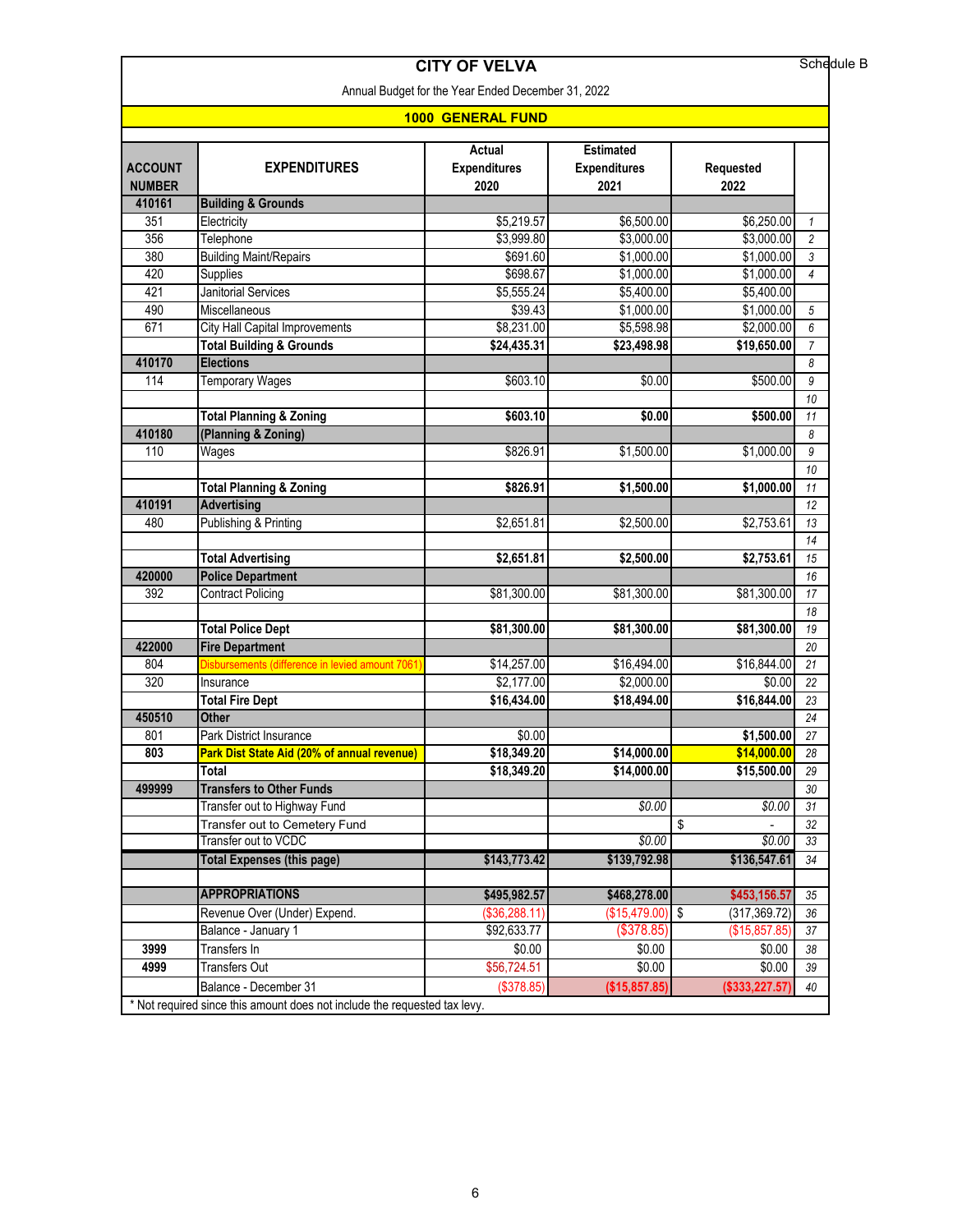Schedule C

Annual Budget for the Year Ended December 31, 2022

| <b>ACCOUNT</b><br><b>NUMBER</b> | <b>REVENUES</b>                                                         | <b>Actual</b><br><b>Revenues</b><br>2020     | <b>Estimated</b><br><b>Revenues</b><br>2021    | <b>Requested</b><br><b>Revenues</b><br>2022 |                       |
|---------------------------------|-------------------------------------------------------------------------|----------------------------------------------|------------------------------------------------|---------------------------------------------|-----------------------|
| 330000                          | <b>Intergovernmental Revenue</b>                                        |                                              |                                                |                                             | $\overline{c}$        |
| 330340                          | Snow Removal Reimbursements                                             | \$10,900.00                                  | \$3,600.00                                     | \$3,600.00                                  | 3                     |
| 330353                          | <b>Highway Tax</b>                                                      | \$101,328.57                                 | \$99,000.00                                    | \$101,000.00                                | $\overline{4}$        |
| <b>Transfer In</b>              | Sales Tax Revenue (transfer in) 8010                                    | see transfers below                          | see below                                      | see below                                   | $\overline{c}$        |
|                                 |                                                                         | <b>Actual</b>                                | Approximate                                    | Approximate                                 | 3                     |
|                                 | <b>TOTALS/REVENUES</b>                                                  | \$112,228.57                                 | \$102,600.00                                   | \$104,600.00                                | 6                     |
| <b>ACCOUNT</b><br><b>NUMBER</b> | <b>EXPENDITURES</b>                                                     | <b>Actual</b><br><b>Expenditures</b><br>2020 | <b>Budgeted</b><br><b>Expenditures</b><br>2021 | Preliminary<br><b>Budget</b><br>2022        |                       |
| 430313                          | <b>Public Works</b>                                                     |                                              |                                                |                                             |                       |
| 110                             | Wages                                                                   | \$43,924.60                                  | \$44,137.60                                    | \$0.00                                      | $\overline{7}$        |
| 120                             | <b>Contract Services</b>                                                | \$0.00                                       | \$0.00                                         | \$0.00                                      | $\boldsymbol{\delta}$ |
| 210                             | Benefits-Health Insurance                                               | \$0.00                                       | \$18,000.00                                    | \$0.00                                      | 9                     |
| 313                             | Engineering                                                             | \$0.00                                       | \$0.00                                         | \$2,000.00                                  | 12                    |
| 340                             | <b>Travel Expense/Dues/Training</b>                                     | \$0.00                                       | \$1,000.00                                     | \$0.00                                      |                       |
| 351                             | Electricity/Propane (Utilities)                                         | \$1,559.64                                   | \$2,500.00                                     | \$3,000.00                                  | 13                    |
| 356                             | Telephone                                                               | \$1,078.55                                   | \$1,000.00                                     | \$1,000.00                                  | 14                    |
| 381                             | Snow Removal                                                            | \$2,060.93                                   | \$20,000.00                                    | \$20,000.00                                 | 15                    |
| 391                             | <b>Street Lighting</b>                                                  | \$30,753.81                                  | \$22,500.00                                    | \$20,000.00                                 | 16                    |
| 410                             | Office Supplies/Postage                                                 | \$0.00                                       | \$100.00                                       | \$0.00                                      | 17                    |
| 420                             | Supplies                                                                | \$1,576.67                                   | \$2,000.00                                     | \$0.00                                      | 18                    |
| 424                             | Gas/Diesel/Oil                                                          | \$2,515.90                                   | \$3,500.00                                     | \$3,500.00                                  | 19                    |
| 426                             | <b>Equipment Parts and Repair</b>                                       | \$10,546.92                                  | \$20,000.00                                    | \$10,000.00                                 | 20                    |
| 440                             | Weed Control/Maint.                                                     | \$1,360.93                                   | \$3,000.00                                     | \$1,000.00                                  | 21                    |
| 490                             | Miscellaneous                                                           | \$510.95                                     | \$500.00                                       | \$0.00                                      | 22                    |
| 630                             | Capital Improvements - Streets                                          | \$73,959.50                                  | \$55,000.00                                    | \$75,000.00                                 | 23                    |
| 650                             | <b>Equipment Purchases</b>                                              | \$0.00                                       | \$12,000.00                                    | \$7,500.00                                  | 24                    |
|                                 |                                                                         |                                              |                                                |                                             | 25                    |
|                                 |                                                                         |                                              |                                                |                                             | 26                    |
|                                 |                                                                         |                                              |                                                |                                             | 27                    |
|                                 | <b>Total Public Works</b>                                               | \$169,848.40                                 | \$205,237.60                                   | \$143,000.00                                | 28                    |
| 430314                          | <b>Bridge Operations</b>                                                |                                              |                                                |                                             | 29                    |
| 382                             | <b>Bridge Repairs</b>                                                   | \$293.00                                     | \$0.00                                         | \$100.00                                    | $30\,$                |
|                                 |                                                                         |                                              |                                                |                                             | 31                    |
|                                 | <b>Total Bridge Operations</b>                                          | \$293.00                                     | \$0.00                                         | \$100.00                                    | 32                    |
|                                 | TOTALS/EXPEND.-APPROP.                                                  |                                              |                                                |                                             | 33                    |
|                                 |                                                                         | \$170,141.40                                 | \$205,237.60                                   | \$143,100.00                                | 34                    |
|                                 | Revenues Over (Under) Expend.                                           | (\$57,912.83)                                | (\$102,637.60)                                 | (\$38,500.00)                               | $35\,$                |
|                                 | Balance - January 1                                                     | \$29,363.73                                  | \$0.00                                         | (\$52,637.60)                               | 36                    |
| 3999                            | Transfers In                                                            | \$<br>28,549.10                              | \$50,000.00                                    | \$50,000.00                                 | $37\,$                |
| 4999                            | Transfers Out                                                           | \$                                           | \$0.00                                         | \$0.00                                      | $38\,$                |
|                                 | Balance - December 31                                                   | \$<br>0.00                                   | (\$52,637.60)                                  | (\$41,137.60)                               | 39                    |
|                                 | Not required since this amount does not include the requested tax levy. |                                              |                                                |                                             |                       |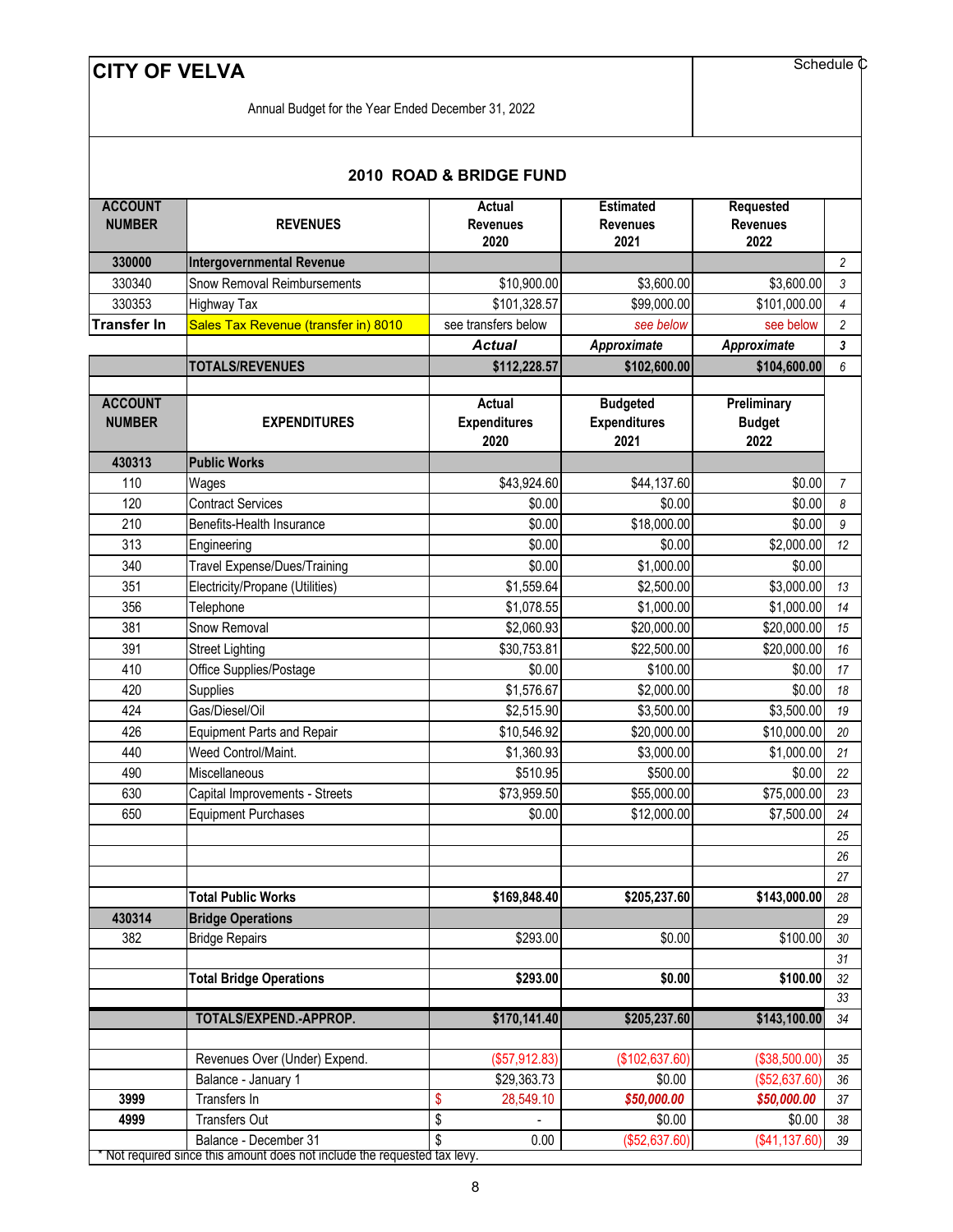Annual Budget for the Year Ended December 31, 2022

# *ENTERPRISE FUNDS*

### **5010 WATER FUND**

| <b>ACCOUNT</b><br><b>NUMBER</b> | <b>REVENUES</b>                                        | Actual<br><b>Revenues</b> | <b>Budgeted/Estimated</b><br><b>Revenues</b> | <b>Estimated</b><br><b>Revenues</b> |                |
|---------------------------------|--------------------------------------------------------|---------------------------|----------------------------------------------|-------------------------------------|----------------|
|                                 |                                                        | 2020                      | 2021                                         | 2022                                |                |
| 340000                          | <b>Charges for Services</b>                            |                           |                                              |                                     |                |
| 5070^350590                     | Repair Ins. on h2o bill (transfer in from 5070-350590) | \$5,575.50                | \$5,575.00                                   | \$5,575.00                          | 1              |
| 340490                          | Misc                                                   | \$106,793.76              | \$0.00                                       | \$0.00                              |                |
| 350000                          |                                                        |                           |                                              |                                     | $\overline{c}$ |
| 350591                          | <b>Meter Deposits</b>                                  | \$0.00                    | \$0.00                                       | \$0.00                              | 3              |
| 360000                          |                                                        |                           |                                              |                                     | 4              |
| 360471                          | <b>Water Revenue</b>                                   | \$216,829.18              | \$213,500.00                                 | \$225,000.00                        | 5              |
| 360472                          | Water Repair Reimbursements                            |                           | \$0.00                                       | \$0.00                              | 6              |
| 360473                          | Meter Purchases                                        |                           | \$0.00                                       | \$0.00                              | $\overline{7}$ |
| 360474                          | <b>Bulk Water</b>                                      | \$4,010.00                | \$500.00                                     | \$1,500.00                          | 8              |
| 360475                          | Surcharge (main street charge)(W/ 3250)                | \$28,152.52               | \$28,200.00                                  | \$28,200.00                         | 9              |
| 360476                          | <b>UB Penalties</b>                                    | \$885.00                  | \$2,000.00                                   | \$2,000.00                          | 10             |
| 360493                          | <b>Misc/Grant Revenue</b>                              | \$0.00                    | \$0.00                                       | \$0.00                              | 11             |
|                                 |                                                        |                           |                                              |                                     | 12             |
|                                 |                                                        |                           |                                              |                                     | 13             |
|                                 | <b>TOTALS/REVENUES</b>                                 | \$362,245.96              | \$249,775.00                                 | \$262,275.00                        | 14             |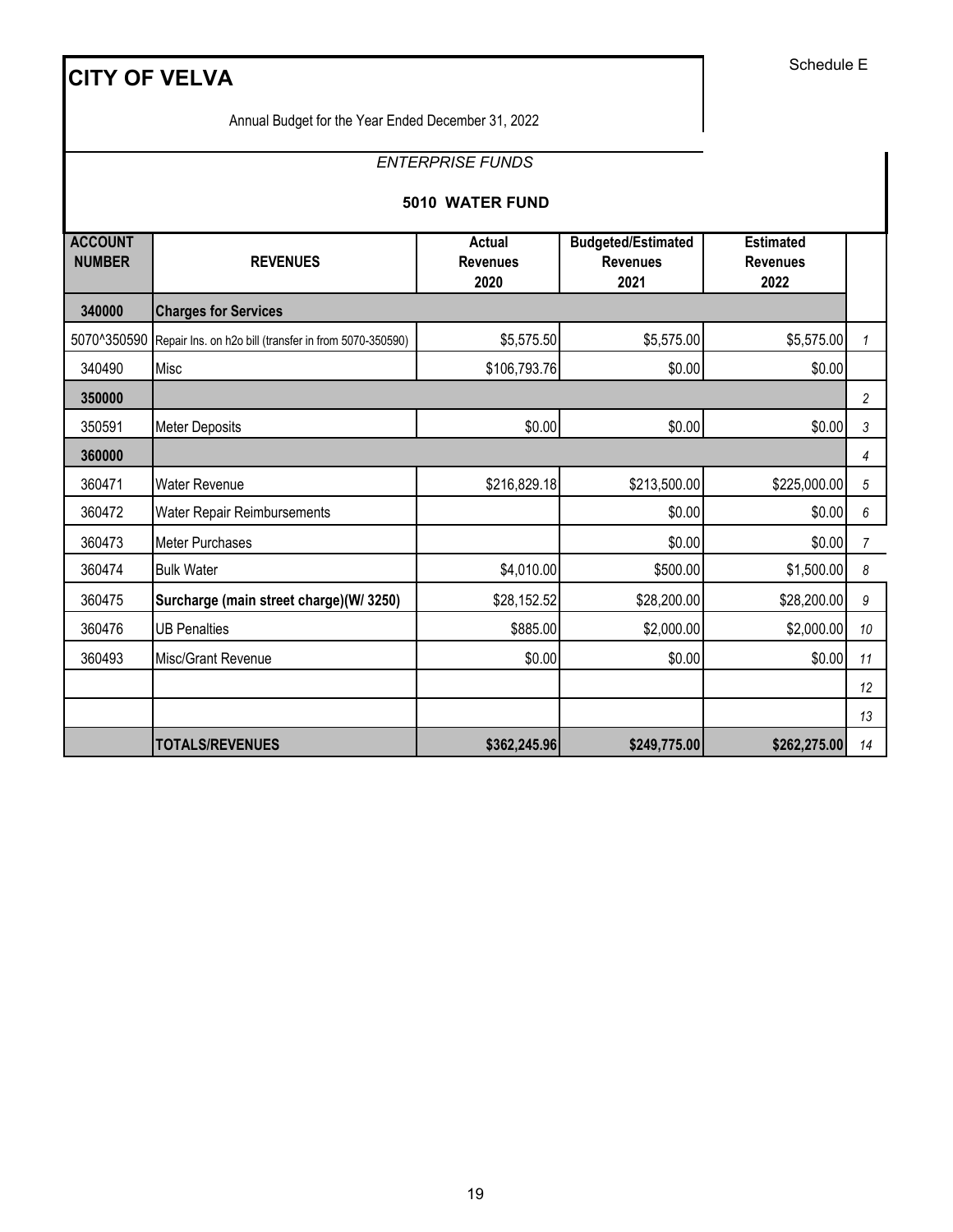|                                 | <b>CITY OF VELVA</b>                                                          |                                              |                                                          | Schedule E                  |                |
|---------------------------------|-------------------------------------------------------------------------------|----------------------------------------------|----------------------------------------------------------|-----------------------------|----------------|
|                                 | Annual Budget for the Year Ended December 31, 2022                            |                                              |                                                          |                             |                |
|                                 |                                                                               | <b>ENTERPRISE FUNDS</b>                      |                                                          |                             |                |
|                                 |                                                                               | 5010 WATER FUND                              |                                                          |                             |                |
| <b>ACCOUNT</b><br><b>NUMBER</b> | <b>EXPENDITURES</b>                                                           | <b>Actual</b><br><b>Expenditures</b><br>2020 | <b>Budgeted/Estimated</b><br><b>Expenditures</b><br>2021 | <b>Requested</b><br>2022    |                |
| 430340                          | <b>Public Works</b>                                                           |                                              |                                                          |                             |                |
| 110                             | Wages                                                                         | \$25,494.43                                  | \$42,385.20                                              | \$59,259.20                 | $\mathcal{I}$  |
| 113                             | Part Time Wages (office)                                                      | \$5,145.33                                   | \$12,051.00                                              | \$12,415.00                 | $\overline{2}$ |
| 120                             | Contract Services/BlackMtnSoftware                                            | \$0.00                                       | \$0.00                                                   | \$3,400.00                  | $\mathfrak{Z}$ |
| 210                             | Benefits-Health Ins. (Kelly)                                                  | \$0.00                                       | \$18,000.00                                              | \$18,000.00                 | 4              |
| 211                             | Benefits-Life Insurance                                                       | \$0.00                                       | \$528.00                                                 | \$528.00                    | 5              |
| 230                             | Social Security                                                               | \$0.00                                       | \$0.00                                                   | no                          | 6              |
| 240                             | <b>Workers Comp</b>                                                           | \$0.00                                       | \$0.00                                                   | no                          | 7              |
| 313                             | Engineering                                                                   | \$0.00                                       | \$0.00                                                   | \$5,000.00                  | 8              |
| 300                             | One Call locates                                                              | \$90.75                                      | \$150.00                                                 | \$150.00                    | 9              |
| 320                             | Insurance                                                                     | \$2,500.00                                   | \$2,500.00                                               | \$2,500.00                  | 10             |
| 351                             | Electricity                                                                   | \$16,660.73                                  | \$20,000.00                                              | \$19,000.00                 | 11             |
| 352                             | Propane                                                                       | \$0.00                                       | \$0.00                                                   | \$0.00                      | 12             |
| 356                             | Telephone                                                                     | \$937.59                                     | \$1,000.00                                               | \$1,000.00                  | 13             |
| 370                             | Dues and Memberships                                                          | \$240.00                                     | \$250.00                                                 | \$250.00                    | 14             |
| 410                             | Office Supplies/Postage                                                       | \$1,500.00                                   | \$1,500.00                                               | \$1,000.00                  | 15             |
| 420                             | Supplies                                                                      | \$6,143.10                                   | \$7,000.00                                               | \$5,000.00                  | 16             |
| 422                             | <b>Test Samples</b>                                                           | \$600.00                                     | \$700.00                                                 | \$500.00                    | 17             |
| 423                             | <b>Chemical Supplies &amp; Testing</b>                                        | \$20,210.10                                  | \$20,500.00                                              | \$20,500.00                 | 18             |
| 424                             | Gas/Diesel/Oil                                                                | \$1,379.75                                   | \$2,000.00                                               | \$2,000.00                  | 19             |
| 426                             | Equipment Parts & Repair                                                      | \$6,111.56                                   | \$15,000.00                                              | \$10,000.00                 | 20             |
| 427                             | Repairs to Enterprise                                                         | \$26,214.55                                  | \$25,000.00                                              | \$20,000.00                 | 21             |
| 490                             | Miscellaneous                                                                 | \$25.73                                      | \$500.00                                                 | \$500.00                    | 22             |
| 650                             | <b>Equipment Purchases</b>                                                    | \$0.00                                       | \$25,000.00                                              | \$10,000.00                 | 23             |
| 652                             | (Capital Equipment = \$10,000/year water plant pumps 4-year replacement plan) |                                              | \$10,000.00                                              | \$10,000.00                 | 24             |
|                                 |                                                                               |                                              |                                                          |                             | 25             |
|                                 |                                                                               |                                              |                                                          |                             | 26             |
|                                 |                                                                               |                                              |                                                          |                             | 27             |
|                                 | TOTALS/EXPEND.-APPROP.                                                        | \$113,253.62                                 | \$204,064.20                                             | \$201,002.20                | 28             |
|                                 |                                                                               |                                              |                                                          |                             |                |
|                                 | Revenues Over (Under) Expend.<br>Balance - January 1                          | \$248,992.34<br>\$7,542.59                   | \$45,710.80<br>\$229,863.98                              | \$61,272.80<br>\$242,574.78 | 29<br>30       |
| 3999                            | Transfers In                                                                  | \$0.00                                       | \$0.00                                                   | \$0.00                      | 31             |
| 4999                            | <b>Transfers Out</b>                                                          | \$26,670.95                                  | \$33,000.00                                              | \$33,000.00                 | 32             |
|                                 | Balance - December 31                                                         | \$229,863.98                                 | \$242,574.78                                             | \$270,847.58                | 33             |
|                                 | * Not required since this amount does not include the requested tax levy.     |                                              |                                                          |                             |                |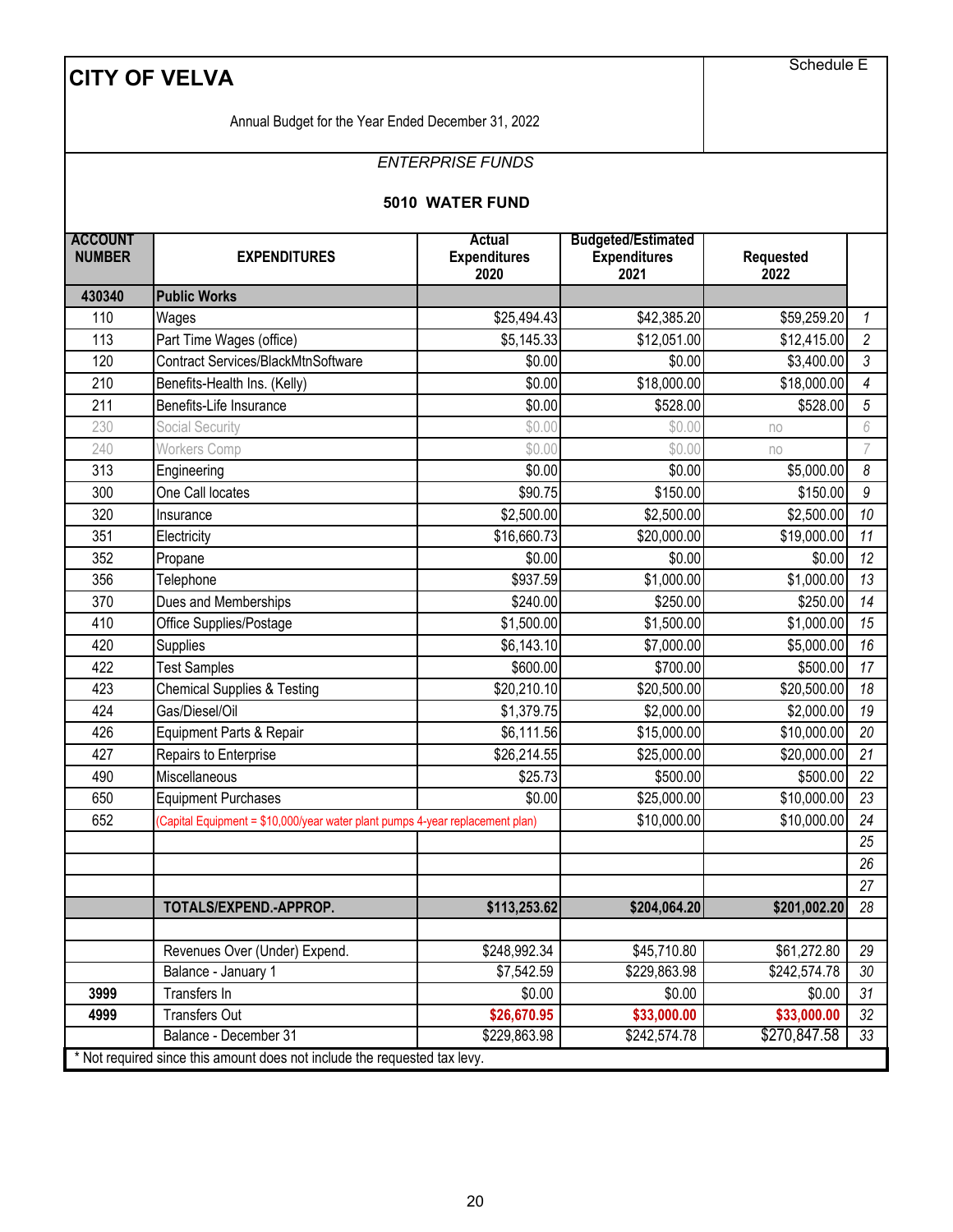Annual Budget for the Year Ended December 31, 2022

# *ENTERPRISE FUNDS*

|  | 5020 SEWER FUND |  |
|--|-----------------|--|
|--|-----------------|--|

| <b>ACCOUNT</b><br><b>NUMBER</b> | <b>REVENUES</b>                            | <b>Actual</b><br><b>Revenues</b><br>2020 | <b>Budgeted/Estimated</b><br><b>Revenues</b><br>2021 | <b>Estimated</b><br><b>Revenues</b><br>2022 |                |
|---------------------------------|--------------------------------------------|------------------------------------------|------------------------------------------------------|---------------------------------------------|----------------|
| 310000                          | <b>Taxes</b>                               |                                          |                                                      |                                             |                |
| 310110                          | Property Tax                               | \$0.00                                   | \$0.00                                               | \$0.00                                      | 1              |
| 340000                          | <b>Charges for Service</b>                 |                                          |                                                      |                                             | $\overline{c}$ |
| 340440                          | <b>Sewer Sales</b>                         | \$96,079.08                              | \$104,500.00                                         | \$110,000.00                                | $\mathfrak{Z}$ |
| 340490                          | Misc. Revenue (Grant reimbursement 2020)   | \$35,579.92                              | \$0.00                                               | \$0.00                                      | $\overline{4}$ |
|                                 |                                            |                                          |                                                      |                                             | $\sqrt{5}$     |
|                                 | <b>TOTAL REVENUES</b>                      | \$131,659.00                             | \$104,500.00                                         | \$110,000.00                                | 6              |
| <b>ACCOUNT</b><br><b>NUMBER</b> | <b>EXPENDITURES</b>                        | Actual<br><b>Expenditures</b><br>2020    | <b>Estimated</b><br><b>Expenditures</b><br>2021      | Requested<br>2022                           |                |
| 430330                          | <b>Sewer Operations</b>                    |                                          |                                                      |                                             |                |
| 110                             | Full Time Wages (PW)                       | \$25,494.54                              | $\sqrt{2}$<br>14,128.40                              | \$46,344.48                                 | 7              |
| 113                             | Part Time Wages (Office)                   | \$4,979.75                               | $\sqrt{2}$<br>6,025.50                               | not this year                               |                |
| 114                             | Temporary Wages (Seasonal)                 | \$891.77                                 | $\sqrt[6]{\frac{1}{2}}$                              | not this year                               |                |
| 120                             | Contract Services/BlackMtnSoftware         | \$0.00                                   | \$0.00                                               | \$1,900.00                                  |                |
| 210                             | Health Insurance (Leo)                     | \$0.00                                   | $\sqrt{2}$                                           | \$18,000.00                                 |                |
| 211                             | Benefits-Life Insurance                    | \$0.00                                   | \$0.00                                               | \$528.00                                    | 8              |
| 220                             | <b>Retirement Benefits</b>                 | \$0.00                                   | $\sqrt{2}$                                           | no                                          | 9              |
| 313                             | Engineering                                | \$1,050.00                               | $\sqrt[6]{\frac{1}{2}}$                              | \$5,000.00                                  | 10             |
| 340                             | <b>Travel Expense</b>                      | \$0.00S                                  | 1,000.00                                             | \$100.00                                    | 11             |
| 345                             | Conference/Classes Fee                     | \$0.00                                   | \$1,000.00                                           | \$250.00                                    | 12             |
| 351                             | Electricity                                | \$3,438.98                               | \$2,500.00                                           | \$2,500.00                                  | 13             |
| 410                             | Office Supplies/Postage                    | \$750.00                                 | \$250.00                                             | \$100.00                                    | 14             |
| 420                             | Supplies & Operations                      | \$3,712.30                               | \$15,000.00                                          | \$5,000.00                                  | 15             |
| 422                             | <b>Test Samples</b>                        | \$0.00                                   | \$0.00                                               | \$0.00                                      | 16             |
| 423                             | <b>Chemical Supplies &amp; Testing</b>     | \$2,980.97                               | \$5,000.00                                           | \$8,500.00                                  | 17             |
| 424                             | Gas/Diesel/Oil                             | \$0.00                                   | \$0.00                                               | \$0.00                                      | 18             |
| 426                             | Equipment Parts & Repair                   | \$9,112.00                               | \$10,000.00                                          | \$10,000.00                                 | 19             |
| 427                             | Repairs to Enterprise                      | \$24,404.60                              | \$10,000.00                                          | \$10,000.00                                 | $20\,$         |
| 440                             | Weed Control/Maint.                        | \$0.00                                   | \$1,000.00                                           | \$500.00                                    | 22             |
| 490                             | Miscellaneous/Sewer line jetting           | \$0.00                                   | \$17,500.00                                          | \$17,500.00                                 | 23             |
|                                 |                                            |                                          |                                                      |                                             |                |
|                                 | <b>TOTAL EXPENDITURES</b> (appropriations) | \$76,814.91                              | \$83,403.90                                          | \$126,222.48                                | 24             |
|                                 |                                            |                                          |                                                      |                                             | 25             |
|                                 | Revenues Over (Under) Expend.              | \$54,844.09                              | \$21,096.10                                          | (\$16,222.48)                               | 26             |
|                                 | Balance - January 1                        | \$159,241.51                             | \$270,810.11                                         | \$286,906.21                                | 27             |
| 3999                            | Transfers In                               | \$56,724.51                              | \$0.00                                               | \$0.00                                      | 28             |
| 4999                            | Transfers Out                              | \$0.00                                   | \$5,000.00                                           | \$5,000.00                                  |                |

Schedule E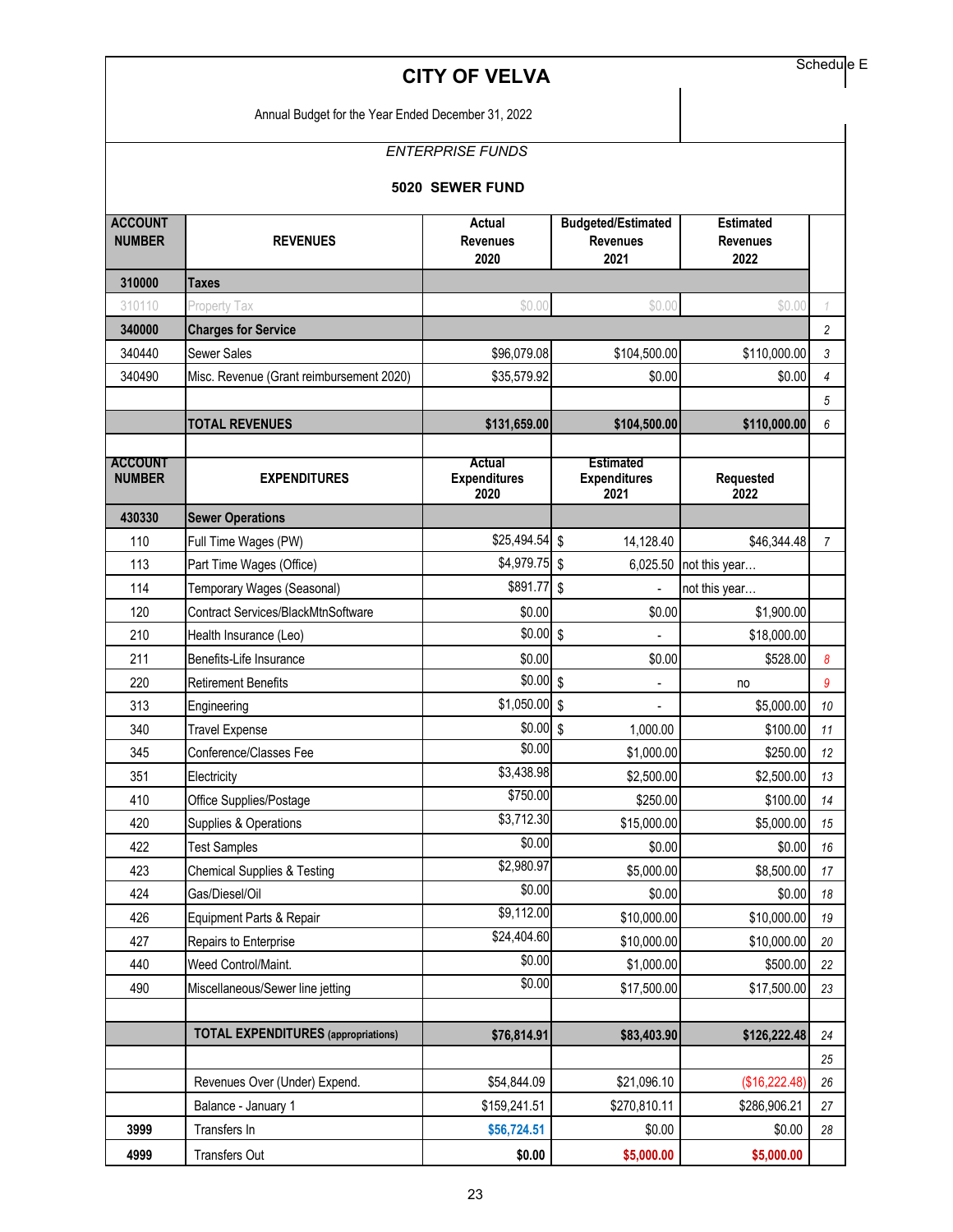|                                 | <b>NDCC</b> mandated<br>5021 Water & Sewer Reserve Fund (D/S)             |                                              |                                                 |                                             |                 |  |  |
|---------------------------------|---------------------------------------------------------------------------|----------------------------------------------|-------------------------------------------------|---------------------------------------------|-----------------|--|--|
| <b>ACCOUNT</b><br><b>NUMBER</b> | <b>REVENUES</b>                                                           | <b>Actual</b><br><b>Revenues</b><br>2020     | udgeted/Estimate<br><b>Revenues</b><br>2021     | <b>Estimated</b><br><b>Revenues</b><br>2022 |                 |  |  |
| 1010000                         | <b>Transfers in</b>                                                       |                                              |                                                 |                                             |                 |  |  |
| 101000                          | <b>NDCC mandated reserve</b>                                              |                                              |                                                 |                                             | 1               |  |  |
|                                 | from City sales tax fund 8040                                             |                                              |                                                 |                                             | $\overline{2}$  |  |  |
|                                 | Transfer in from Water fund                                               |                                              |                                                 | \$0.00                                      | 3               |  |  |
|                                 | Transfer in from Sewer fund                                               |                                              |                                                 | \$0.00                                      | $\overline{4}$  |  |  |
|                                 |                                                                           |                                              |                                                 |                                             | $\overline{5}$  |  |  |
|                                 | <b>TOTAL REVENUES</b>                                                     | \$0.00                                       | \$0.00                                          | \$0.00                                      | $\overline{6}$  |  |  |
|                                 |                                                                           |                                              |                                                 |                                             |                 |  |  |
| <b>ACCOUNT</b><br><b>NUMBER</b> | <b>EXPENDITURES</b>                                                       | <b>Actual</b><br><b>Expenditures</b><br>2020 | <b>Estimated</b><br><b>Expenditures</b><br>2021 | <b>Requested</b><br>2022                    |                 |  |  |
|                                 |                                                                           |                                              |                                                 |                                             |                 |  |  |
|                                 |                                                                           |                                              |                                                 | None                                        | $\overline{7}$  |  |  |
|                                 |                                                                           |                                              |                                                 |                                             | $\overline{8}$  |  |  |
|                                 |                                                                           |                                              |                                                 |                                             | $\overline{9}$  |  |  |
|                                 |                                                                           |                                              |                                                 |                                             | $\overline{10}$ |  |  |
|                                 |                                                                           |                                              |                                                 |                                             | $\overline{11}$ |  |  |
|                                 |                                                                           |                                              |                                                 |                                             | $\overline{12}$ |  |  |
|                                 | <b>TOTAL EXPENDITURES</b>                                                 | \$0.00                                       | \$0.00                                          | \$0.00                                      | $\overline{13}$ |  |  |
|                                 |                                                                           |                                              |                                                 |                                             | $\overline{14}$ |  |  |
|                                 | Revenues Over (Under) Expend.                                             | \$0.00                                       | \$0.00                                          | \$0.00                                      | 15              |  |  |
|                                 | Balance - January 1                                                       | \$51,050.00                                  | \$51,050.00                                     | \$61,050.00                                 | $\overline{16}$ |  |  |
| 3999                            | Transfers In                                                              | \$0.00                                       | \$10,000.00                                     | \$10,000.00                                 | $\overline{17}$ |  |  |
| 4999                            | <b>Transfers Out</b>                                                      | \$0.00                                       | $\sqrt{$0.00}$                                  | \$0.00                                      | $\overline{18}$ |  |  |
|                                 | Balance - December 31                                                     | \$51,050.00                                  | \$61,050.00                                     | \$71,050.00                                 | $\overline{19}$ |  |  |
|                                 | * Not required since this amount does not include the requested tax levy. |                                              |                                                 |                                             |                 |  |  |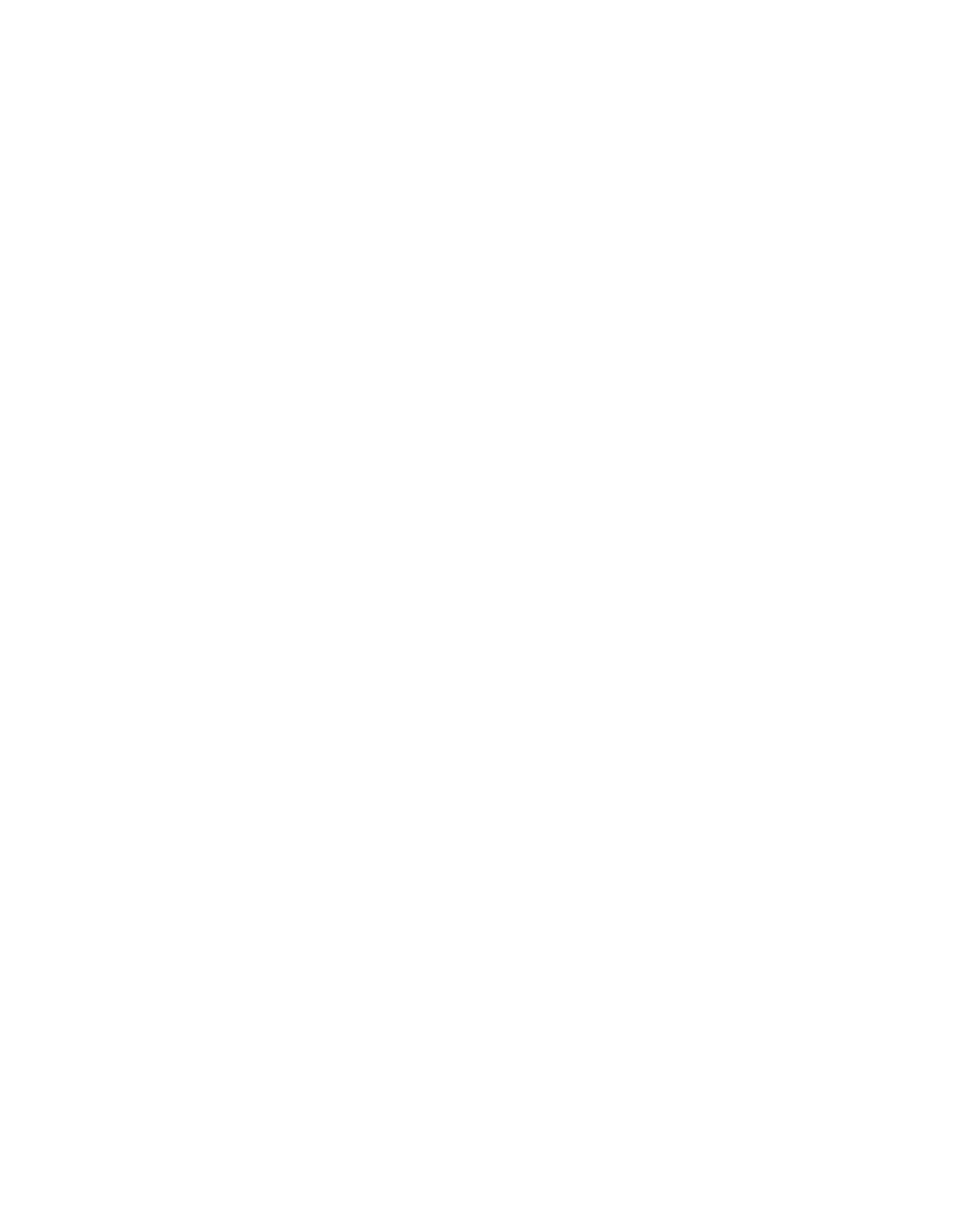| <b>CITY OF VELVA</b>            | needs a dollar increase to<br>\$18                                        |                                          |                                                      |                                             |                  |
|---------------------------------|---------------------------------------------------------------------------|------------------------------------------|------------------------------------------------------|---------------------------------------------|------------------|
|                                 | Annual Budget for the Year Ended December 31, 2022                        |                                          |                                                      |                                             |                  |
|                                 |                                                                           | <b>ENTERPRISE FUNDS</b>                  |                                                      |                                             |                  |
|                                 |                                                                           | 5030 GARBAGE FUND                        |                                                      |                                             |                  |
| <b>ACCOUNT</b><br><b>NUMBER</b> | <b>REVENUES</b>                                                           | <b>Actual</b><br><b>Revenues</b><br>2020 | <b>Budgeted/Estimated</b><br><b>Revenues</b><br>2021 | <b>Estimated</b><br><b>Revenues</b><br>2022 |                  |
| 310000                          | Taxes                                                                     |                                          |                                                      |                                             |                  |
| 310110                          | Property Tax                                                              | \$331.38                                 | \$0.00                                               | \$0.00                                      | 1                |
| 340000                          | <b>Charges for Service</b>                                                |                                          |                                                      |                                             | $\overline{2}$   |
| 340443                          | Garbage Collections                                                       | \$81,732.50                              | \$81,800.00                                          | \$87,000.00                                 | 3                |
| 0                               | <b>Assessed Utilities</b>                                                 | \$0.00                                   | \$0.00                                               | \$0.00                                      |                  |
| 340446                          | Appliance Dumpground Fee                                                  | \$0.00                                   | \$0.00                                               | \$0.00                                      |                  |
| 340490                          | Miscellaneous                                                             | \$0.00                                   | \$0.00                                               | \$0.00                                      | $\overline{4}$   |
|                                 |                                                                           |                                          |                                                      |                                             | 5                |
|                                 | <b>TOTAL REVENUES</b>                                                     | \$82,063.88                              | \$81,800.00                                          | \$87,000.00                                 | 6                |
|                                 |                                                                           |                                          |                                                      |                                             |                  |
| <b>ACCOUNT</b><br><b>NUMBER</b> | <b>EXPENDITURES</b>                                                       | Actual<br><b>Expenditures</b><br>2020    | <b>Estimated</b><br><b>Expenditures</b><br>2021      | Requested<br>2022                           |                  |
| 430320                          | <b>Public Works</b>                                                       |                                          |                                                      |                                             |                  |
| 113                             | Part-time Wages Office                                                    | \$0.00                                   | \$0.00                                               | \$3,724.50                                  | $\overline{7}$   |
| 114                             | Temporary Wages (seasonal)                                                | \$2,314.00                               | \$2,700.00                                           | \$2,800.00                                  |                  |
| 120                             | <b>Contract Services</b>                                                  | \$0.00                                   | \$0.00                                               | \$0.00                                      | 8                |
| 250                             | Unemployment ND Job Service                                               | \$0.00                                   | \$0.00                                               | \$0.00                                      | $\boldsymbol{9}$ |
| 393                             | <b>Garbage Contract Services</b>                                          | \$73,361.00                              | \$75,507.00                                          | \$79,500.00                                 | 10               |
| 410                             | Office Supplies                                                           | \$0.00                                   | \$250.00                                             | \$0.00                                      | 11               |
|                                 |                                                                           |                                          |                                                      |                                             | 12               |
|                                 |                                                                           |                                          |                                                      |                                             | 13               |
|                                 |                                                                           |                                          |                                                      |                                             | 14               |
|                                 |                                                                           |                                          |                                                      |                                             | 15               |
|                                 |                                                                           |                                          |                                                      |                                             | 16               |
|                                 |                                                                           |                                          |                                                      |                                             | 17               |
|                                 |                                                                           |                                          |                                                      |                                             | 18               |
|                                 | <b>TOTAL EXPENDITURES</b> (appropriations)                                | \$75,675.00                              | \$78,457.00                                          | \$86,024.50                                 | 19               |
|                                 | Revenues Over (Under) Expend.                                             | \$6,388.88                               | \$3,343.00                                           | \$975.50                                    | 20               |
|                                 | Balance - January 1                                                       | \$25,781.76                              | \$32,170.64                                          | \$35,513.64                                 | 21               |
| 3999                            | Transfers In                                                              | \$0.00                                   | \$0.00                                               | \$0.00                                      | 22               |
| 4999                            | <b>Transfers Out</b>                                                      |                                          | \$0.00                                               | \$0.00                                      | 23               |
|                                 | Balance - December 31                                                     | \$32,170.64                              | \$35,513.64                                          | \$36,489.14                                 | 24               |
|                                 | * Not required since this amount does not include the requested tax levy. |                                          |                                                      |                                             |                  |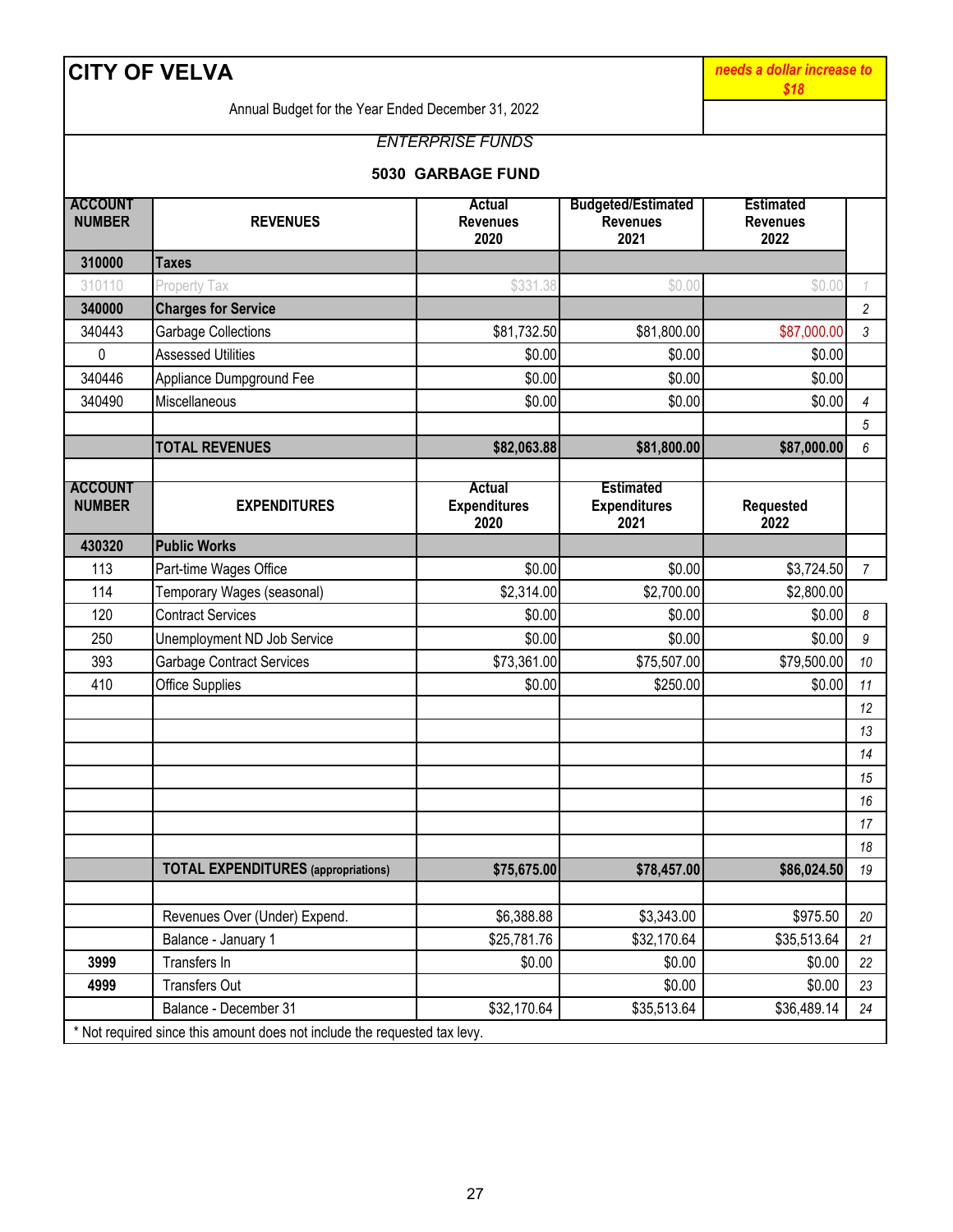# Schedule C **CITY OF VELVA TRANSFER OUT REMAININ** AND DO NOT LEVY for 20

Annual Budget for the Year Ended December 31, 2022

#### *SPECIAL REVENUE FUNDS*

#### **2060 EMERGENCY - DIKE & FLOOD CONTROL FUND**

| <b>ACCOUNT</b><br><b>NUMBER</b> | <b>REVENUES</b>                            | <b>Actual</b><br><b>Revenues</b> | <b>Estimated</b><br><b>Revenues</b> | <b>Requested</b><br><b>Revenues</b> |                       |
|---------------------------------|--------------------------------------------|----------------------------------|-------------------------------------|-------------------------------------|-----------------------|
|                                 |                                            | 2020                             | 2021                                | 2022                                |                       |
| 310000                          | Taxes                                      |                                  |                                     |                                     |                       |
| 310110                          | <b>Property Tax</b>                        | \$7,380.07                       | \$8,247.00                          | <b>XXXX</b>                         | $\mathbf{1}$          |
| 320000                          | <b>Licenses, Permits, and Fees</b>         |                                  |                                     |                                     | $\sqrt{2}$            |
| 320226                          | <b>Ordinance Fines</b>                     | \$0.00                           | \$0.00                              | \$0.00                              | 3                     |
| 330000                          | Intergovernmental                          |                                  |                                     |                                     | $\overline{4}$        |
| 330340                          | <b>Snow Removal Reimbursements</b>         | \$0.00                           | \$0.00                              | \$276.66                            | $\sqrt{5}$            |
|                                 |                                            |                                  |                                     |                                     | 6                     |
|                                 | <b>TOTAL REVENUES</b>                      | \$7,380.07                       | \$8,247.00                          | \$276.66                            | $\overline{7}$        |
|                                 |                                            |                                  |                                     |                                     |                       |
| <b>ACCOUNT</b>                  |                                            | <b>Actual</b>                    | <b>Estimated</b>                    |                                     |                       |
| <b>NUMBER</b>                   | <b>EXPENDITURES</b>                        | <b>Expenditures</b><br>2020      | <b>Expenditures</b><br>2021         | Requested<br>2022                   |                       |
| 425000                          | <b>Public Works</b>                        |                                  |                                     |                                     |                       |
| 313                             | <b>Engineering Fees</b>                    | \$0.00                           | \$4,500.00                          | \$0.00                              | $\boldsymbol{\delta}$ |
| 426                             | Equipment Parts & Repair                   | \$0.00                           | \$3,747.00                          | \$0.00                              | $\boldsymbol{9}$      |
| 701                             | Levee Certification (moved to fund 4018)   | \$0.00                           | \$0.00                              | \$0.00                              | $10$                  |
|                                 |                                            |                                  |                                     |                                     | 11                    |
|                                 | <b>TOTAL EXPENDITURES</b> (appropriations) | \$0.00                           | \$8,247.00                          | \$0.00                              | 12                    |
|                                 |                                            |                                  |                                     |                                     |                       |
|                                 | Revenues Over (Under) Expend.              | \$7,380.07                       | \$0.00                              | \$276.66                            | 13                    |
|                                 | Balance - January 1                        | (\$16,078.73)                    | (\$8,698.66)                        | (\$8,698.66)                        | 14                    |
| 3999                            | Transfers In                               | \$0.00                           | \$0.00                              | \$0.00                              | 15                    |
| 4999                            | <b>Transfers Out</b>                       | \$0.00                           | \$0.00                              | \$0.00                              | 16                    |
|                                 | Balance - December 31                      | (\$8,698.66)                     | (\$8,698.66)                        | (\$8,422.00)                        | $17$                  |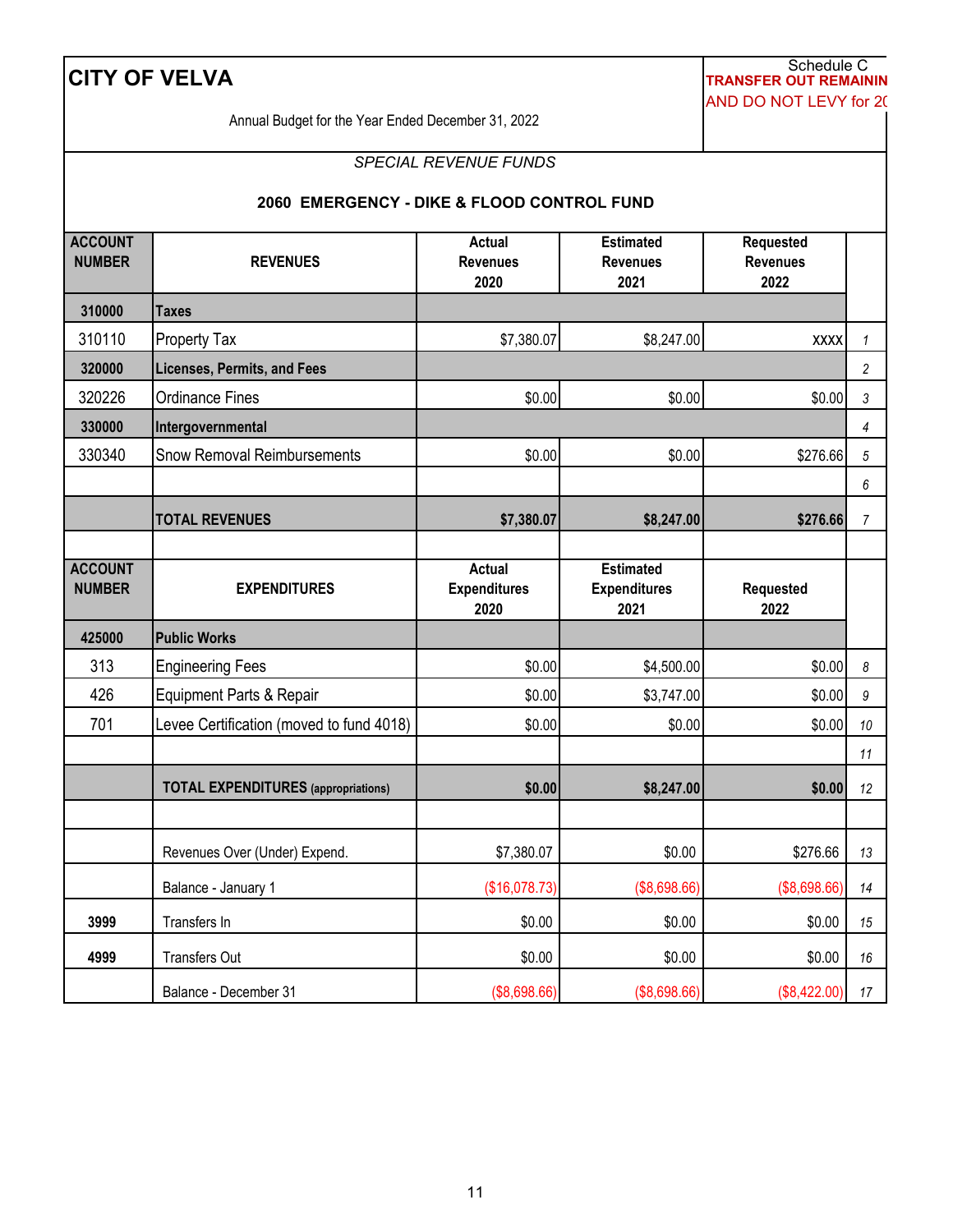| <b>CITY OF VELVA</b>            | Schedule C                                                                                         |                                              |                                                      |                                             |    |
|---------------------------------|----------------------------------------------------------------------------------------------------|----------------------------------------------|------------------------------------------------------|---------------------------------------------|----|
|                                 | Annual Budget for the Year Ended December 31, 2022                                                 |                                              |                                                      |                                             |    |
|                                 |                                                                                                    | <b>SPECIAL REVENUE FUNDS</b>                 |                                                      |                                             |    |
|                                 |                                                                                                    | <b>2080 CEMETERY FUND</b>                    |                                                      |                                             |    |
| <b>ACCOUNT</b><br><b>NUMBER</b> | <b>REVENUES</b>                                                                                    | <b>Actual</b><br><b>Revenues</b><br>2020     | <b>Budgeted/Estimated</b><br><b>Revenues</b><br>2021 | <b>Estimated</b><br><b>Revenues</b><br>2022 |    |
| 310000                          | <b>Taxes</b>                                                                                       |                                              |                                                      |                                             |    |
| 310110                          | <b>General Property Taxes</b>                                                                      | \$6,121.29                                   | \$6,598.00                                           | <b>XXXXXX</b>                               | 1  |
|                                 |                                                                                                    |                                              |                                                      |                                             | 2  |
| 360000                          | <b>Miscellaneous Revenue</b>                                                                       |                                              |                                                      |                                             | 3  |
| 360660                          | Donations                                                                                          | \$110.00                                     | \$200.00                                             | \$2,955.01                                  | 4  |
| 360680                          | <b>Plot Purchases</b>                                                                              | \$2,300.00                                   | \$200.00                                             | \$400.00                                    | 5  |
|                                 |                                                                                                    |                                              |                                                      |                                             | 6  |
|                                 | <b>TOTAL REVENUES</b>                                                                              | \$8,531.29                                   | \$6,998.00                                           | \$3,355.01                                  | 7  |
| <b>ACCOUNT</b><br><b>NUMBER</b> | <b>EXPENDITURES</b>                                                                                | <b>Actual</b><br><b>Expenditures</b><br>2020 | <b>Budgeted</b><br><b>Expenditures</b><br>2021       | Requested<br>2022                           |    |
| 455000                          | <b>Cemetery Operations</b>                                                                         |                                              |                                                      |                                             |    |
| 113                             | Seasonal/part-time wages                                                                           | \$0.00                                       | \$4,000.00                                           | \$2,500.00                                  | 8  |
| 120                             | Contract Services/BlackMtnSoftware                                                                 | \$0.00                                       | \$500.00                                             | \$500.00                                    |    |
| 351                             | Electricity                                                                                        | \$277.35                                     | \$275.00                                             | \$275.00                                    | 9  |
| 424                             | Gas/Diesel/Oil                                                                                     | \$3,711.86                                   | \$1,500.00                                           | \$1,500.00                                  | 10 |
| 426                             | Equipment Parts & Repair                                                                           | \$5,568.04                                   | \$1,222.60                                           | \$1,612.00                                  | 11 |
| 440                             | Weed control                                                                                       | \$667.45                                     | \$0.00                                               | \$750.00                                    | 12 |
| 490                             | Miscellaneous                                                                                      | \$762.00                                     | \$0.00                                               | \$0.00                                      | 13 |
|                                 |                                                                                                    |                                              | \$0.00                                               | \$0.00                                      | 14 |
|                                 | <b>TOTAL EXPENDITURES</b> (appropriations)                                                         | \$10,986.70                                  | \$7,497.60                                           | \$7,137.00                                  |    |
|                                 |                                                                                                    |                                              |                                                      |                                             | 15 |
|                                 | Revenues Over (Under) Expend.                                                                      | (\$2,455.41)                                 | (\$499.60)                                           | (\$3,781.99)                                | 16 |
|                                 | Balance - January 1                                                                                | \$0.00                                       | (\$2,455.41)                                         | (\$2,955.01)                                | 17 |
| 3999                            | Transfers In                                                                                       | \$0.00                                       | \$0.00                                               | \$                                          | 18 |
| 4999                            | <b>Transfers Out</b>                                                                               | \$0.00                                       | \$0.00                                               | \$0.00                                      | 19 |
|                                 | Balance - December 31<br>* Not required since this amount does not include the requested tax levy. | (\$2,455.41)                                 | (\$2,955.01)                                         | (\$6,737.00)                                |    |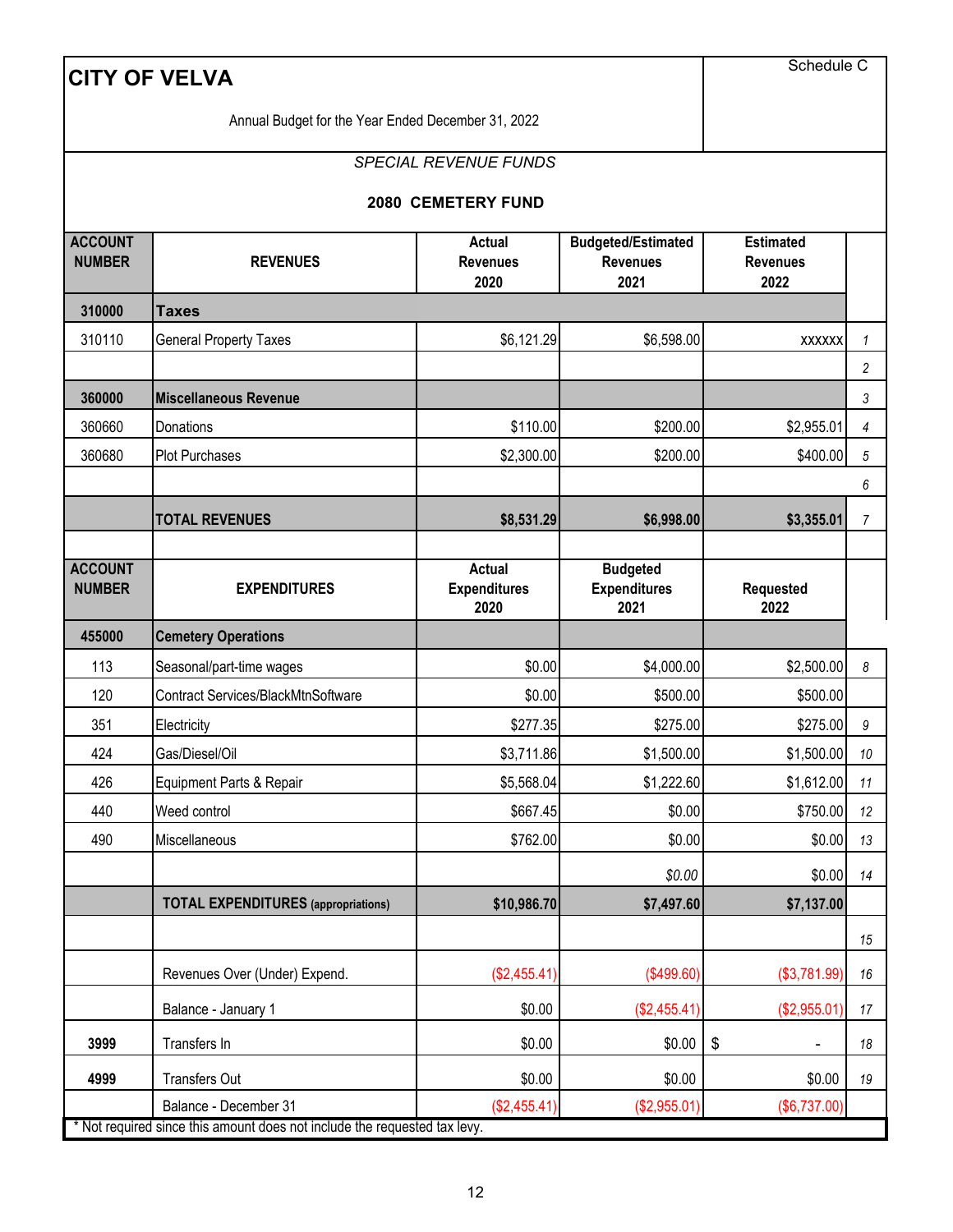|                                 | <b>CITY OF VELVA</b>                                 |                                          |                                                      | Schedule C                                  |                  |
|---------------------------------|------------------------------------------------------|------------------------------------------|------------------------------------------------------|---------------------------------------------|------------------|
|                                 | Annual Budget for the Year Ended December 31, 2022   |                                          |                                                      |                                             |                  |
|                                 |                                                      | <b>SPECIAL REVENUE FUNDS</b>             |                                                      |                                             |                  |
|                                 | 2120 JDA / VELVA ECONOMIC DEVELOPMENT (VCDC) FUND    |                                          |                                                      |                                             |                  |
| <b>ACCOUNT</b><br><b>NUMBER</b> | <b>REVENUES</b>                                      | <b>Actual</b><br><b>Revenues</b><br>2020 | <b>Budgeted/Estimated</b><br><b>Revenues</b><br>2021 | <b>Estimated</b><br><b>Revenues</b><br>2022 |                  |
| 310000                          | <b>Taxes</b>                                         |                                          |                                                      |                                             |                  |
| 310110                          | Property Tax                                         | \$8,531.83                               | \$13,195.00                                          | <b>XXXXXX</b>                               | $\mathbf{1}$     |
| 310180                          | Sales Tax VCDC (Transfer In)                         |                                          |                                                      | \$0.00                                      | $\overline{c}$   |
| 330000                          | <b>Intergovernmental Revenue</b>                     |                                          |                                                      |                                             | 3                |
| 330362                          | <b>Homestead Credit</b>                              |                                          |                                                      | \$                                          | 4                |
| 360000                          | <b>Miscellaneous Revenue</b>                         |                                          |                                                      |                                             | 5                |
| 360610                          | Interest Income                                      |                                          |                                                      | \$                                          | 6                |
|                                 | <b>TOTAL REVENUES</b>                                | \$8,531.83                               | \$13,195.00                                          | \$0.00                                      | 7                |
|                                 |                                                      |                                          |                                                      |                                             |                  |
| <b>ACCOUNT</b><br><b>NUMBER</b> | <b>EXPENDITURES</b>                                  | Actual<br><b>Expenditures</b>            | <b>Estimated</b><br><b>Expenditures</b>              | <b>Requested</b>                            |                  |
|                                 |                                                      | 2020                                     | 2021                                                 | 2022                                        |                  |
| 410000                          | <b>General Governtment</b>                           |                                          |                                                      |                                             |                  |
| 802                             | Disbursements-Economic Development                   | \$9,097.99                               | \$13,195.00                                          | \$                                          | 8                |
| 802                             | Fireworks                                            |                                          |                                                      | \$<br>2,000.00                              |                  |
| 802                             | Property Tax & Insurance                             |                                          |                                                      | \$<br>4,000.00                              |                  |
| 802                             | VAC Employee                                         |                                          |                                                      | \$<br>5,500.00                              | $\boldsymbol{9}$ |
| 802                             | Misc. Expenses                                       |                                          |                                                      | \$<br>1,975.00                              | 10               |
|                                 | <b>TOTAL EXPENDITURES</b> (appropriations)           | \$9,097.99                               | \$13,195.00                                          | $$13,475.00$ 11                             |                  |
|                                 |                                                      |                                          |                                                      |                                             |                  |
|                                 | Revenues Over (Under) Expend.<br>Balance - January 1 | (\$566.16)<br>\$566.16                   | \$0.00<br>\$0.00                                     | (\$13,475.00)<br>\$0.00                     | 12<br>13         |
| 3999                            | Transfers In                                         | \$0.00                                   | \$0.00                                               | \$0.00                                      | 14               |
| 4999                            | <b>Transfers Out</b>                                 | \$0.00                                   | \$0.00                                               | \$0.00                                      | 15               |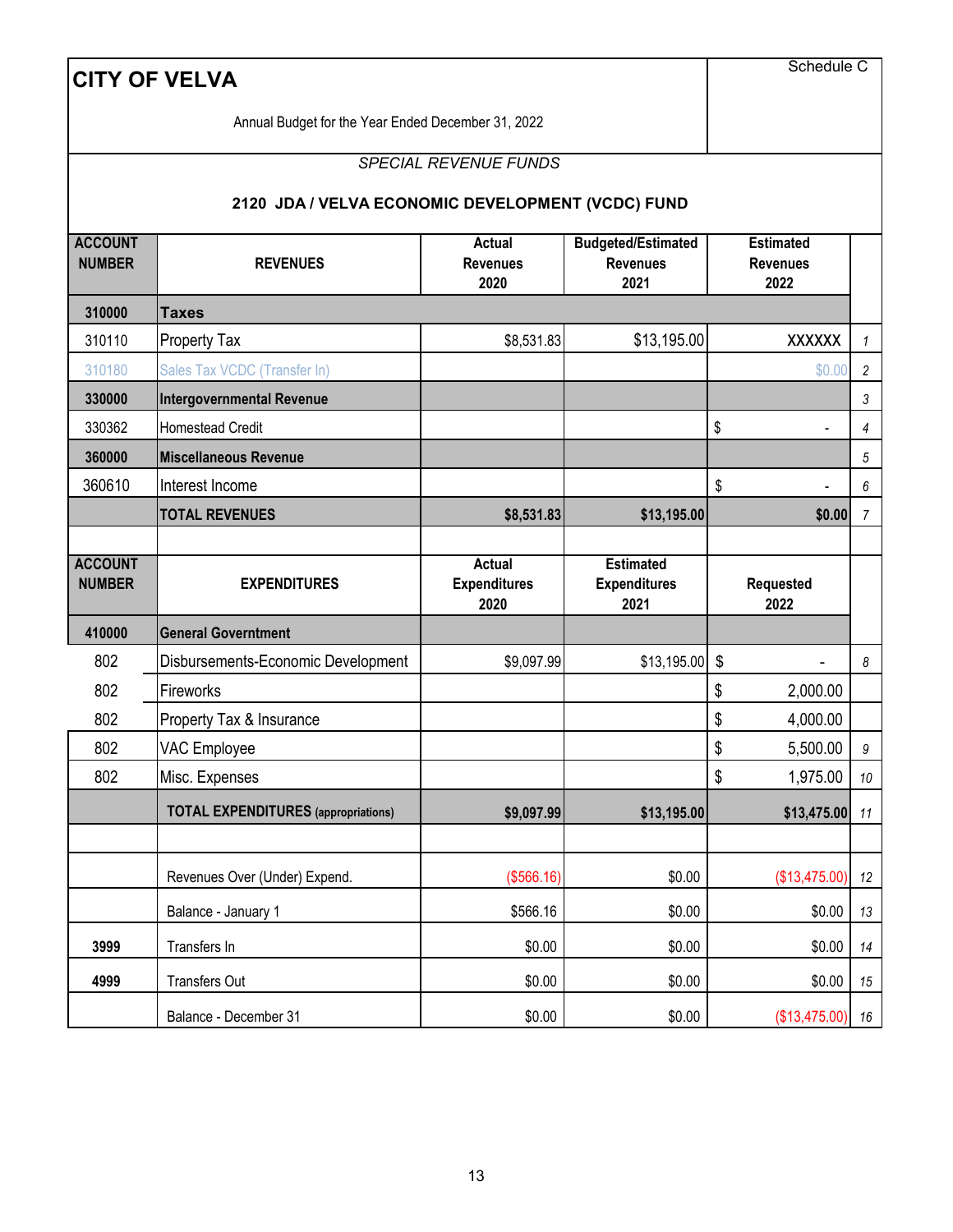|                                 | <b>CITY OF VELVA</b>                               |                                              |                                                      | Schedule C<br><b>WAIT FOR MILL LEVY BALANCE !!!</b> |                  |
|---------------------------------|----------------------------------------------------|----------------------------------------------|------------------------------------------------------|-----------------------------------------------------|------------------|
|                                 | Annual Budget for the Year Ended December 31, 2022 |                                              |                                                      |                                                     |                  |
|                                 |                                                    | <b>SPECIAL REVENUE FUNDS</b>                 |                                                      |                                                     |                  |
|                                 |                                                    | 7040 LIBRARY FUND                            |                                                      |                                                     |                  |
| <b>ACCOUNT</b><br><b>NUMBER</b> | <b>REVENUES</b>                                    | Actual<br><b>Revenues</b><br>2020            | <b>Budgeted/Estimated</b><br><b>Revenues</b><br>2021 | <b>Estimated</b><br><b>Revenues</b><br>2022         |                  |
| 310000                          | <b>Taxes</b>                                       |                                              |                                                      |                                                     |                  |
| 310110                          | Property Tax                                       | 12,456.34                                    | \$13,195.00                                          | <b>XXXXXX</b>                                       | $\mathcal{I}$    |
| 360000                          |                                                    |                                              |                                                      |                                                     | $\overline{c}$   |
| 360691                          | State Aid                                          | 0.00                                         | \$0.00                                               | \$0.00                                              | $\mathfrak{Z}$   |
|                                 | <b>TOTAL REVENUES</b>                              | \$12,456.34                                  | \$13,195.00                                          | \$0.00                                              | $\overline{4}$   |
|                                 |                                                    |                                              |                                                      |                                                     |                  |
| <b>ACCOUNT</b><br><b>NUMBER</b> | <b>EXPENDITURES</b>                                | <b>Actual</b><br><b>Expenditures</b><br>2020 | <b>Estimated</b><br><b>Expenditures</b><br>2021      | Requested<br>2022                                   |                  |
| 453000                          | Library                                            |                                              |                                                      |                                                     |                  |
| 800                             | Disbursements to the Library                       | \$12,456.34                                  | \$13,195.00                                          | \$13,475.00                                         | 5                |
|                                 | *Wages                                             |                                              |                                                      |                                                     | $\boldsymbol{6}$ |
|                                 | 'Supplies                                          |                                              |                                                      |                                                     | $\overline{7}$   |
|                                 |                                                    |                                              |                                                      |                                                     | 8                |
|                                 |                                                    |                                              |                                                      |                                                     | $\boldsymbol{9}$ |
|                                 | <b>TOTAL EXPENDITURES</b> (appropriations)         | \$12,456.34                                  | \$13,195.00                                          | \$13,475.00                                         | 10               |
|                                 | Revenues Over (Under) Expend.                      | \$0.00                                       | \$0.00                                               | (\$13,475.00)                                       | 11               |
|                                 | Balance - January 1                                | \$0.00                                       | \$0.00                                               | \$0.00                                              | 12               |
| 3999                            | Transfers In                                       | \$0.00                                       | \$0.00                                               | \$0.00                                              | 13               |
|                                 |                                                    |                                              |                                                      |                                                     |                  |
| 4999                            | <b>Transfers Out</b>                               | \$0.00                                       | \$0.00                                               | \$0.00                                              | 14               |

\* Not required since this amount does not include the requested tax levy.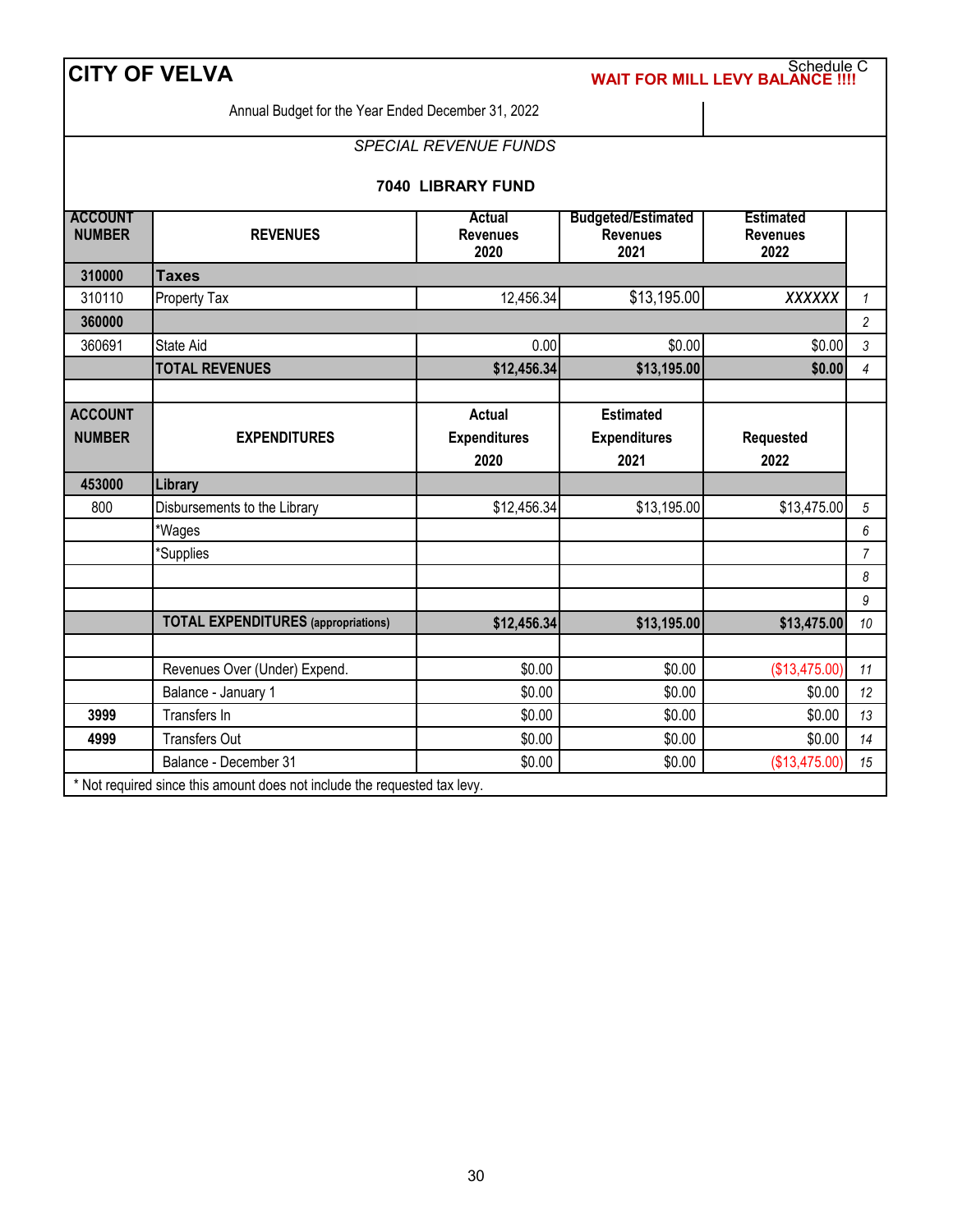Annual Budget for the Year Ended December 31, 2022

# *SPECIAL REVENUE FUNDS*

#### **7061 FIRE DEPT RESERVE**

| <b>ACCOUNT</b><br><b>NUMBER</b> | <b>REVENUES</b>                            | <b>Actual</b><br><b>Revenues</b> | <b>Budgeted/Estimated</b><br><b>Revenues</b> | <b>Estimated</b><br><b>Revenues</b> |                |
|---------------------------------|--------------------------------------------|----------------------------------|----------------------------------------------|-------------------------------------|----------------|
|                                 |                                            | 2020                             | 2021                                         | 2022                                |                |
| 310000                          | <b>Taxes</b>                               |                                  |                                              |                                     |                |
| 310110                          | <b>Property Tax</b>                        | \$14,583.34                      | \$16,494.00                                  | <b>XXXXX</b>                        | $\mathcal{I}$  |
|                                 |                                            |                                  |                                              |                                     | $\overline{a}$ |
| 360692                          | Rural Fire Dept share of Fire truck        | \$8,000.00                       | \$8,000.00                                   | \$8,000.00                          | 3              |
|                                 |                                            |                                  |                                              |                                     | $\overline{4}$ |
|                                 |                                            |                                  |                                              |                                     | 5              |
|                                 | <b>TOTAL REVENUES</b>                      | \$22,583.34                      | \$24,494.00                                  | \$8,000.00                          | 6              |
|                                 |                                            |                                  |                                              |                                     |                |
| <b>ACCOUNT</b>                  |                                            | <b>Actual</b>                    | <b>Estimated</b>                             |                                     |                |
| <b>NUMBER</b>                   | <b>EXPENDITURES</b>                        | <b>Expenditures</b><br>2020      | <b>Expenditures</b><br>2021                  | Requested<br>2022                   |                |
| 422000                          | <b>Fire Department</b>                     |                                  |                                              |                                     |                |
| 450                             | Dog & Pest Control                         | \$0.00                           | \$0.00                                       | \$0.00                              | $\overline{7}$ |
| 320                             | Insurance                                  | \$0.00                           | \$0.00                                       | \$3,000.00                          | 8              |
| 650                             | Equipment Purchases (Fire Truck/Radios)    | \$16,000.08                      | \$16,000.00                                  | \$63,117.68                         | 9              |
| 804                             | Disbursements to Fire Dept. (supplies)     | \$0.00                           | \$8,494.00                                   | \$6,844.00                          | 10             |
| Payoff?                         | Verendrye - Fire Truck                     | \$                               | \$                                           | \$<br>16,000.00                     | 11             |
|                                 | <b>TOTAL EXPENDITURES</b> (appropriations) | \$16,000.08                      | \$24,494.00                                  | \$88,961.68                         | 12             |
|                                 |                                            |                                  |                                              |                                     | 13             |
|                                 | Revenues Over (Under) Expend.              | 6,583.26                         | 0.00                                         | (80, 961.68)                        | 14             |
|                                 | Balance - January 1                        | 57,534.42                        | 64,117.68                                    | 64,117.68                           | 15             |
| 3999                            | Transfers In                               | 0.00                             | 0.00                                         |                                     | 16             |
| 4999                            | <b>Transfers Out</b>                       | 0.00                             | 0.00                                         | 0.00                                | 17             |
|                                 | Balance - December 31                      | 64,117.68                        | 64,117.68                                    | (16, 844.00)                        | 18             |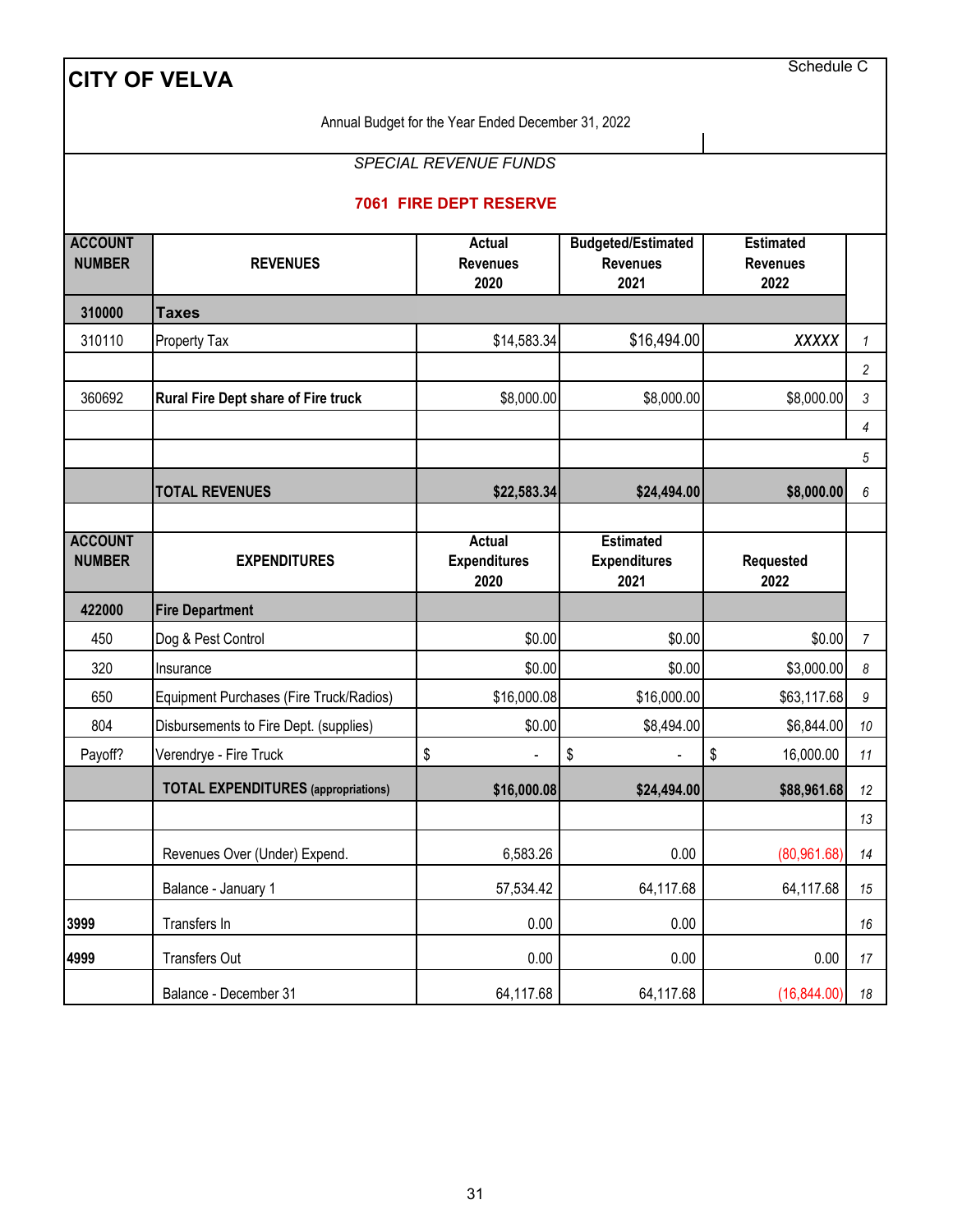|                                 | Schedule D                                                                          |                                                  |                                                      |                                             |                |
|---------------------------------|-------------------------------------------------------------------------------------|--------------------------------------------------|------------------------------------------------------|---------------------------------------------|----------------|
|                                 | Annual Budget for the Year Ended December 31, 2022                                  |                                                  |                                                      |                                             |                |
|                                 |                                                                                     | <b>DEBT SERVICE FUNDS</b>                        |                                                      | Balance=\$190,000                           |                |
|                                 | Velva water Rev 09 - \$5 main street charge on water bill - paid off September 2028 | 3250 Bank of ND 09'<br>(H20 & SEWER MAIN STREET) |                                                      |                                             |                |
| <b>ACCOUNT</b><br><b>NUMBER</b> | <b>REVENUES</b>                                                                     | <b>Actual</b><br><b>Revenues</b><br>2020         | <b>Budgeted/Estimated</b><br><b>Revenues</b><br>2021 | <b>Estimated</b><br><b>Revenues</b><br>2022 |                |
| 380000                          | <b>Miscellaneous Revenue</b>                                                        |                                                  |                                                      |                                             |                |
| 383000                          | Main Street Charge on Utility Billing transfer                                      | Transfer in below                                | Transfer in below                                    | Transfer in below                           | 1              |
|                                 | funds in from fund 5010 water fund                                                  |                                                  |                                                      |                                             | $\overline{c}$ |
|                                 |                                                                                     |                                                  |                                                      |                                             | 3              |
|                                 |                                                                                     |                                                  |                                                      |                                             | 4              |
|                                 |                                                                                     |                                                  |                                                      |                                             | 5              |
|                                 | <b>TOTAL REVENUES</b>                                                               | \$0.00                                           | \$0.00                                               | \$0.00                                      | 6              |
| <b>ACCOUNT</b><br><b>NUMBER</b> | <b>EXPENDITURES</b>                                                                 | Actual<br><b>Expenditures</b><br>2020            | <b>Estimated</b><br><b>Expenditures</b><br>2021      | Requested<br>2022                           |                |
| 444000                          | <b>Water Revenue Bond 09'</b>                                                       |                                                  |                                                      |                                             |                |
| 710                             | <b>Principal Payment</b>                                                            | \$20,000.00                                      | \$20,000.00                                          | \$20,000.00                                 | 7              |
| 720                             | Interest Payment                                                                    | \$3,000.00                                       | \$4,750.00                                           | \$4,250.00                                  | 8              |
| 730                             | <b>Bond Fee</b>                                                                     | \$213.75                                         | \$225.00                                             | \$225.00                                    | 9              |
|                                 |                                                                                     |                                                  |                                                      |                                             | 10             |
|                                 |                                                                                     |                                                  |                                                      |                                             | 11             |
|                                 | <b>TOTAL EXPENDITURES</b> (appropriations)                                          | \$23,213.75                                      | \$24,975.00                                          | \$24,475.00                                 | 12             |
|                                 |                                                                                     |                                                  |                                                      |                                             | 13             |
|                                 | Revenues Over (Under) Expend.                                                       | (23, 213.75)                                     | (24, 975.00)                                         | (24, 475.00)                                | 14             |
|                                 | Balance - January 1                                                                 | 32,486.63                                        | 35,943.83                                            | 38,968.83                                   | 15             |
| 3999                            | Transfers In (from Water fund)                                                      | 26,670.95<br>\$                                  | 28,000.00<br>\$                                      | \$<br>28,000.00                             | 16             |
| 4999                            | Transfers Out                                                                       | 0.00                                             | 0.00                                                 | 0.00                                        | 17             |
|                                 | Balance - December 31                                                               | 35,943.83                                        | 38,968.83                                            | 42,493.83                                   | 18             |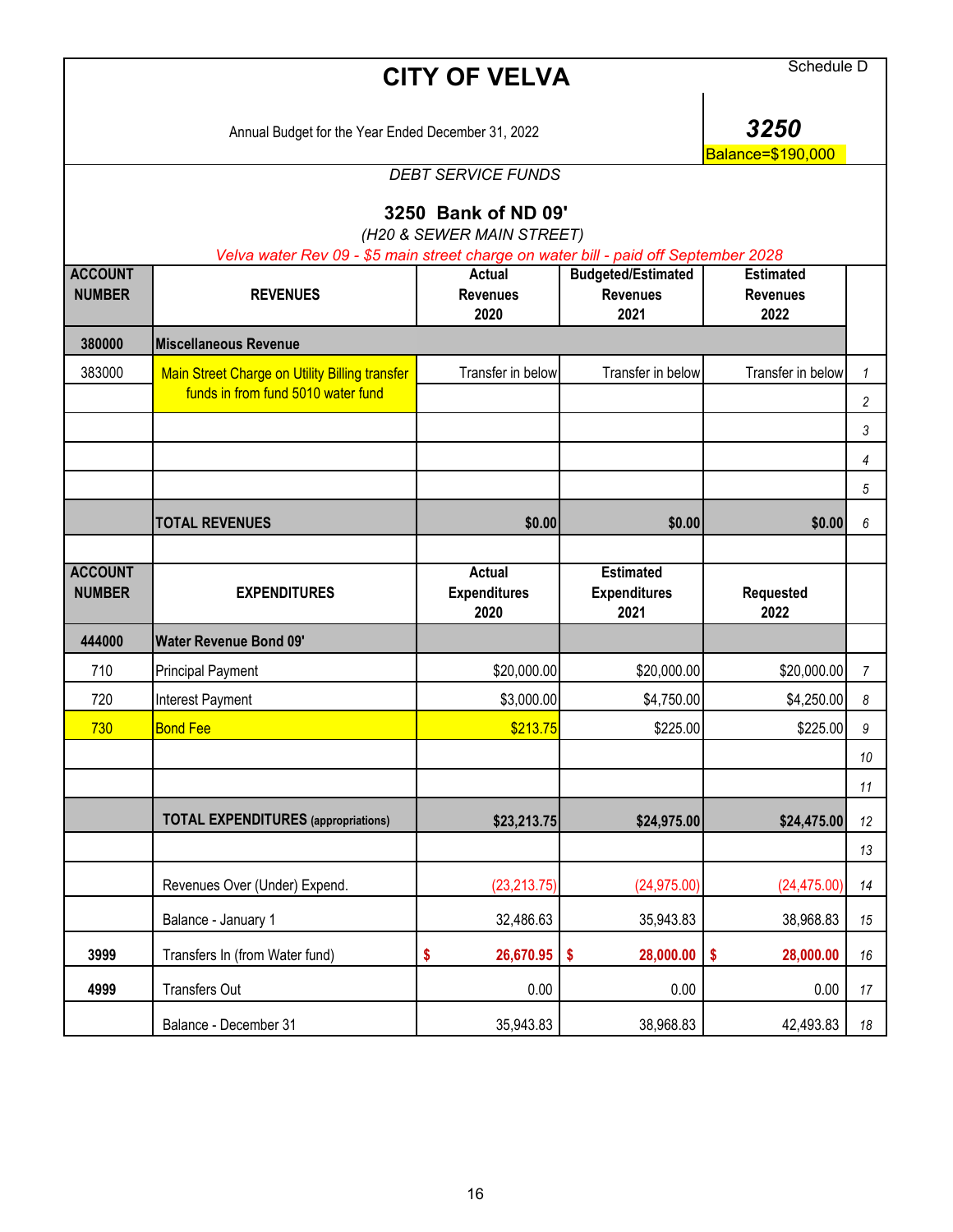| Schedule C<br><b>CITY OF VELVA</b> |                                                       |                                              |                                                      |                                             |                |
|------------------------------------|-------------------------------------------------------|----------------------------------------------|------------------------------------------------------|---------------------------------------------|----------------|
|                                    | 4018                                                  | X                                            |                                                      |                                             |                |
|                                    |                                                       | <b>SPECIAL REVENUE FUNDS</b>                 |                                                      |                                             |                |
|                                    | <b>4018 LEVEE EVALUATION &amp; CERTIFICATION FUND</b> |                                              |                                                      |                                             |                |
| <b>ACCOUNT</b><br><b>NUMBER</b>    | <b>REVENUES</b>                                       | Actual<br><b>Revenues</b><br>2020            | <b>Budgeted/Estimated</b><br><b>Revenues</b><br>2021 | <b>Estimated</b><br><b>Revenues</b><br>2022 |                |
| 3100000                            |                                                       |                                              |                                                      |                                             |                |
| 310180                             | Sales Tax Revenue (8040)                              | \$15,000.00                                  | \$10,348.00                                          | \$9,284.39                                  | $\mathcal{I}$  |
|                                    | Sales tax funding to cover deficits (1/7/14)          |                                              | Only need to transfer 10,348 in 2021                 |                                             | $\overline{c}$ |
|                                    |                                                       |                                              |                                                      | Then pay off in 2022                        | 3              |
|                                    | Transfer In from 2060see below                        |                                              |                                                      |                                             | 4              |
|                                    |                                                       |                                              |                                                      |                                             | 5              |
|                                    | <b>TOTAL REVENUES</b>                                 | \$15,000.00                                  | \$10,348.00                                          | \$9,284.39                                  | 6              |
| <b>ACCOUNT</b><br><b>NUMBER</b>    | <b>EXPENDITURES</b>                                   | <b>Actual</b><br><b>Expenditures</b><br>2020 | <b>Estimated</b><br><b>Expenditures</b><br>2021      | Requested<br>2022                           |                |
| 449000                             | <b>Public Works</b>                                   |                                              |                                                      |                                             |                |
| 313                                | <b>Engineering Fees</b>                               | \$15,000.00                                  | \$15,000.00                                          | \$9,284.39                                  | $\overline{7}$ |
|                                    |                                                       |                                              |                                                      | Paid off 2022                               | 8              |
|                                    |                                                       |                                              |                                                      |                                             | 9              |
|                                    |                                                       |                                              |                                                      |                                             | 10             |
|                                    |                                                       |                                              |                                                      |                                             | 11             |
|                                    | <b>TOTAL EXPENDITURES</b> (appropriations)            | \$15,000.00                                  | \$15,000.00                                          | \$9,284.39                                  | 12             |
|                                    |                                                       |                                              |                                                      |                                             | 13             |
|                                    | Revenues Over (Under) Expend.                         | \$0.00                                       | (\$4,652.00)                                         | \$0.00                                      | 14             |
|                                    | Balance - January 1                                   | \$4,652.00                                   | \$4,652.00                                           | \$0.00                                      | 15             |
| 3999                               | Transfers In                                          | \$0.00                                       | \$0.00                                               | \$0.00                                      | 16             |
| 4999                               | <b>Transfers Out</b>                                  | \$0.00                                       | \$0.00                                               | \$0.00                                      | 17             |
|                                    | Balance - December 31                                 | \$4,652.00                                   | \$0.00                                               | \$0.00                                      | 18             |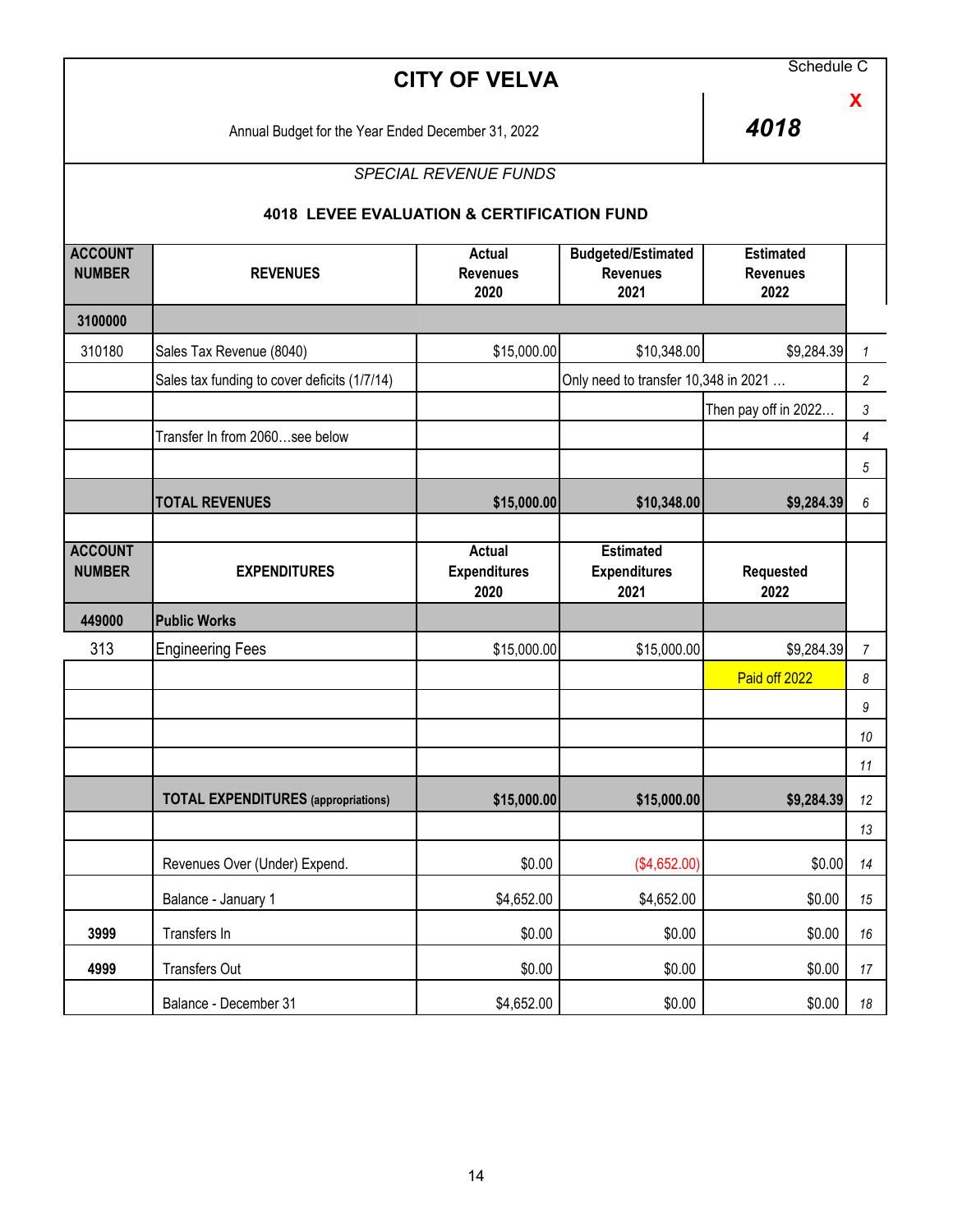Schedule F **X**

Annual Budget for the Year Ended December 31, 2022

Balance = \$160,000

# *CAPITAL PROJECT FUNDS*

*2009 - 20 YEAR DEBT SERVICE 5012*

# **STARION BOND - GO GENERAL OBLIGATION HIGHWAY BONDS OF '09**

| <b>ACCOUNT</b>                  |                                                 | <b>Actual</b>                        | <b>Budgeted/Estimated</b>               | <b>Estimated</b>        |                       |
|---------------------------------|-------------------------------------------------|--------------------------------------|-----------------------------------------|-------------------------|-----------------------|
| <b>NUMBER</b>                   | <b>REVENUES</b>                                 | <b>Revenues</b><br>2020              | <b>Revenues</b><br>2021                 | <b>Revenues</b><br>2022 |                       |
|                                 |                                                 |                                      |                                         |                         |                       |
| 310000                          | <b>Taxes</b>                                    |                                      |                                         |                         |                       |
|                                 | TRANSFER IN:                                    | \$0.00                               | \$0.00                                  | \$0.00                  | $\mathbf{1}$          |
|                                 | from fund 8040 Sales Tax Water & Sewer Fund 50% |                                      |                                         |                         | $\sqrt{2}$            |
|                                 |                                                 |                                      |                                         |                         | $\mathfrak{Z}$        |
|                                 |                                                 |                                      |                                         |                         | $\overline{4}$        |
|                                 |                                                 |                                      |                                         |                         | $\sqrt{5}$            |
|                                 | <b>TOTAL REVENUES</b>                           | \$0.00                               | \$0.00                                  | \$0.00                  | $\boldsymbol{6}$      |
|                                 |                                                 |                                      |                                         |                         |                       |
| <b>ACCOUNT</b><br><b>NUMBER</b> |                                                 | <b>Actual</b><br><b>Expenditures</b> | <b>Estimated</b><br><b>Expenditures</b> | Requested               |                       |
|                                 | <b>EXPENDITURES</b>                             | 2020                                 | 2021                                    | 2022                    |                       |
| 464200                          | <b>Water Plant Debt Service</b>                 |                                      |                                         |                         |                       |
| 710                             | <b>Principal Payment</b>                        | \$20,000.00                          | \$15,000.00                             | \$15,000.00             | $\overline{7}$        |
| 720                             | <b>Interest Payment</b>                         | \$5,250.00                           | \$6,481.25                              | \$5,843.75              | $\boldsymbol{\delta}$ |
| 730                             | <b>Bond Admin Fees</b>                          | \$1,050.00                           | \$1,050.00                              | \$1,050.00              | $\boldsymbol{9}$      |
|                                 |                                                 |                                      |                                         |                         | 10                    |
|                                 |                                                 |                                      |                                         |                         | 11                    |
|                                 |                                                 |                                      |                                         |                         | 12                    |
|                                 | <b>TOTAL EXPENDITURES</b> (appropriations)      | \$26,300.00                          | \$22,531.25                             | \$21,893.75             | 13                    |
|                                 |                                                 |                                      |                                         |                         | 14                    |
|                                 | Revenues Over (Under) Expend.                   | (\$26,300.00)                        | (\$22,531.25)                           | (\$21,893.75)           | 15                    |
|                                 | Balance - January 1                             | \$0.00                               | \$0.00                                  | \$0.00                  | 16                    |
| 3999                            | Transfers In                                    | \$26,300.00                          | \$22,531.25                             | \$21,893.75             | 17                    |
| 4999                            | <b>Transfers Out</b>                            | \$0.00                               | \$0.00                                  | \$0.00                  | 18                    |
|                                 | Balance - December 31                           | \$0.00                               | \$0.00                                  | \$0.00                  | $19$                  |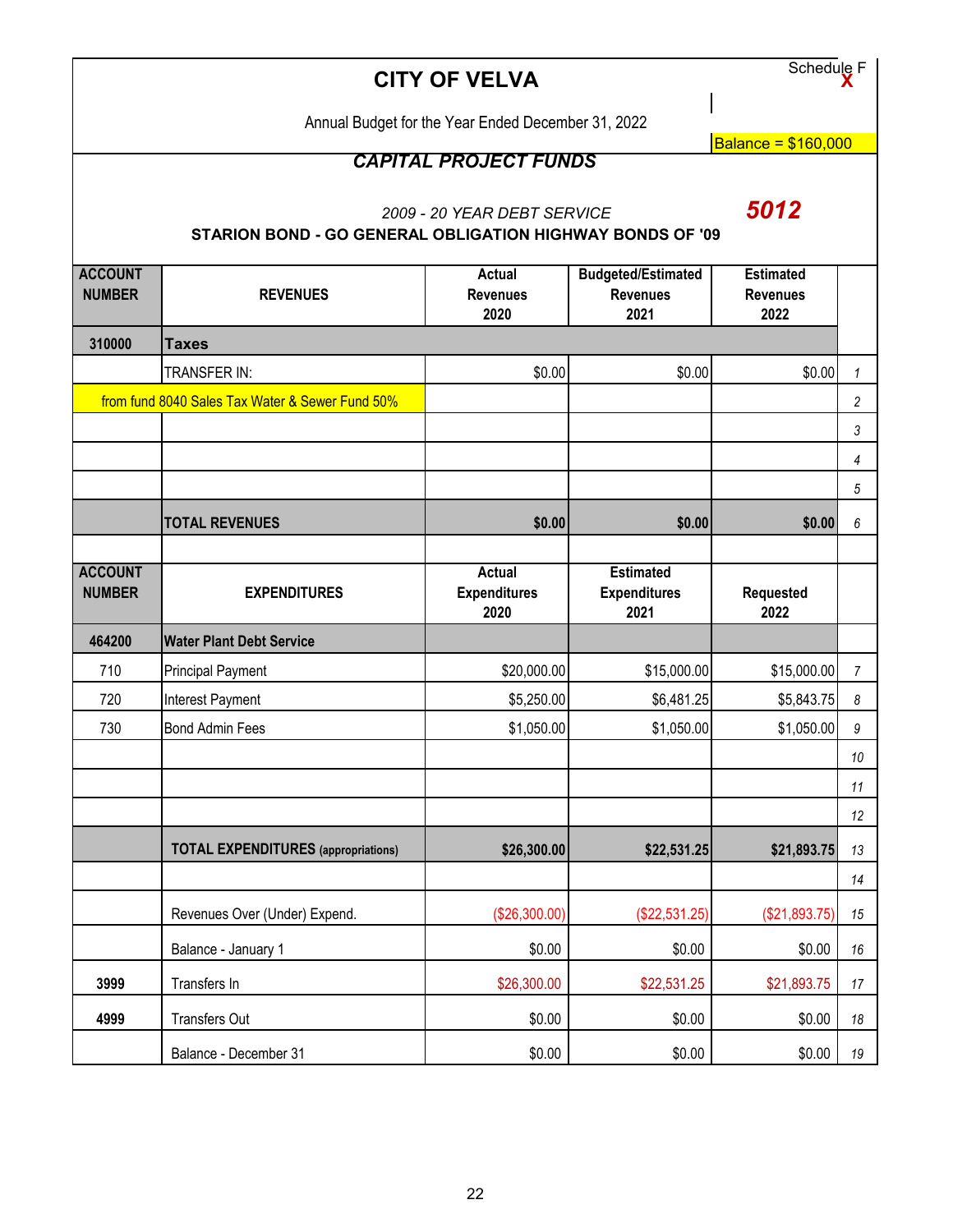Schedule F

Annual Budget for the Year Ended December 31, 2022

Balance=\$18,000

# *CAPITAL PROJECT FUNDS*

#### **5022 OVERVOLD ADDN SEWER & WATER FUND**

| <b>ACCOUNT</b><br><b>NUMBER</b> | <b>REVENUES</b>                            | <b>Actual</b><br><b>Revenues</b><br>2020     | <b>Budgeted/Estimated</b><br><b>Revenues</b><br>2021 | <b>Estimated</b><br><b>Revenues</b><br>2022 |                  |
|---------------------------------|--------------------------------------------|----------------------------------------------|------------------------------------------------------|---------------------------------------------|------------------|
| 310000                          | <b>Taxes</b>                               |                                              |                                                      |                                             |                  |
| 360630                          | <b>Special Assessments</b>                 | \$5,138.78                                   | \$5,385.00                                           | \$5,385.00                                  | $\mathbf{1}$     |
|                                 | <b>City share of Specials</b>              |                                              |                                                      |                                             | $\overline{c}$   |
| <b>TRANSFER IN</b>              | FROM 8040 SALES TAX FUND                   | SEE BELOW                                    | SEE BELOW                                            | SEE BELOW                                   | 3                |
|                                 |                                            |                                              |                                                      |                                             | 4                |
|                                 |                                            |                                              |                                                      |                                             | $\sqrt{5}$       |
|                                 | <b>TOTAL REVENUES</b>                      | \$5,138.78                                   | \$5,385.00                                           | \$5,385.00                                  | $\boldsymbol{6}$ |
|                                 |                                            |                                              |                                                      |                                             |                  |
| <b>ACCOUNT</b><br><b>NUMBER</b> | <b>EXPENDITURES</b>                        | <b>Actual</b><br><b>Expenditures</b><br>2020 | <b>Estimated</b><br><b>Expenditures</b><br>2021      | Requested<br>2022                           |                  |
| 430331                          |                                            |                                              |                                                      |                                             |                  |
| 710                             | Principal Payment                          | \$13,610.33                                  | \$5,834.00                                           | \$5,834.00                                  | $\overline{7}$   |
| 720                             | Interest Payment                           | \$136.10                                     | \$218.70                                             | \$364.63                                    | 8                |
| 730                             | <b>Admin Fees</b>                          | \$0.00                                       |                                                      |                                             | $\boldsymbol{9}$ |
|                                 |                                            |                                              |                                                      |                                             | 10               |
|                                 |                                            |                                              |                                                      |                                             | 11               |
|                                 |                                            |                                              |                                                      |                                             | 12               |
|                                 | <b>TOTAL EXPENDITURES</b> (appropriations) | \$13,746.43                                  | \$6,052.70                                           | \$6,198.63                                  | 13               |
|                                 |                                            |                                              |                                                      |                                             | 14               |
|                                 | Revenues Over (Under) Expend.              | (\$8,607.65)                                 | (\$667.70)                                           | (\$813.63)                                  | 15               |
|                                 | Balance - January 1                        | \$3,300.47                                   | \$0.00                                               | \$0.00                                      | 16               |
| 3999                            | Transfers In                               | \$5,307.18                                   | \$667.70                                             | \$813.63                                    | 17               |
| 4999                            | <b>Transfers Out</b>                       | \$0.00                                       | \$0.00                                               | \$0.00                                      | 18               |
|                                 | Balance - December 31                      | \$0.00                                       | \$0.00                                               | \$0.00                                      | 19               |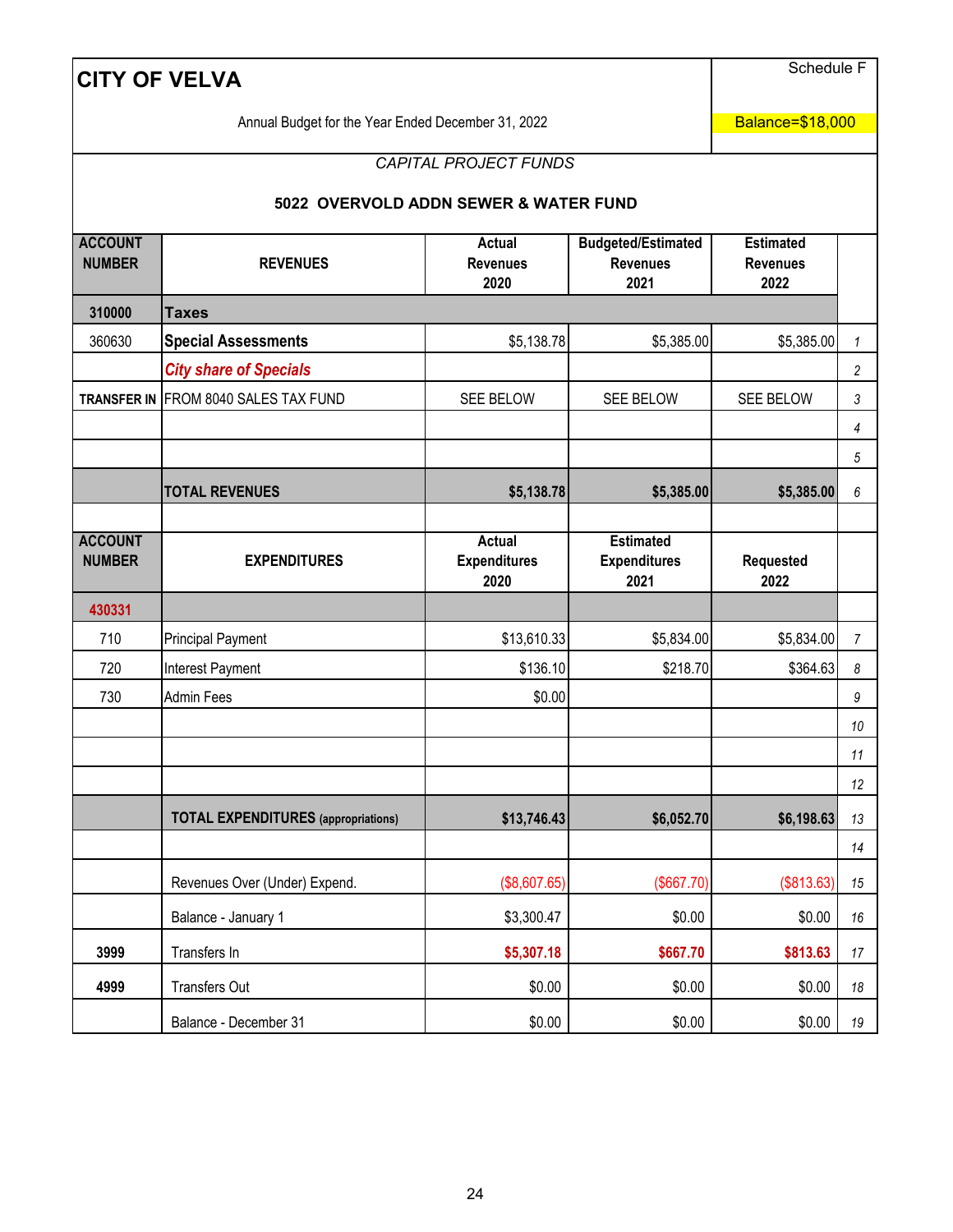Schedule F

Annual Budget for the Year Ended December 31, 2022

# *CAPITAL PROJECT FUNDS*

#### **5023 LAGOON REPAIR FUND**

| <b>ACCOUNT</b><br><b>NUMBER</b> | <b>REVENUES</b>                            | <b>Actual</b><br><b>Revenues</b><br>2020     | <b>Budgeted/Estimated</b><br><b>Revenues</b><br>2021 | <b>Estimated</b><br><b>Revenues</b><br>2022 |                         |
|---------------------------------|--------------------------------------------|----------------------------------------------|------------------------------------------------------|---------------------------------------------|-------------------------|
| 310000                          | <b>Taxes</b>                               |                                              |                                                      |                                             |                         |
|                                 | Special Assessments??? Sales Tax???        | no                                           | no                                                   | no                                          | $\mathbf{1}$            |
| 310180                          | Sales Tax transfer-in(8040)                |                                              |                                                      |                                             | $\overline{c}$          |
|                                 |                                            | 2022 maybe                                   | <b>PAY-OFF?????</b>                                  | \$15,500.00                                 | $\overline{\mathbf{3}}$ |
|                                 |                                            |                                              |                                                      |                                             | 4                       |
|                                 |                                            |                                              |                                                      |                                             | 5                       |
|                                 | <b>TOTAL REVENUES</b>                      | \$0.00                                       | \$0.00                                               | \$15,500.00                                 | 6                       |
|                                 |                                            |                                              |                                                      |                                             |                         |
| <b>ACCOUNT</b><br><b>NUMBER</b> | <b>EXPENDITURES</b>                        | <b>Actual</b><br><b>Expenditures</b><br>2020 | <b>Estimated</b><br><b>Expenditures</b><br>2021      | Requested<br>2022                           |                         |
| 430331                          |                                            |                                              |                                                      |                                             |                         |
| 710                             | Rdev 2015 Lagoon Repairs-Principle         | \$5,279.10                                   | \$5,280.00                                           | \$5,000.00                                  | $\overline{7}$          |
| 720                             | Interest Payment                           | \$0.00                                       | \$0.00                                               | \$280.00                                    | 8                       |
| 730                             | Admin Fees                                 | \$0.00                                       | \$0.00                                               | \$0.00                                      | 9                       |
|                                 |                                            | 2022 maybe                                   | <b>PAY-OFF?????</b>                                  | \$15,500.00                                 | 10                      |
|                                 |                                            |                                              |                                                      |                                             | 11                      |
|                                 |                                            |                                              |                                                      |                                             | 12                      |
|                                 | <b>TOTAL EXPENDITURES</b> (appropriations) | \$5,279.10                                   | \$5,280.00                                           | \$20,780.00                                 | 13                      |
|                                 |                                            |                                              |                                                      |                                             | 14                      |
|                                 | Revenues Over (Under) Expend.              | (\$5,279.10)                                 | (\$5,280.00)                                         | (\$5,280.00)                                | 15                      |
|                                 | Balance - January 1                        | \$0.00                                       | \$0.00                                               | \$0.00                                      | 16                      |
| 3999                            | Transfers In (from fund 5020)              | \$5,279.10                                   | \$5,280.00                                           | \$5,280.00                                  | 17                      |
| 4999                            | Transfers Out                              | \$0.00                                       | \$0.00                                               | \$0.00                                      | 18                      |
|                                 | Balance - December 31                      | \$0.00                                       | \$0.00                                               | \$0.00                                      | 19                      |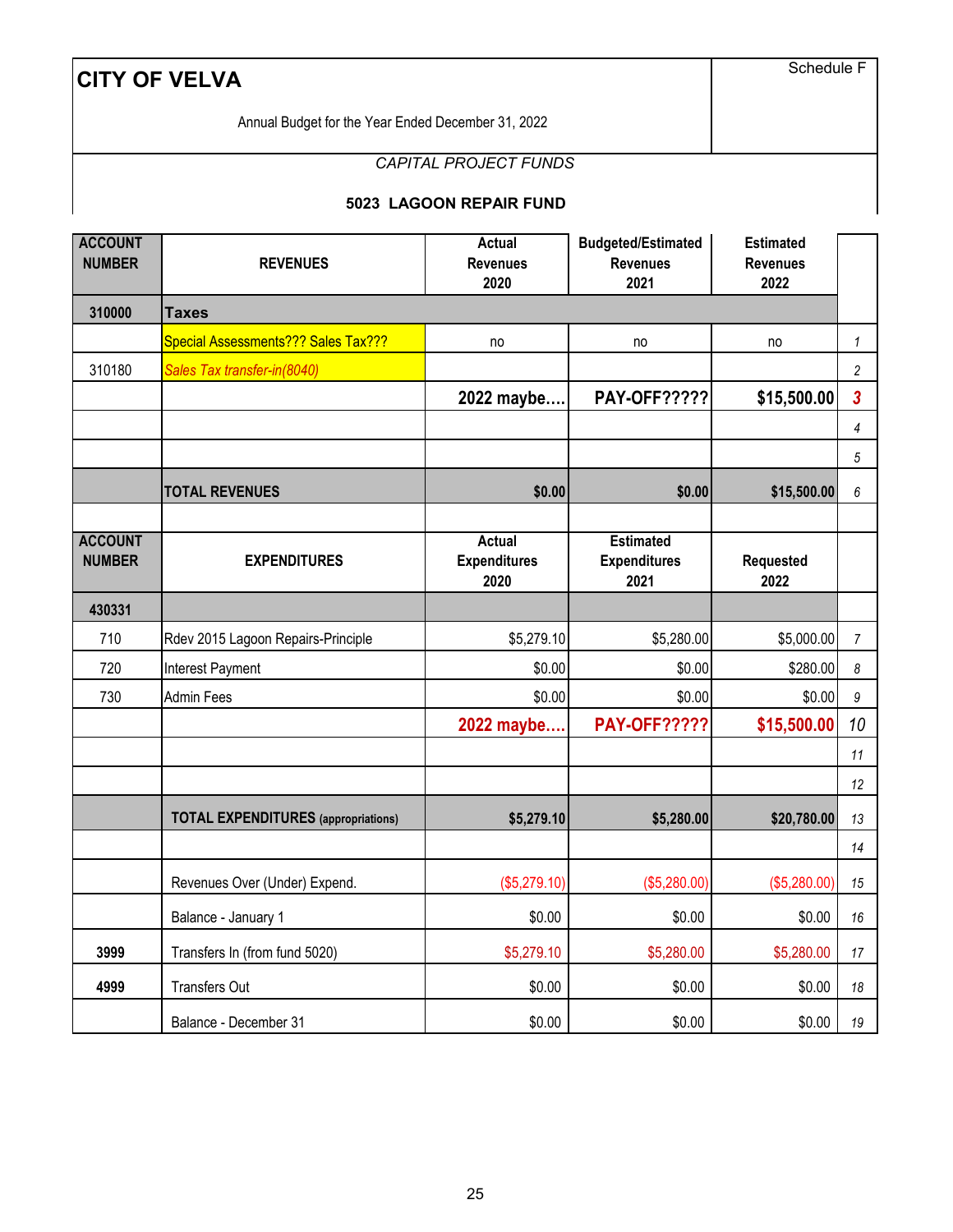Schedule F

|                 |                                                               | <b>Balance = \$120,000</b>                                                                                                                 |                                                                           |
|-----------------|---------------------------------------------------------------|--------------------------------------------------------------------------------------------------------------------------------------------|---------------------------------------------------------------------------|
|                 |                                                               |                                                                                                                                            |                                                                           |
|                 | <b>Budgeted/Estimated</b><br><b>Revenues</b><br>2021          | <b>Estimated</b><br><b>Revenues</b><br>2022                                                                                                |                                                                           |
|                 |                                                               |                                                                                                                                            |                                                                           |
| \$0.00          | \$0.00                                                        | \$0.00                                                                                                                                     | 1                                                                         |
| \$0.00          | \$0.00                                                        | \$0.00                                                                                                                                     | $\overline{c}$                                                            |
|                 |                                                               |                                                                                                                                            | $\mathfrak{Z}$                                                            |
|                 |                                                               |                                                                                                                                            | 4                                                                         |
|                 |                                                               |                                                                                                                                            | 5                                                                         |
| \$0.00          | \$0.00                                                        | \$0.00                                                                                                                                     | 6                                                                         |
|                 | <b>Estimated</b><br><b>Expenditures</b><br>2021               | Requested<br>2022                                                                                                                          |                                                                           |
|                 |                                                               |                                                                                                                                            |                                                                           |
|                 | \$10,000.00                                                   | \$10,000.00                                                                                                                                | $\overline{7}$                                                            |
|                 | \$3,000.00                                                    | \$3,000.00                                                                                                                                 | 8                                                                         |
|                 | \$650.00                                                      | \$650.00                                                                                                                                   | 9                                                                         |
|                 |                                                               |                                                                                                                                            | 10                                                                        |
|                 |                                                               |                                                                                                                                            | 11                                                                        |
|                 |                                                               |                                                                                                                                            | 12                                                                        |
|                 | \$13,650.00                                                   | \$13,650.00                                                                                                                                | 13                                                                        |
|                 |                                                               |                                                                                                                                            | 14                                                                        |
|                 | (\$13,650.00)                                                 | (\$13,650.00)                                                                                                                              | 15                                                                        |
|                 | \$0.00                                                        | \$0.00                                                                                                                                     | 16                                                                        |
|                 | \$13,650.00                                                   | \$13,650.00                                                                                                                                | $17$                                                                      |
| \$0.00          | \$0.00                                                        | \$0.00                                                                                                                                     | 18                                                                        |
| \$0.00          | \$0.00                                                        | \$0.00                                                                                                                                     | 19                                                                        |
| <b>Revenues</b> | <b>Expenditures</b><br>(\$13,900.00)<br>\$0.00<br>\$13,900.00 | <b>CAPITAL PROJECT FUNDS</b><br>5025 BND (11 SR BOND) FUND - Highway 52 Sewer Bond<br>\$10,000.00<br>\$3,575.00<br>\$325.00<br>\$13,900.00 | 5025 - BND '11 Sewer Bond (Hwy 52 sewer line - Verendrye & Farmers Union) |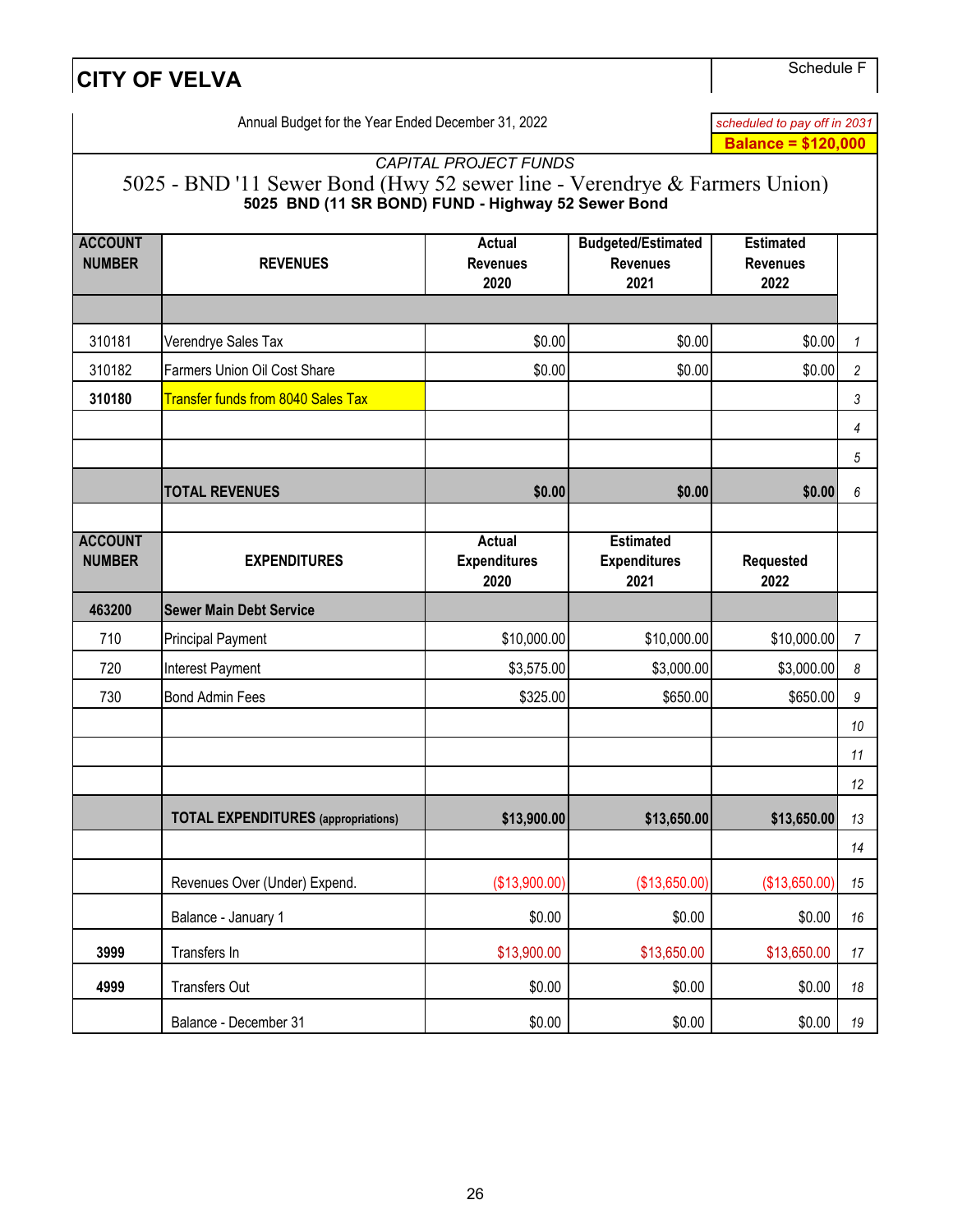| <b>STATE FUNDING MONIES</b>     |                                                                           |                         |                           |                         |                     |  |  |  |
|---------------------------------|---------------------------------------------------------------------------|-------------------------|---------------------------|-------------------------|---------------------|--|--|--|
| 6010 Operation Prairie Dog Fund |                                                                           |                         |                           |                         |                     |  |  |  |
|                                 |                                                                           |                         |                           |                         |                     |  |  |  |
| <b>ACCOUNT</b>                  |                                                                           | <b>Actual</b>           | <b>Budgeted/Estimated</b> | <b>Estimated</b>        |                     |  |  |  |
| <b>NUMBER</b>                   | <b>REVENUES</b>                                                           | <b>Revenues</b><br>2020 | <b>Revenues</b><br>2021   | <b>Revenues</b><br>2022 |                     |  |  |  |
| 390000                          |                                                                           |                         |                           |                         |                     |  |  |  |
| 390000                          | <b>Operation Prairie Dog Fund</b>                                         | \$125,000.00            | \$125,000.00              | <b>XXX</b>              | 1                   |  |  |  |
|                                 |                                                                           |                         |                           |                         | $\overline{2}$      |  |  |  |
|                                 |                                                                           |                         |                           |                         | 3                   |  |  |  |
|                                 |                                                                           |                         |                           |                         | 4                   |  |  |  |
|                                 |                                                                           |                         |                           |                         | $\overline{5}$      |  |  |  |
|                                 | <b>TOTAL REVENUES</b>                                                     | \$125,000.00            | \$125,000.00              | \$0.00                  | $\overline{6}$      |  |  |  |
|                                 |                                                                           |                         |                           |                         |                     |  |  |  |
| <b>ACCOUNT</b>                  |                                                                           | <b>Actual</b>           | <b>Estimated</b>          | <b>Estimated</b>        |                     |  |  |  |
| <b>NUMBER</b>                   | <b>EXPENDITURES</b>                                                       | <b>Expenditures</b>     | <b>Expenditures</b>       | <b>Expenditures</b>     |                     |  |  |  |
|                                 |                                                                           | 2020                    | 2021                      | 2022                    |                     |  |  |  |
|                                 |                                                                           |                         |                           |                         |                     |  |  |  |
|                                 | Special Projects - Goldade lift station                                   |                         | \$125,000.00              | <b>XXX</b>              | 7<br>$\overline{8}$ |  |  |  |
|                                 |                                                                           |                         |                           |                         | $\overline{9}$      |  |  |  |
|                                 |                                                                           |                         |                           |                         | 10                  |  |  |  |
|                                 |                                                                           |                         |                           |                         | $\overline{11}$     |  |  |  |
|                                 |                                                                           |                         |                           |                         | $\overline{12}$     |  |  |  |
|                                 | <b>TOTAL EXPENDITURES (</b>                                               | \$0.00                  | \$125,000.00              | \$0.00                  | 13                  |  |  |  |
|                                 |                                                                           |                         |                           |                         | $\overline{14}$     |  |  |  |
|                                 | Revenues Over (Under) Ex                                                  | \$125,000.00            | \$0.00                    | \$0.00                  | 15                  |  |  |  |
|                                 | Balance - January 1                                                       | \$0.00                  | \$125,000.00              | \$125,000.00            | 16                  |  |  |  |
| 3999                            | <b>Transfers In</b>                                                       | \$0.00                  |                           |                         | $\overline{17}$     |  |  |  |
| 4999                            | <b>Transfers Out</b>                                                      | \$0.00                  | \$0.00                    | \$0.00                  | 18                  |  |  |  |
|                                 | Balance - December 31                                                     | \$125,000.00            | \$125,000.00              | \$125,000.00            | 19                  |  |  |  |
|                                 | * Not required since this amount does not include the requested tax levy. |                         |                           |                         |                     |  |  |  |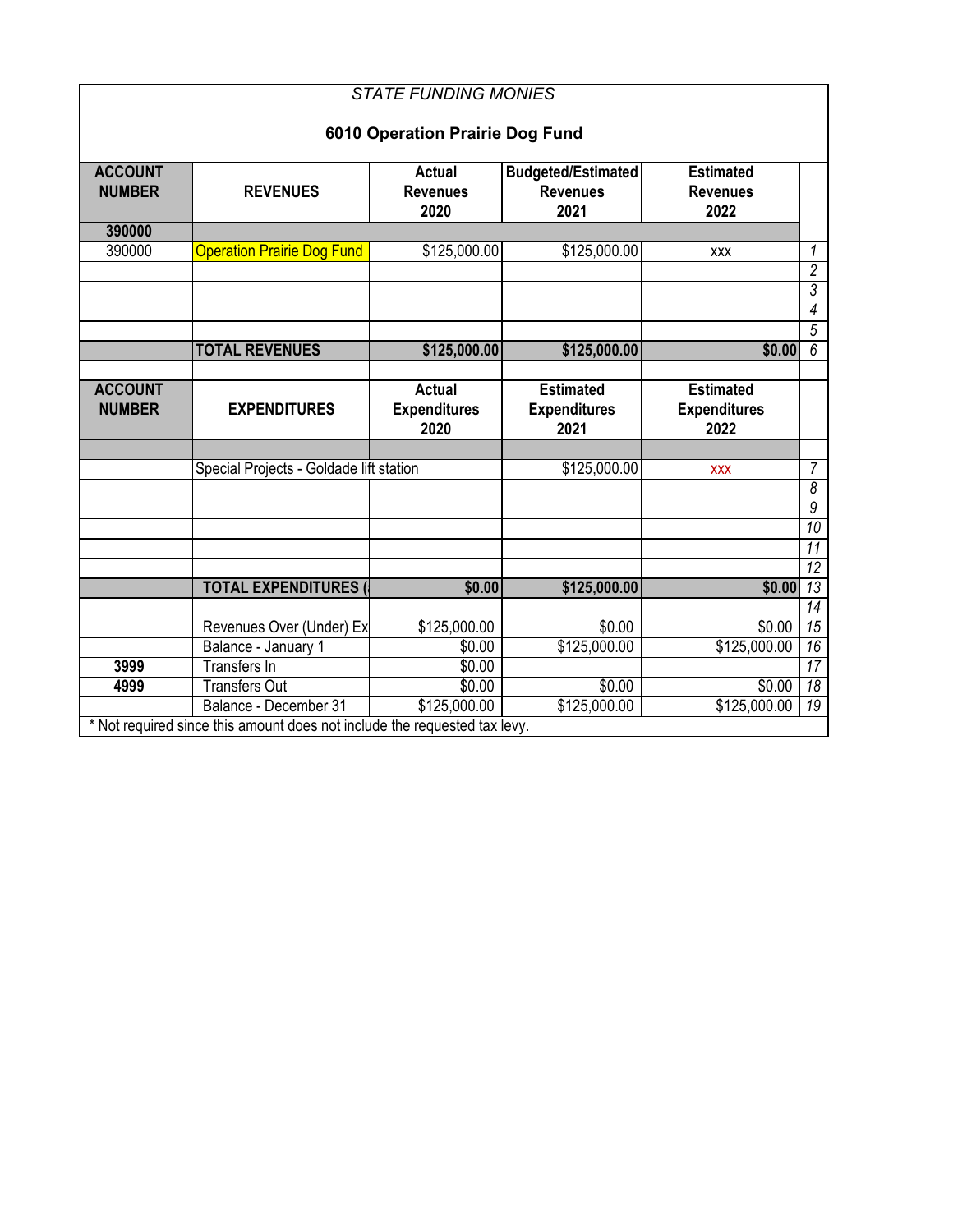| <b>STATE/Federal FUNDING MONIES</b>   |                                                                                                    |                                              |                                                      |                                             |                 |  |  |  |
|---------------------------------------|----------------------------------------------------------------------------------------------------|----------------------------------------------|------------------------------------------------------|---------------------------------------------|-----------------|--|--|--|
| 6020 CARES Act Fund (COVID-19 Relief) |                                                                                                    |                                              |                                                      |                                             |                 |  |  |  |
| <b>ACCOUNT</b><br><b>NUMBER</b>       | <b>REVENUES</b>                                                                                    | <b>Actual</b><br><b>Revenues</b><br>2020     | <b>Budgeted/Estimated</b><br><b>Revenues</b><br>2021 | <b>Estimated</b><br><b>Revenues</b><br>2022 |                 |  |  |  |
| 380000                                |                                                                                                    |                                              |                                                      |                                             |                 |  |  |  |
| 380000                                | Misc. Revenue - Relief                                                                             | \$48,298.96                                  | \$12,104.96                                          | \$0.00                                      | 1               |  |  |  |
|                                       |                                                                                                    |                                              |                                                      |                                             | $\overline{2}$  |  |  |  |
|                                       |                                                                                                    |                                              |                                                      |                                             | $\overline{3}$  |  |  |  |
|                                       |                                                                                                    |                                              |                                                      |                                             | $\overline{4}$  |  |  |  |
|                                       |                                                                                                    |                                              |                                                      |                                             | $\overline{5}$  |  |  |  |
|                                       | <b>TOTAL REVENUES</b>                                                                              | \$48,298.96                                  | \$12,104.96                                          | \$0.00                                      | $\overline{6}$  |  |  |  |
|                                       |                                                                                                    |                                              |                                                      |                                             |                 |  |  |  |
| <b>ACCOUNT</b><br><b>NUMBER</b>       | <b>EXPENDITURES</b>                                                                                | <b>Actual</b><br><b>Expenditures</b><br>2020 | <b>Estimated</b><br><b>Expenditures</b><br>2021      | <b>Requested</b><br>2022                    |                 |  |  |  |
|                                       |                                                                                                    |                                              |                                                      |                                             |                 |  |  |  |
| 602000                                |                                                                                                    |                                              |                                                      |                                             |                 |  |  |  |
| 620                                   | Capitol Improvement/Bldg/Ground                                                                    | \$16,784.00                                  | \$27,000.00                                          | \$0.00                                      | $\overline{7}$  |  |  |  |
|                                       |                                                                                                    |                                              |                                                      |                                             | $\overline{8}$  |  |  |  |
|                                       |                                                                                                    |                                              |                                                      |                                             | $\overline{9}$  |  |  |  |
|                                       |                                                                                                    |                                              |                                                      |                                             | $\overline{10}$ |  |  |  |
|                                       |                                                                                                    |                                              |                                                      |                                             | 11              |  |  |  |
|                                       |                                                                                                    |                                              |                                                      |                                             | $\overline{12}$ |  |  |  |
|                                       | <b>TOTAL EXPENDITURES (appropriations)</b>                                                         | \$16,784.00                                  | \$27,000.00                                          | \$0.00                                      | 13              |  |  |  |
|                                       |                                                                                                    |                                              |                                                      |                                             | 14              |  |  |  |
|                                       | Revenues Over (Under) Expend.                                                                      | \$31,514.96                                  | (\$14,895.04)                                        | \$0.00                                      | 15              |  |  |  |
|                                       | Balance - January 1                                                                                | \$0.00                                       | \$31,514.96                                          | \$16,619.92                                 | $\overline{16}$ |  |  |  |
| 3999                                  | <b>Transfers In</b>                                                                                | \$0.00                                       | \$0.00                                               | \$0.00                                      | 17              |  |  |  |
| 4999                                  | <b>Transfers Out</b>                                                                               | \$0.00                                       | \$0.00                                               | \$0.00                                      | $\overline{18}$ |  |  |  |
|                                       | Balance - December 31<br>* Not required since this amount does not include the requested tax levy. | \$31,514.96                                  | \$16,619.92                                          | \$16,619.92                                 | $\overline{19}$ |  |  |  |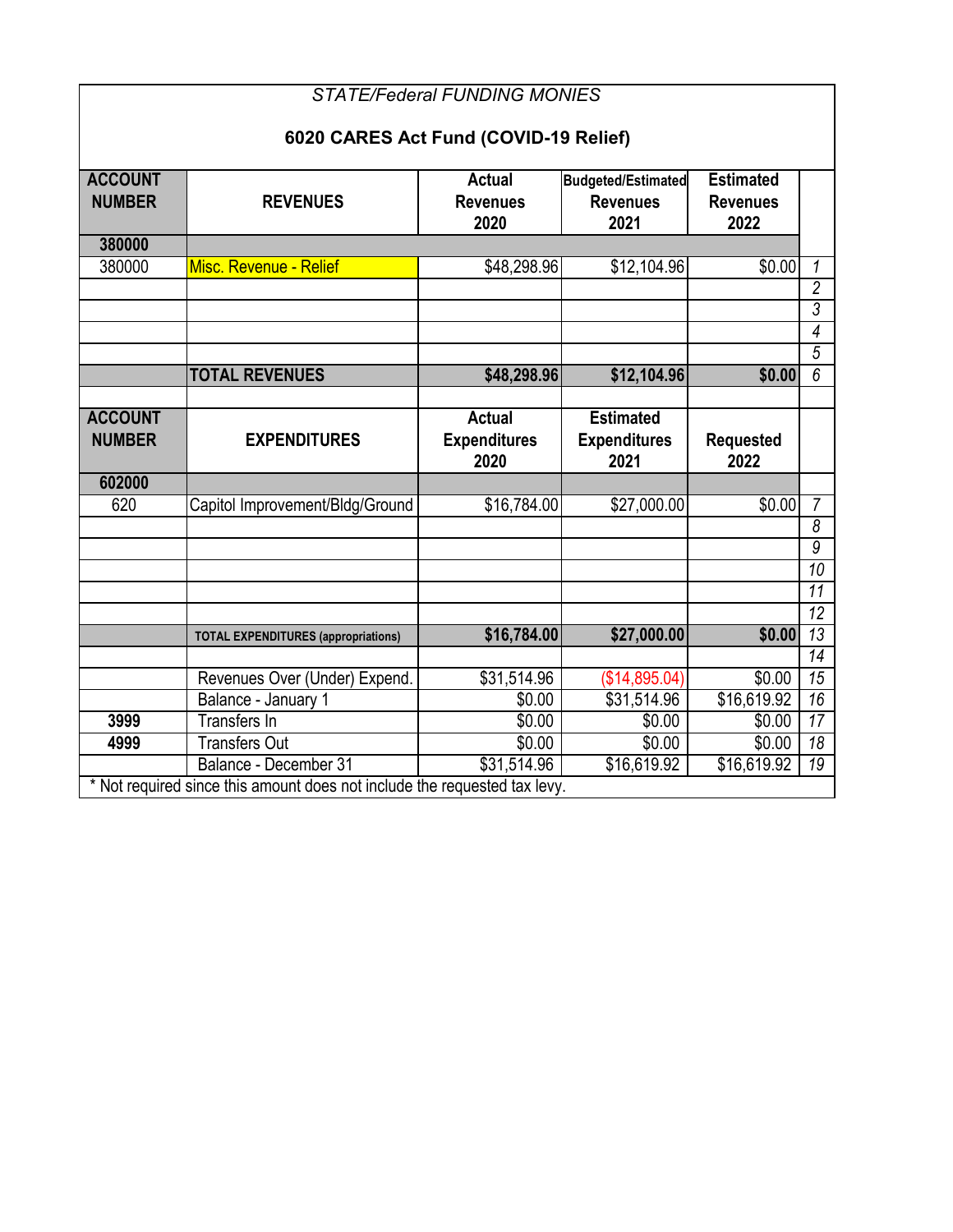| CDBG - Grant and                                   |                                                                                                                                                                    |                                              |                                                 |                          |                 |  |  |  |  |
|----------------------------------------------------|--------------------------------------------------------------------------------------------------------------------------------------------------------------------|----------------------------------------------|-------------------------------------------------|--------------------------|-----------------|--|--|--|--|
| 6050 CDBG Goldade Lift Station Replacement Project |                                                                                                                                                                    |                                              |                                                 |                          |                 |  |  |  |  |
|                                                    |                                                                                                                                                                    |                                              |                                                 |                          |                 |  |  |  |  |
| <b>ACCOUNT</b><br><b>NUMBER</b>                    | <b>Actual</b><br><b>Estimated</b><br><b>Budgeted/Estimated</b><br><b>REVENUES</b><br><b>Revenues</b><br><b>Revenues</b><br><b>Revenues</b><br>2022<br>2020<br>2021 |                                              |                                                 |                          |                 |  |  |  |  |
| $\overline{?}$                                     |                                                                                                                                                                    |                                              |                                                 |                          |                 |  |  |  |  |
| 7                                                  | <b>Grant Monies</b>                                                                                                                                                | \$0.00                                       | \$255,000.00                                    |                          | 1               |  |  |  |  |
|                                                    |                                                                                                                                                                    |                                              |                                                 |                          | $\overline{2}$  |  |  |  |  |
|                                                    |                                                                                                                                                                    |                                              |                                                 |                          | $\overline{3}$  |  |  |  |  |
|                                                    |                                                                                                                                                                    |                                              |                                                 |                          | $\overline{4}$  |  |  |  |  |
|                                                    |                                                                                                                                                                    |                                              |                                                 |                          | $\overline{5}$  |  |  |  |  |
|                                                    | <b>TOTAL REVENUES</b>                                                                                                                                              | \$0.00                                       | \$255,000.00                                    | \$0.00                   | 6               |  |  |  |  |
|                                                    |                                                                                                                                                                    |                                              |                                                 |                          |                 |  |  |  |  |
| <b>ACCOUNT</b><br><b>NUMBER</b>                    | <b>EXPENDITURES</b>                                                                                                                                                | <b>Actual</b><br><b>Expenditures</b><br>2020 | <b>Estimated</b><br><b>Expenditures</b><br>2021 | <b>Requested</b><br>2022 |                 |  |  |  |  |
| 605000                                             |                                                                                                                                                                    |                                              |                                                 |                          |                 |  |  |  |  |
| 670                                                | <b>Construction in Progress</b>                                                                                                                                    | \$52,408.63                                  | \$200,000.00                                    | \$0.00                   | $\overline{7}$  |  |  |  |  |
|                                                    |                                                                                                                                                                    |                                              |                                                 |                          | 8               |  |  |  |  |
|                                                    |                                                                                                                                                                    |                                              |                                                 |                          | $\overline{9}$  |  |  |  |  |
|                                                    |                                                                                                                                                                    |                                              |                                                 |                          | $\overline{10}$ |  |  |  |  |
|                                                    |                                                                                                                                                                    |                                              |                                                 |                          | 11              |  |  |  |  |
|                                                    |                                                                                                                                                                    |                                              |                                                 |                          | $\overline{12}$ |  |  |  |  |
|                                                    | <b>TOTAL EXPENDITURI</b>                                                                                                                                           | \$52,408.63                                  | \$200,000.00                                    | \$0.00                   | $\overline{13}$ |  |  |  |  |
|                                                    |                                                                                                                                                                    |                                              |                                                 |                          | $\overline{14}$ |  |  |  |  |
|                                                    |                                                                                                                                                                    |                                              |                                                 |                          | 15              |  |  |  |  |
|                                                    | Revenues Over (Under) Expe                                                                                                                                         | (\$52,408.63)                                | $\overline{$}55,000.00$                         | \$0.00                   |                 |  |  |  |  |
|                                                    | Balance - January 1                                                                                                                                                | \$0.00                                       | \$52,408.63                                     | \$2,591.37               | $\overline{16}$ |  |  |  |  |
| 3999                                               | <b>Transfers In</b>                                                                                                                                                | \$0.00                                       | \$0.00                                          | \$0.00                   | $\overline{17}$ |  |  |  |  |
| 4999                                               | <b>Transfers Out</b>                                                                                                                                               | \$0.00                                       | \$0.00                                          | \$0.00                   | $\overline{18}$ |  |  |  |  |
|                                                    | Balance - December 31<br>* Not required since this amount does not include the requested tax levy.                                                                 | (\$52,408.63)                                | \$2,591.37                                      | \$2,591.37               | $\overline{19}$ |  |  |  |  |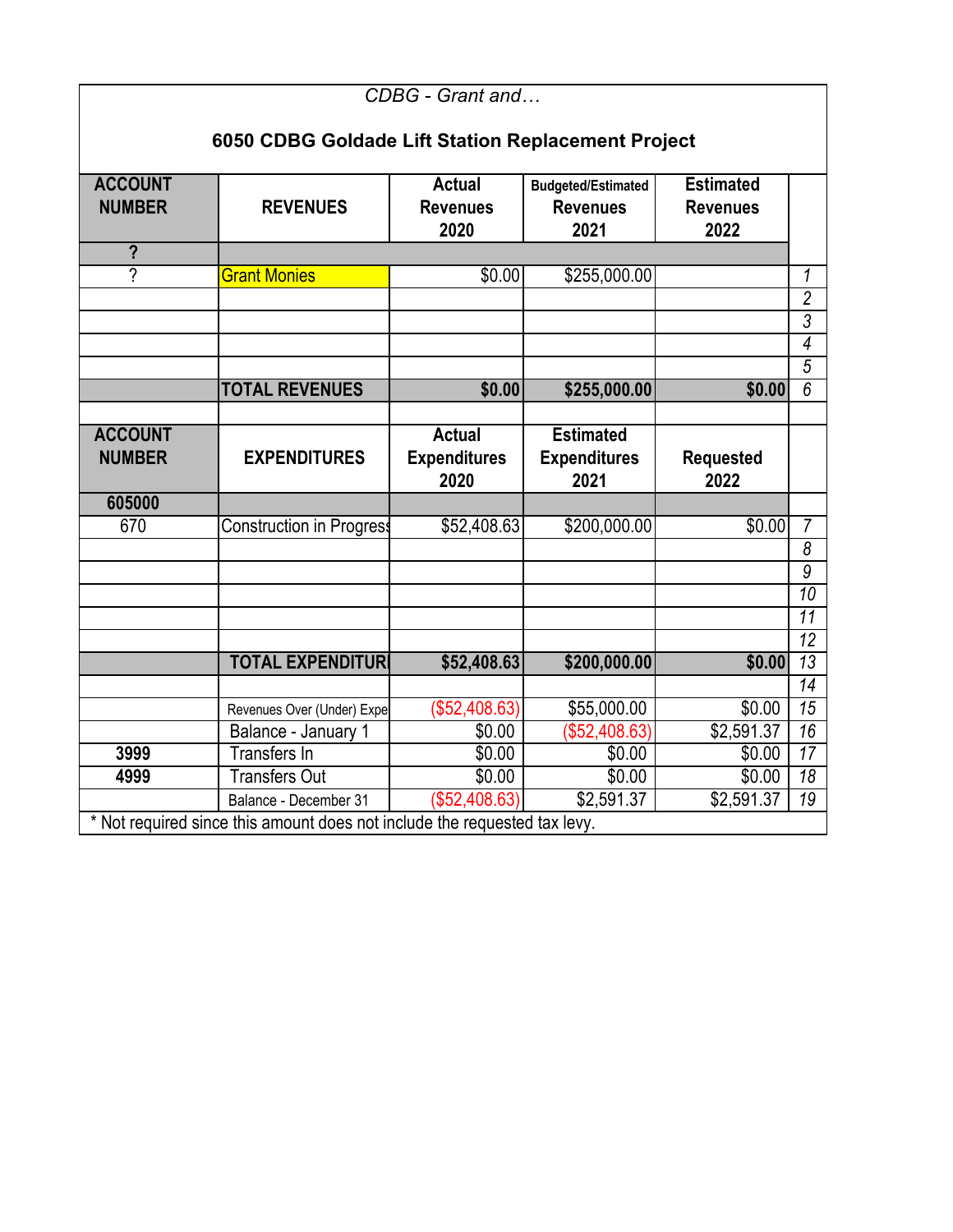|                                 | <b>FEDERAL MONEY</b>                                                                               |                                          |                                                      |                                             |                 |
|---------------------------------|----------------------------------------------------------------------------------------------------|------------------------------------------|------------------------------------------------------|---------------------------------------------|-----------------|
|                                 | 6060 AMERICAN RECOVERY PLAN ACT (ARPA)                                                             |                                          |                                                      |                                             |                 |
| <b>ACCOUNT</b><br><b>NUMBER</b> | <b>REVENUES</b>                                                                                    | <b>Actual</b><br><b>Revenues</b><br>2020 | <b>Budgeted/Estimated</b><br><b>Revenues</b><br>2021 | <b>Estimated</b><br><b>Revenues</b><br>2022 |                 |
| 330361                          |                                                                                                    |                                          |                                                      |                                             |                 |
| 330361                          | <b>Federal Funding</b>                                                                             | \$0.00                                   | \$93,419.99                                          | \$93,419.99                                 | 1               |
| "Federal Funds"                 |                                                                                                    |                                          |                                                      |                                             | $\overline{2}$  |
|                                 |                                                                                                    |                                          |                                                      |                                             | 3               |
|                                 |                                                                                                    |                                          |                                                      |                                             | 4               |
|                                 |                                                                                                    |                                          |                                                      |                                             | $\overline{5}$  |
|                                 | <b>TOTAL REVENUES</b>                                                                              | \$0.00                                   | \$93,419.99                                          | \$93,419.99                                 | $\overline{6}$  |
|                                 |                                                                                                    |                                          |                                                      |                                             |                 |
| <b>ACCOUNT</b><br><b>NUMBER</b> | <b>EXPENDITURES</b>                                                                                | <b>Actual</b><br><b>Expenditures</b>     | <b>Estimated</b><br><b>Expenditures</b>              | <b>Requested</b>                            |                 |
|                                 |                                                                                                    | 2020                                     | 2021                                                 | 2022                                        |                 |
| 480000                          |                                                                                                    |                                          |                                                      |                                             |                 |
| 480000                          | Capital Improvement Project                                                                        | \$0.00                                   | \$0.00                                               | \$0.00                                      | $\overline{7}$  |
| "Special Projects"              |                                                                                                    |                                          |                                                      |                                             | 8               |
|                                 |                                                                                                    |                                          |                                                      |                                             | $\overline{g}$  |
|                                 |                                                                                                    |                                          |                                                      |                                             | $\overline{10}$ |
|                                 |                                                                                                    |                                          |                                                      |                                             | 11              |
|                                 |                                                                                                    |                                          |                                                      |                                             | $\overline{12}$ |
|                                 | <b>TOTAL EXPENDITURES (appropriations)</b>                                                         | \$0.00                                   | \$0.00                                               | \$0.00                                      | $\overline{13}$ |
|                                 |                                                                                                    |                                          |                                                      |                                             | $\overline{14}$ |
|                                 | Revenues Over (Under) Expend.                                                                      | $\sqrt{$0.00}$                           | \$93,419.99                                          | \$93,419.99                                 | $\overline{15}$ |
|                                 | Balance - January 1                                                                                | \$0.00                                   | \$0.00                                               | \$93,419.99                                 | 16              |
| 3999                            | <b>Transfers In</b>                                                                                | \$0.00                                   | \$0.00                                               | \$0.00                                      | $\overline{17}$ |
| 4999                            | <b>Transfers Out</b>                                                                               | \$0.00                                   | \$0.00                                               | \$0.00                                      | $\overline{18}$ |
|                                 | Balance - December 31<br>* Not required since this amount does not include the requested tax levy. | \$0.00                                   | \$93,419.99                                          | \$186,839.98                                | $\overline{19}$ |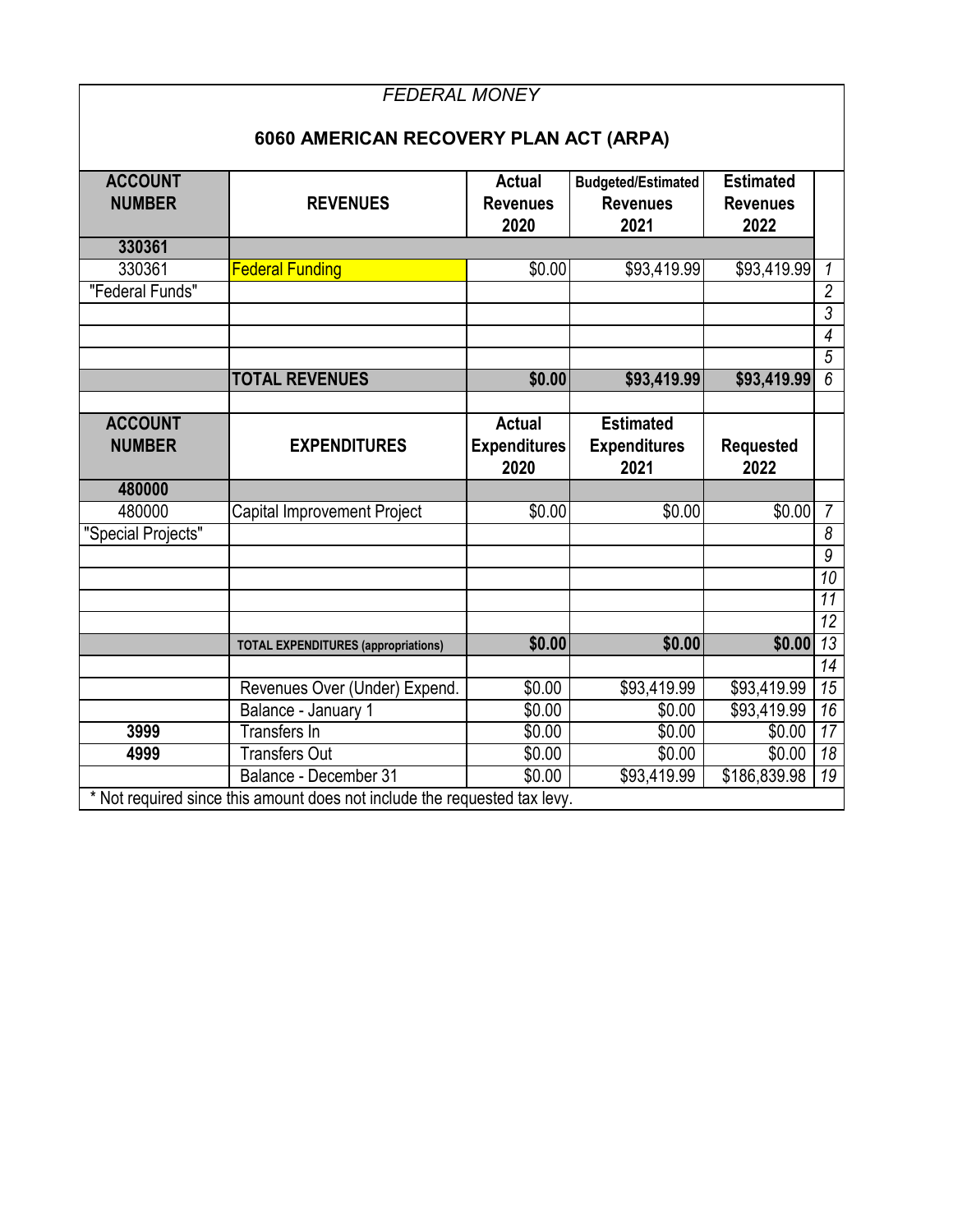Schedule C

25%

Annual Budget for the Year Ended December 31, 2022

### *SPECIAL REVENUE FUNDS*

#### **8010 SALES TAX INFRASTRUCTURE FUND**

| <b>ACCOUNT</b><br><b>NUMBER</b> | <b>REVENUES</b>                            | <b>Actual</b><br><b>Revenues</b><br>2020 | <b>Budgeted/Estimated</b><br><b>Revenues</b><br>2021 | <b>Estimated</b><br><b>Revenues</b><br>2022 |                  |
|---------------------------------|--------------------------------------------|------------------------------------------|------------------------------------------------------|---------------------------------------------|------------------|
| 310000                          | <b>Taxes</b>                               |                                          |                                                      |                                             |                  |
| 310180                          | Sales Tax Revenue                          | \$47,643.72                              | \$39,600.00                                          | \$45,000.00                                 | $\mathbf{1}$     |
| 360000                          |                                            |                                          |                                                      |                                             | $\overline{c}$   |
| 360610                          | Interest Income                            | \$0.00                                   | \$0.00                                               | \$0.00                                      | $\sqrt{3}$       |
|                                 |                                            |                                          |                                                      |                                             | 4                |
|                                 |                                            |                                          |                                                      |                                             | $\overline{5}$   |
|                                 | <b>TOTAL REVENUES</b>                      | \$47,643.72                              | \$39,600.00                                          | \$45,000.00                                 | 6                |
|                                 |                                            |                                          |                                                      |                                             |                  |
| <b>ACCOUNT</b><br><b>NUMBER</b> | <b>EXPENDITURES</b>                        | Actual<br><b>Expenditures</b><br>2020    | <b>Estimated</b><br><b>Expenditures</b><br>2021      | Requested<br>2022                           |                  |
| 430313                          | <b>General Government</b>                  |                                          |                                                      |                                             |                  |
| <b>Transfer Out</b>             | Equipment Parts & Repair/cap.impr.         | \$8,289.88                               | \$0.00                                               | \$0.00                                      | $\boldsymbol{7}$ |
|                                 | (Transfer to Highway Fund 2010)            |                                          |                                                      |                                             | 8                |
|                                 |                                            |                                          |                                                      |                                             | 9                |
|                                 |                                            |                                          |                                                      |                                             | $10$             |
|                                 |                                            |                                          |                                                      |                                             | 11               |
|                                 | <b>TOTAL EXPENDITURES</b> (appropriations) | \$8,289.88                               | \$0.00                                               | \$0.00                                      | 12               |
|                                 |                                            |                                          |                                                      |                                             |                  |
|                                 | Revenues Over (Under) Expend.              | \$39,353.84                              | \$39,600.00                                          | \$45,000.00                                 | 13               |
|                                 | Balance - January 1                        | \$112,256.67                             | \$123,061.41                                         | \$112,661.41                                | 14               |
| 3999                            | Transfers In                               | \$0.00                                   | \$0.00                                               | \$0.00                                      | 15               |
| 4999                            | <b>Transfers Out</b>                       | \$28,549.10                              | \$50,000.00                                          | \$50,000.00                                 | 16               |
|                                 | Balance - December 31                      | \$123,061.41                             | \$112,661.41                                         | \$107,661.41                                | 17               |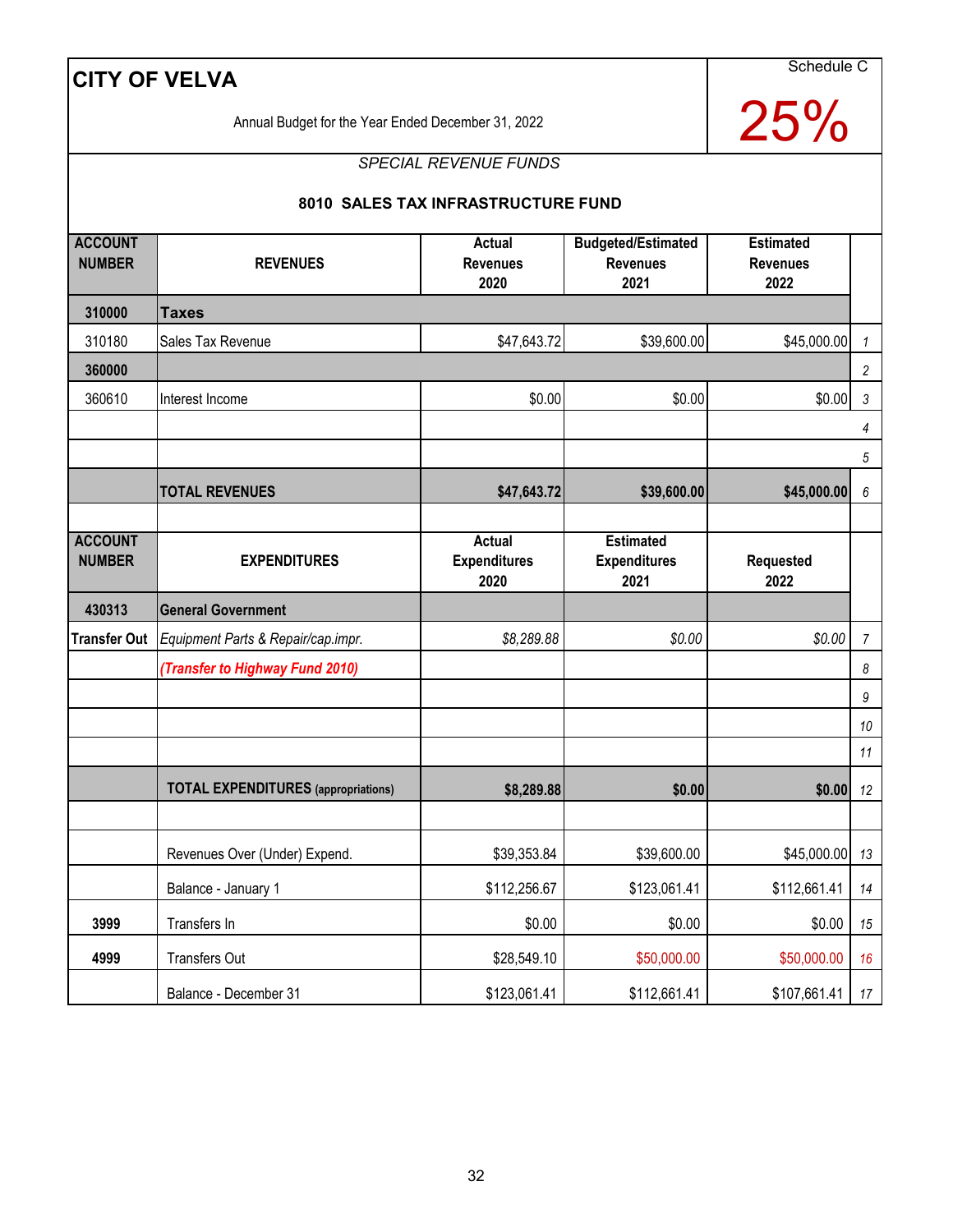Schedule C

20%

Annual Budget for the Year Ended December 31, 2022

# *SPECIAL REVENUE FUNDS*

#### **8020 SALES TAX VCDC**

| <b>ACCOUNT</b><br><b>NUMBER</b> | <b>REVENUES</b>                            | Actual<br><b>Revenues</b>     | <b>Budgeted/Estimated</b><br><b>Revenues</b> | <b>Estimated</b><br><b>Revenues</b> |                  |
|---------------------------------|--------------------------------------------|-------------------------------|----------------------------------------------|-------------------------------------|------------------|
|                                 |                                            | 2020                          | 2021                                         | 2022                                |                  |
| 3100                            | <b>Taxes</b>                               |                               |                                              |                                     |                  |
| 310180                          | Sales Tax Revenue                          | \$59,554.64                   | \$45,000.00                                  | \$52,250.00                         | $\mathcal I$     |
| 360610                          | Interest Income                            |                               | \$0.00                                       | \$0.00                              | $\sqrt{2}$       |
|                                 |                                            |                               |                                              |                                     | 3                |
|                                 |                                            |                               |                                              |                                     | 4                |
|                                 |                                            |                               |                                              |                                     | $\overline{5}$   |
|                                 | <b>TOTAL REVENUES</b>                      | \$59,554.64                   | \$45,000.00                                  | \$52,250.00                         | 6                |
|                                 |                                            |                               |                                              |                                     |                  |
| <b>ACCOUNT</b><br><b>NUMBER</b> | <b>EXPENDITURES</b>                        | Actual<br><b>Expenditures</b> | <b>Estimated</b><br><b>Expenditures</b>      | Requested                           |                  |
|                                 |                                            | 2020                          | 2021                                         | 2022                                |                  |
| 480000                          | <b>Special Project/Recreation</b>          |                               |                                              |                                     |                  |
| 802                             | <b>Grant Disbursements</b>                 | \$52,117.83                   | \$35,000.00                                  | \$35,000.00                         | $\overline{7}$   |
|                                 |                                            |                               |                                              |                                     | 8                |
|                                 |                                            |                               |                                              |                                     | $\boldsymbol{9}$ |
|                                 |                                            |                               |                                              |                                     | 10               |
|                                 |                                            |                               |                                              |                                     | 11               |
|                                 | <b>TOTAL EXPENDITURES</b> (appropriations) | \$52,117.83                   | \$35,000.00                                  | \$35,000.00                         | 12               |
|                                 |                                            |                               |                                              |                                     |                  |
|                                 | Revenues Over (Under) Expend.              | \$7,436.81                    | \$10,000.00                                  | \$17,250.00                         | 13               |
|                                 | Balance - January 1                        | \$63,668.20                   | \$71,105.01                                  | \$81,105.01                         | 14               |
| 3999                            | Transfers In                               | \$0.00                        | \$0.00                                       | \$0.00                              | 15               |
| 4999                            | <b>Transfers Out</b>                       | \$0.00                        | \$0.00                                       | \$0.00                              | 16               |
|                                 | Balance - December 31                      | \$71,105.01                   | \$81,105.01                                  | \$98,355.01                         | 17               |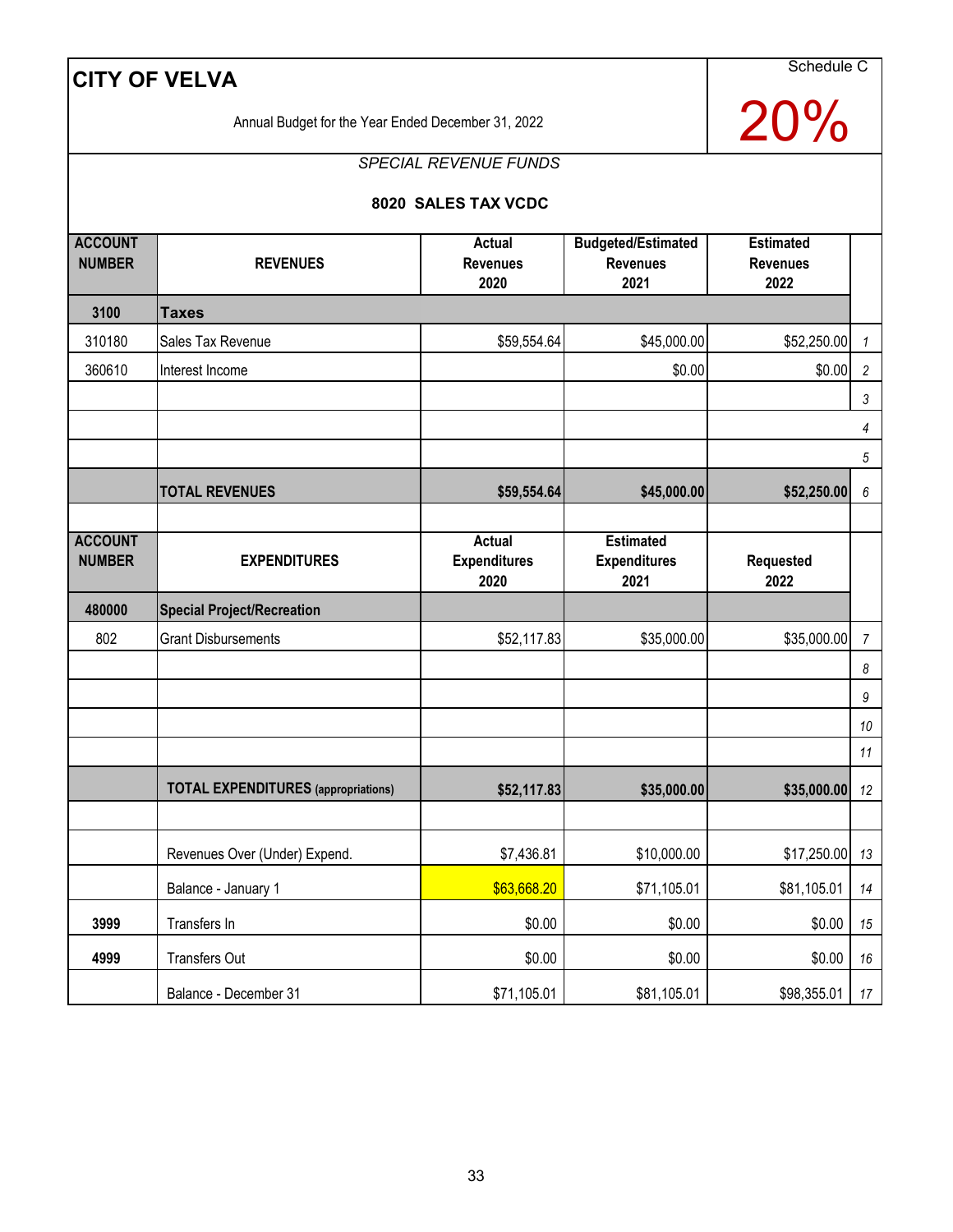Schedule C

5%

Annual Budget for the Year Ended December 31, 2022

# *SPECIAL REVENUE FUNDS*

#### **8030 SALES TAX - PARK DIST SHARE FUND**

| <b>ACCOUNT</b><br><b>NUMBER</b> | <b>REVENUES</b>                            | Actual<br><b>Revenues</b><br>2020            | <b>Budgeted/Estimated</b><br><b>Revenues</b><br>2021 | <b>Estimated</b><br><b>Revenues</b><br>2022 |                       |
|---------------------------------|--------------------------------------------|----------------------------------------------|------------------------------------------------------|---------------------------------------------|-----------------------|
| 310000                          | <b>Taxes</b>                               |                                              |                                                      |                                             |                       |
| 310180                          | Sales Tax                                  | \$11,910.89                                  | \$9,900.00                                           | \$10,500.00                                 | $\mathbf{1}$          |
|                                 |                                            |                                              |                                                      |                                             | $\overline{c}$        |
|                                 |                                            |                                              |                                                      |                                             | 3                     |
|                                 |                                            |                                              |                                                      |                                             | 4                     |
|                                 |                                            |                                              |                                                      |                                             | $\overline{5}$        |
|                                 | <b>TOTAL REVENUES</b>                      | \$11,910.89                                  | \$9,900.00                                           | \$10,500.00                                 | 6                     |
|                                 |                                            |                                              |                                                      |                                             |                       |
| <b>ACCOUNT</b><br><b>NUMBER</b> | <b>EXPENDITURES</b>                        | <b>Actual</b><br><b>Expenditures</b><br>2020 | <b>Estimated</b><br><b>Expenditures</b><br>2021      | Requested<br>2022                           |                       |
| 450510                          |                                            |                                              |                                                      |                                             |                       |
| 320                             | Insurance                                  | \$1,800.00                                   | \$1,800.00                                           | \$3,120.00                                  | $\overline{7}$        |
| 356                             | Telephone (park)                           | \$0.00                                       | \$0.00                                               | \$0.00                                      | $\boldsymbol{\delta}$ |
| 700                             | <b>Special Projects</b>                    | \$<br>$\overline{\phantom{a}}$               | \$0.00                                               | \$0.00                                      | 9                     |
|                                 |                                            |                                              |                                                      |                                             | $10\,$                |
|                                 |                                            |                                              |                                                      |                                             | 11                    |
|                                 | <b>TOTAL EXPENDITURES</b> (appropriations) | \$1,800.00                                   | \$1,800.00                                           | \$0.00                                      | 12                    |
|                                 |                                            |                                              |                                                      |                                             |                       |
|                                 | Revenues Over (Under) Expend.              | \$10,110.89                                  | \$8,100.00                                           | \$10,500.00                                 | 13                    |
|                                 | Balance - January 1                        | \$43,972.25                                  | \$54,083.14                                          | \$62,183.14                                 | 14                    |
| 3999                            | Transfers In                               | \$0.00                                       | \$0.00                                               | \$0.00                                      | 15                    |
| 4999                            | Transfers Out                              | \$0.00                                       | \$0.00                                               | \$0.00                                      | 16                    |
|                                 | Balance - December 31                      | \$54,083.14                                  | \$62,183.14                                          | \$72,683.14                                 | 17                    |